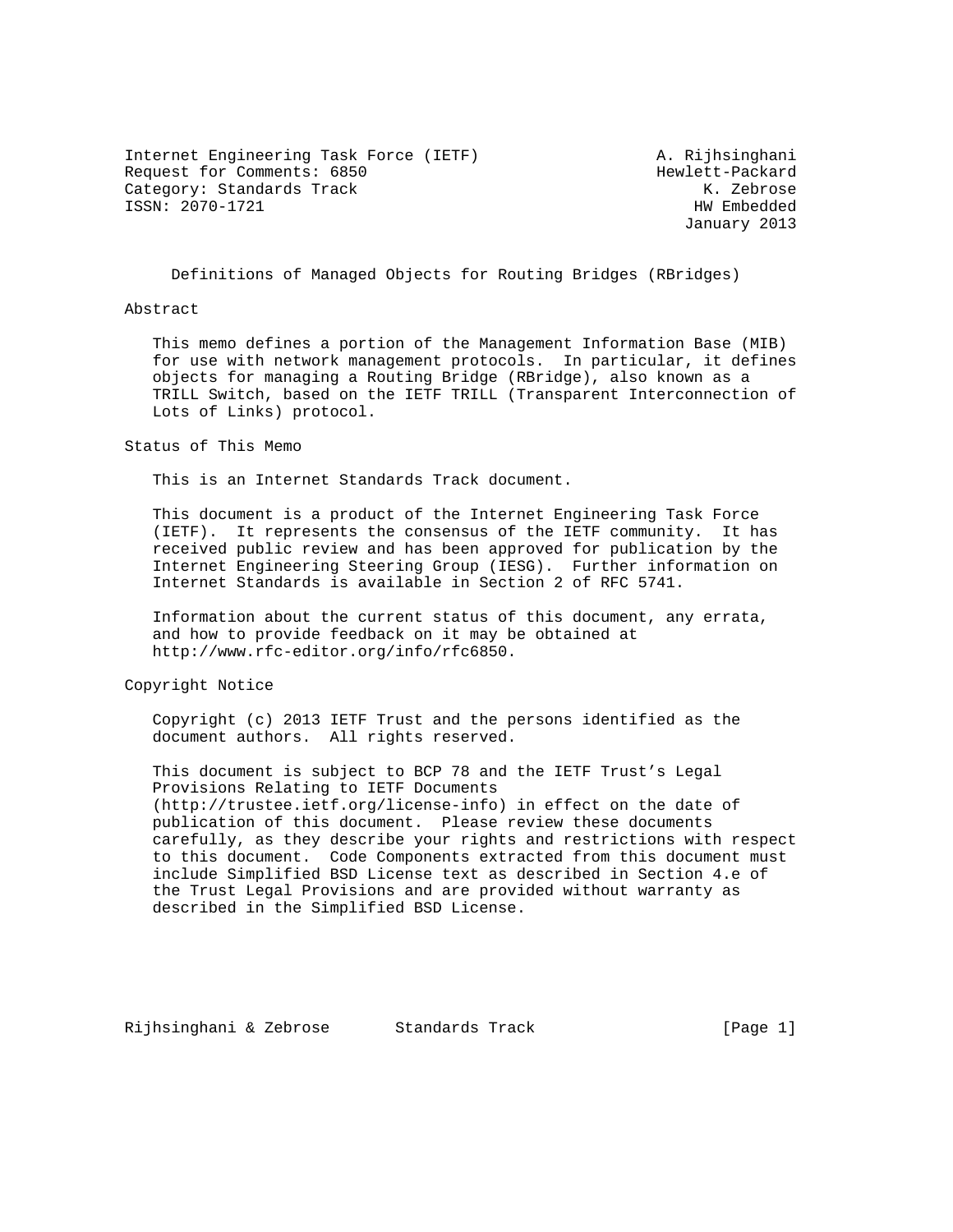Table of Contents

| 2. | The Internet-Standard Management Framework 3                                                                |
|----|-------------------------------------------------------------------------------------------------------------|
|    |                                                                                                             |
|    | 4. Conventions $\ldots \ldots \ldots \ldots \ldots \ldots \ldots \ldots \ldots \ldots \ldots \ldots \ldots$ |
|    |                                                                                                             |
|    |                                                                                                             |
|    | 5.2.                                                                                                        |
|    |                                                                                                             |
|    | 5.4.                                                                                                        |
|    | 5.5.                                                                                                        |
|    | The rbridgeCounters Subtree 4<br>5.6.                                                                       |
|    |                                                                                                             |
|    |                                                                                                             |
|    | 5.9.                                                                                                        |
|    |                                                                                                             |
|    |                                                                                                             |
|    |                                                                                                             |
|    |                                                                                                             |
|    |                                                                                                             |
|    |                                                                                                             |
|    | 6.5. Relationship to IEEE8021-BRIDGE-MIB 7                                                                  |
|    | 6.6. Relationship to IEEE8021-Q-BRIDGE-MIB 7                                                                |
|    |                                                                                                             |
|    | 6.8. MIB Modules Required for IMPORTS  8                                                                    |
|    |                                                                                                             |
| 8. |                                                                                                             |
|    |                                                                                                             |
|    |                                                                                                             |
|    |                                                                                                             |
|    |                                                                                                             |
|    |                                                                                                             |
|    |                                                                                                             |

### 1. Introduction

 This document describes a model for managing Routing Bridges (RBridges), also known as TRILL Switches, as defined in [RFC6325]. RBridges provide optimal pair-wise forwarding without configuration using IS-IS routing and encapsulation of traffic. RBridges are compatible with previous IEEE 802.1 customer bridges as well as IPv4 and IPv6 routers and end nodes. They are as invisible to current IP routers as bridges are and, like routers, they terminate the bridge spanning tree protocol. In creating an RBridge management model, the device is viewed primarily as a customer bridge. For a discussion of the problem addressed by TRILL (Transparent Interconnection of Lots of Links), see [RFC5556].

Rijhsinghani & Zebrose Standards Track [Page 2]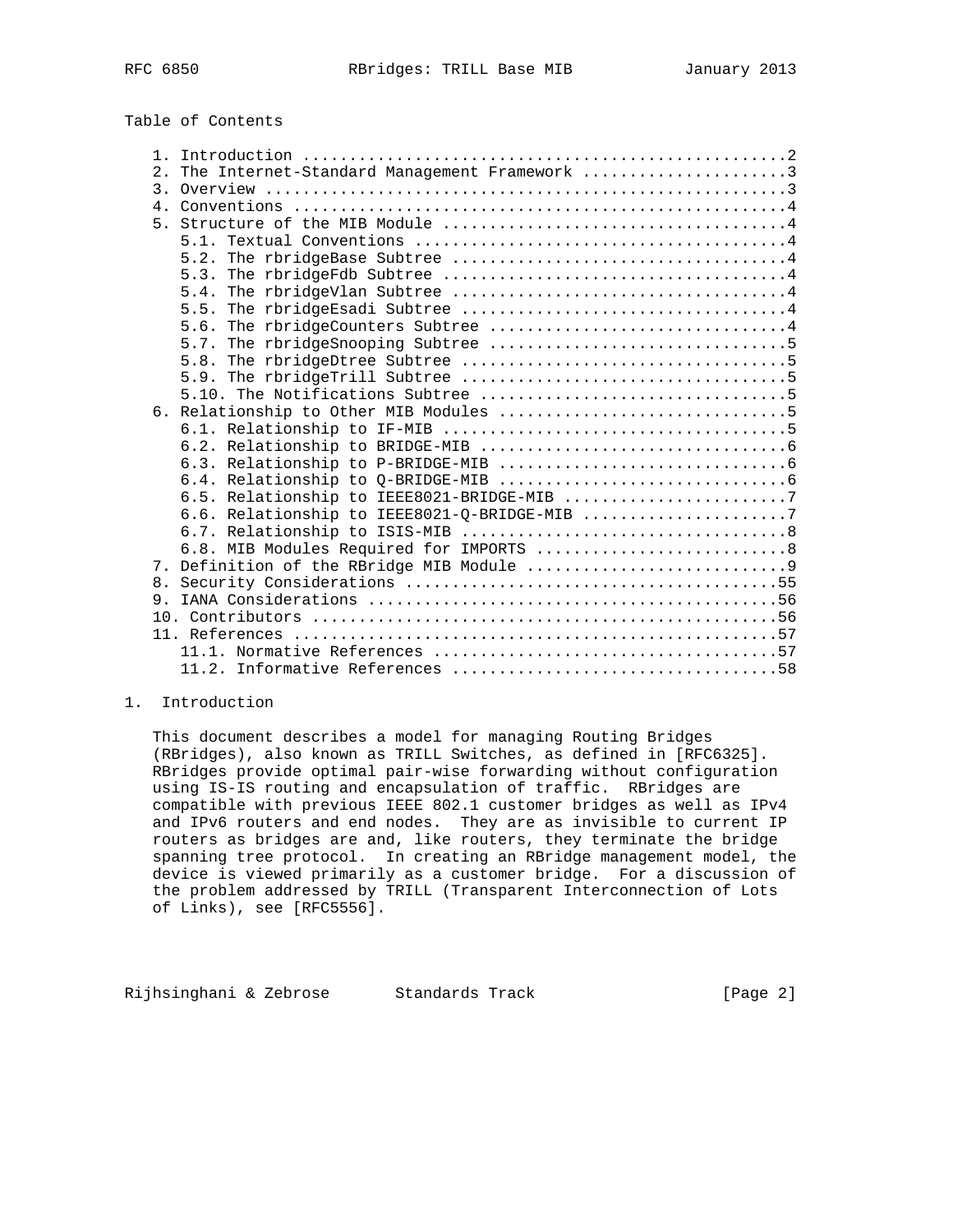RBridges support features specified for transparent bridges in IEEE 802.1, and the corresponding MIB modules are used to manage those features. For IS-IS purposes, the corresponding MIB module is used to manage the protocol. This MIB module specifies those objects that are TRILL-specific and hence not available in other MIB modules.

2. The Internet-Standard Management Framework

 For a detailed overview of the documents that describe the current Internet-Standard Management Framework, please refer to section 7 of RFC 3410 [RFC3410].

 Managed objects are accessed via a virtual information store, termed the Management Information Base or MIB. MIB objects are generally accessed through the Simple Network Management Protocol (SNMP). Objects in the MIB are defined using the mechanisms defined in the Structure of Management Information (SMI). This memo specifies a MIB module that is compliant to the SMIv2, which is described in STD 58, RFC 2578 [RFC2578], STD 58, RFC 2579 [RFC2579] and STD 58, RFC 2580 [RFC2580].

3. Overview

 The RBridge MIB module is intended as an overall framework for managing RBridges, also known as TRILL Switches. Where possible, the MIB references existing MIB definitions in order to maximize reuse. This results in a considerable emphasis on the relationship with other MIB modules.

 Starting with the physical interfaces, there are requirements for certain elements of the IF-MIB to be implemented. These elements are required in order to connect the per-port parameters to higher-level functions of the physical device.

 Transparent bridging, VLANs, traffic classes, and multicast filtering are supported by the TRILL protocol, and the corresponding management is expected to conform to the BRIDGE-MIB module [RFC4188] and to the P-BRIDGE-MIB and Q-BRIDGE-MIB modules [RFC4363].

 The IS-IS routing protocol is used in order to determine the optimum pair-wise forwarding path. This protocol is managed using the IS-IS MIB module defined in [RFC4444]. Since the TRILL protocol specifies the use of a single level and a fixed area address of zero, some IS-IS MIB objects are not applicable. Some IS-IS MIB objects are used in the TRILL protocol.

Rijhsinghani & Zebrose Standards Track [Page 3]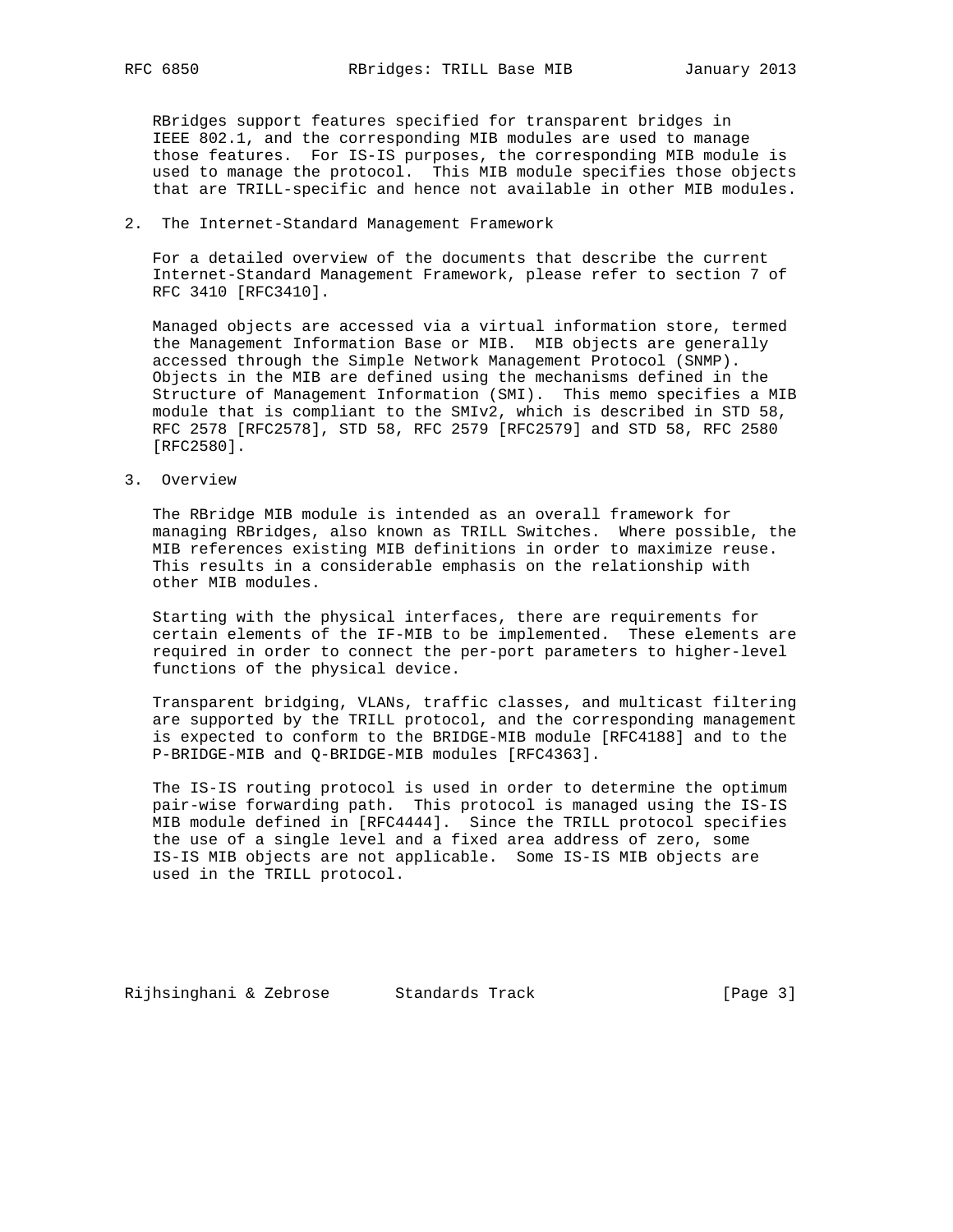4. Conventions

 The key words "MUST", "MUST NOT", "REQUIRED", "SHALL", "SHALL NOT", "SHOULD", "SHOULD NOT", "RECOMMENDED", "NOT RECOMMENDED", "MAY", and "OPTIONAL" in this document are to be interpreted as described in RFC 2119 [RFC2119].

5. Structure of the MIB Module

 Objects in this MIB module are arranged into subtrees. Each subtree is organized as a set of related objects. The various subtrees are shown below. These are supplemented with required elements of the IF-MIB, ISIS-MIB, BRIDGE-MIB, P-BRIDGE-MIB, Q-BRIDGE-MIB, and IEEE Bridge MIB modules.

5.1. Textual Conventions

 Textual conventions are defined to represent object types relevant to TRILL.

5.2. The rbridgeBase Subtree

 This subtree contains system- and port-specific objects applicable to all RBridges.

5.3. The rbridgeFdb Subtree

 This subtree contains objects applicable to the forwarding database used by the RBridge in making packet-forwarding decisions. Because it contains additional information used by the TRILL protocol not applicable to 802.1D/Q bridges, it is a superset of the corresponding subtrees defined in the BRIDGE-MIB and Q-BRIDGE-MIB.

5.4. The rbridgeVlan Subtree

 This subtree describes objects applicable to VLANs configured on the RBridge.

5.5. The rbridgeEsadi Subtree

 This subtree describes objects relevant to RBridges that support the optional End-Station Address Distribution Information (ESADI) protocol.

5.6. The rbridgeCounters Subtree

 This subtree contains statistics maintained by RBridges that can aid in monitoring and troubleshooting networks connected by them.

Rijhsinghani & Zebrose Standards Track Track [Page 4]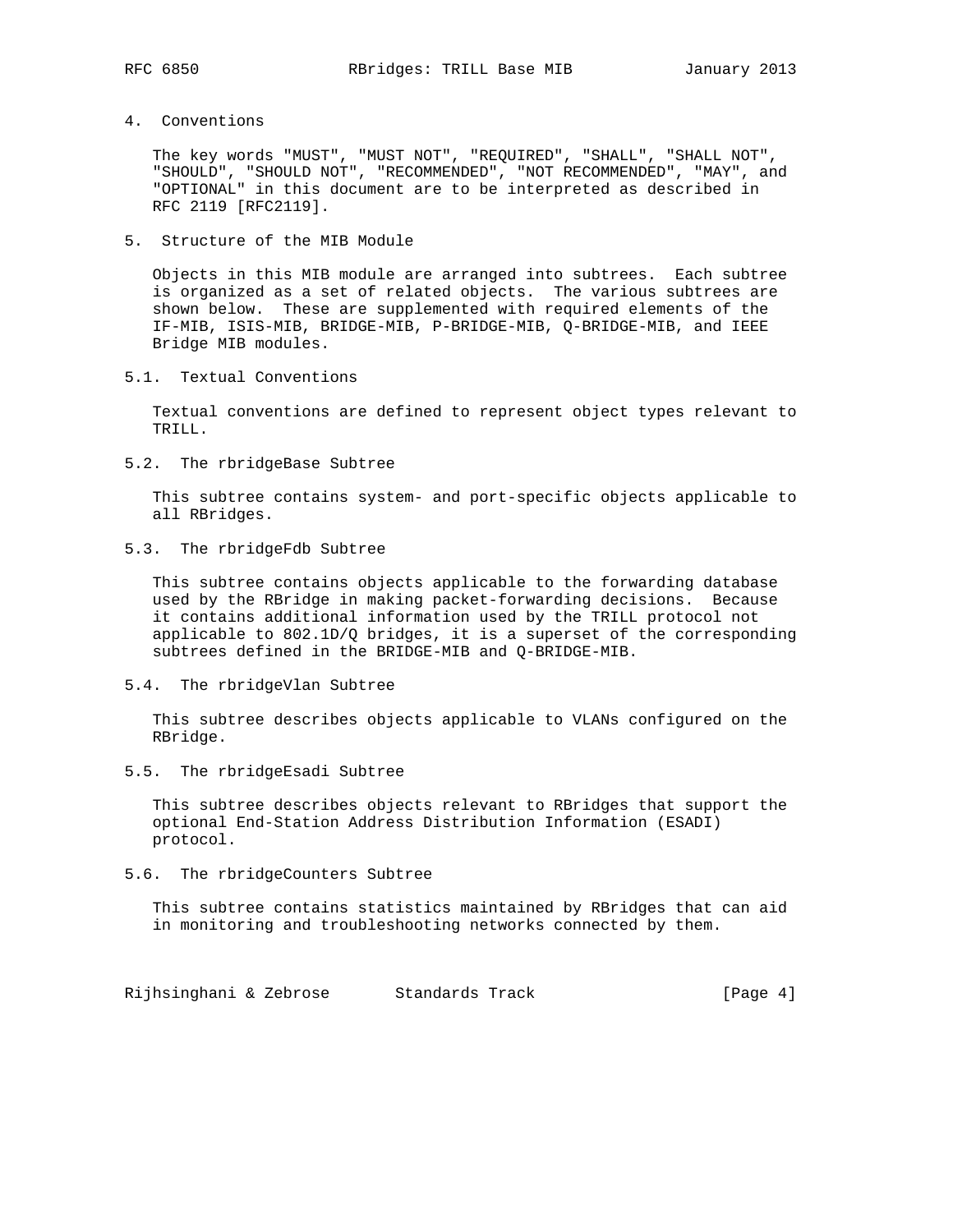5.7. The rbridgeSnooping Subtree

 This subtree describes objects applicable to RBridges capable of snooping IPv4 and/or IPv6 multicast control frames and pruning IP multicast traffic based on detection of IP multicast routers and listeners.

5.8. The rbridgeDtree Subtree

 This subtree contains objects relevant to distribution trees computed by RBridges for the forwarding of multi-destination frames.

5.9. The rbridgeTrill Subtree

 This subtree contains objects applicable to the TRILL IS-IS protocol, beyond what is available in the ISIS-MIB.

5.10. The Notifications Subtree

 The defined notifications are focused on the TRILL protocol functionality. Notifications are defined for changes in the Designated RBridge status and the topology.

6. Relationship to Other MIB Modules

 The IF-MIB, BRIDGE-MIB, P-BRIDGE-MIB, Q-BRIDGE-MIB, IEEE8021-BRIDGE-MIB, IEEE8021-Q-BRIDGE-MIB, and ISIS-MIB modules all contain objects relevant to the RBridge MIB. Management objects contained in these modules are not duplicated here, to reduce overlap to the extent possible.

 The Bridge MIB modules were originally written in the IETF and implemented by many vendors. Per [RFC4663], this has recently been transferred to the IEEE 802.1 working group. As vendors may have implemented either the IETF or IEEE Bridge MIB modules, this RBridge MIB module is designed to work with either one.

6.1. Relationship to IF-MIB

 The port identification elements MUST be implemented in order to allow them to be cross-referenced. The Interfaces MIB [RFC2863] requires that any MIB module that is an adjunct of the Interfaces MIB clarify specific areas within the Interfaces MIB module. These areas were intentionally left vague in the Interfaces MIB module to avoid over-constraining the MIB, thereby precluding management of certain media types. Section 4 of [RFC2863] enumerates several areas that a

Rijhsinghani & Zebrose Standards Track (Page 5)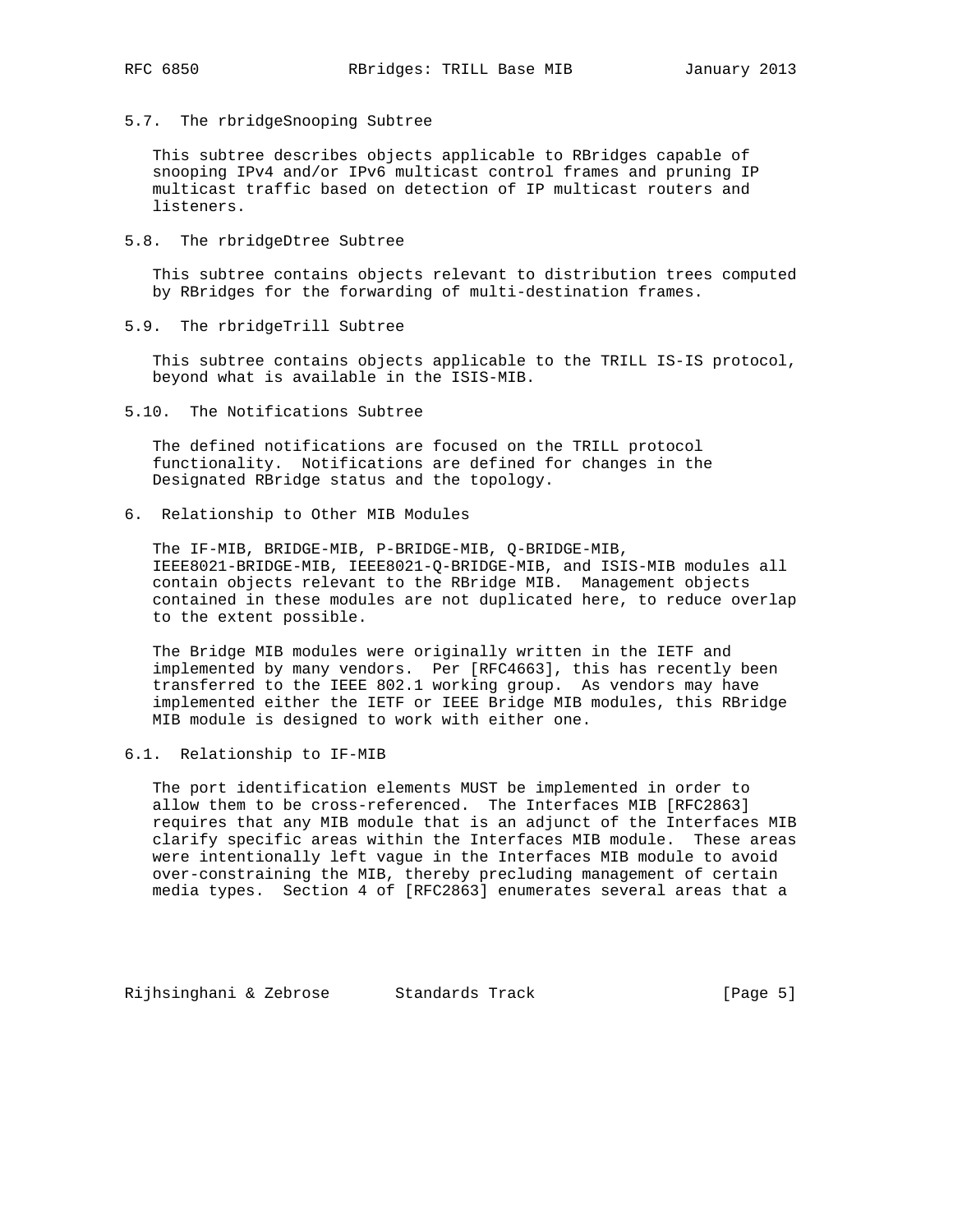media-specific MIB module must clarify. The implementor is referred to [RFC2863] in order to understand the general intent of these areas.

6.2. Relationship to BRIDGE-MIB

 The following subtrees in the BRIDGE-MIB [RFC4188] contain information relevant to RBridges when the corresponding functionality is implemented.

- o dot1dBase
- o dot1dTp
- o dot1dStatic
- 6.3. Relationship to P-BRIDGE-MIB

 The following subtrees in the P-BRIDGE-MIB [RFC4363] contain information relevant to RBridges when the corresponding functionality is implemented.

- o dot1dExtBase
- o dot1dPriority
- o dot1dGarp
- o dot1dGmrp
- o dot1dTpHCPortTable
- o dot1dTpPortOverflowTable
- 6.4. Relationship to Q-BRIDGE-MIB

 The following groups in the Q-BRIDGE-MIB [RFC4363] contain information relevant to RBridges when the corresponding functionality is implemented. This functionality is also contained in the IEEE8021-Q-BRIDGE-MIB.

- o dot1qBase
- o dot1qTp
- o dot1qStatic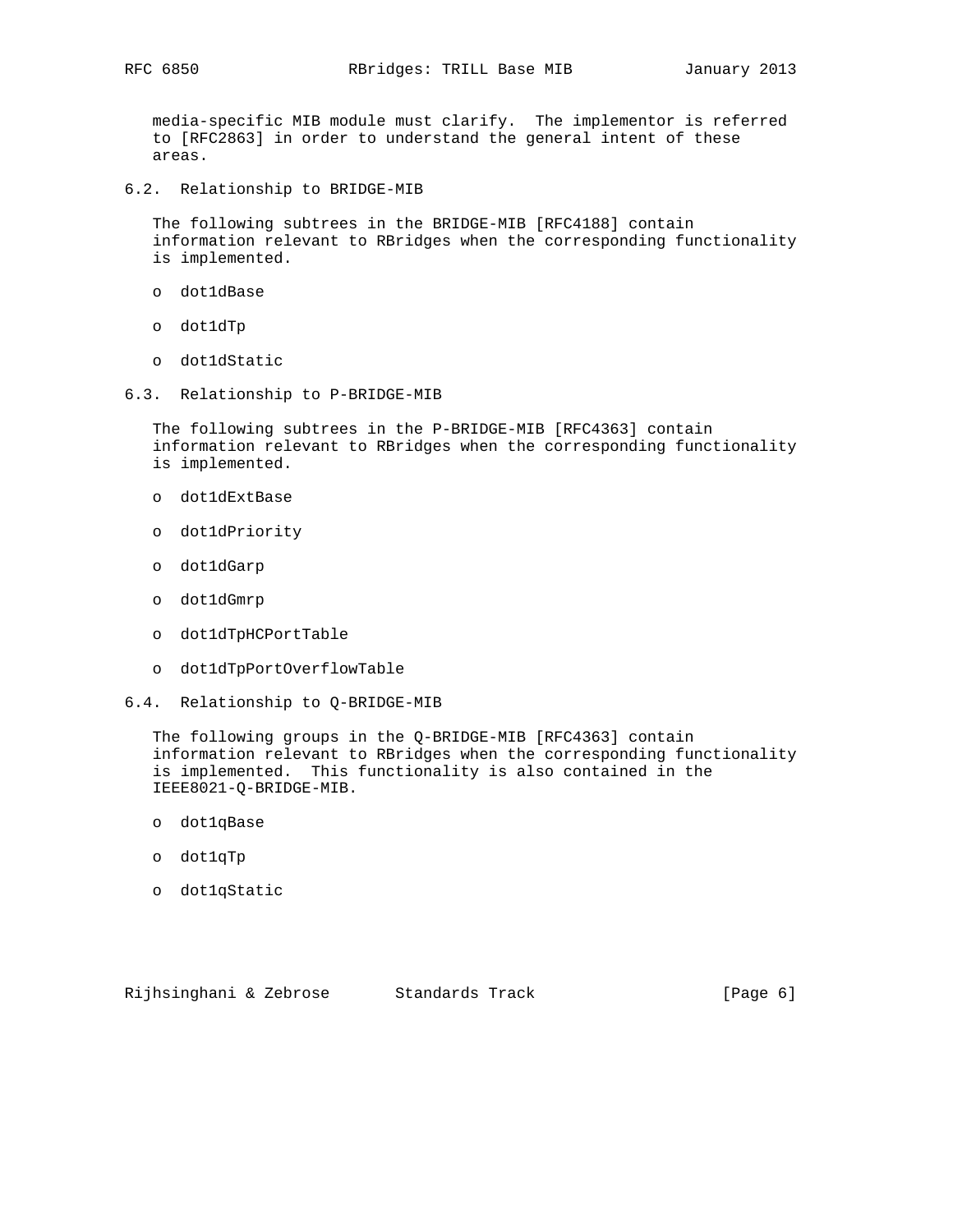- o dot1qVlan
- o dot1vProtocol
- 6.5. Relationship to IEEE8021-BRIDGE-MIB

 The following subtrees in the IEEE8021-BRIDGE-MIB contain information relevant to RBridges when the corresponding functionality is implemented.

- o ieee8021BridgeBase
- o ieee8021BridgeTp
- o ieee8021BridgePriority
- o ieee8021BridgeMrp
- o ieee8021BridgeMmrp
- o ieee8021BridgeInternalLan
- o ieee8021BridgeDot1d
- 6.6. Relationship to IEEE8021-Q-BRIDGE-MIB

 The following subtrees in the IEEE8021-Q-BRIDGE-MIB contain information relevant to RBridges when the corresponding functionality is implemented.

- o ieee8021QBridgeBase
- o ieee8021QBridgeTp
- o ieee8021QBridgeStatic
- o ieee8021QBridgeVlan
- o ieee8021QBridgeProtocol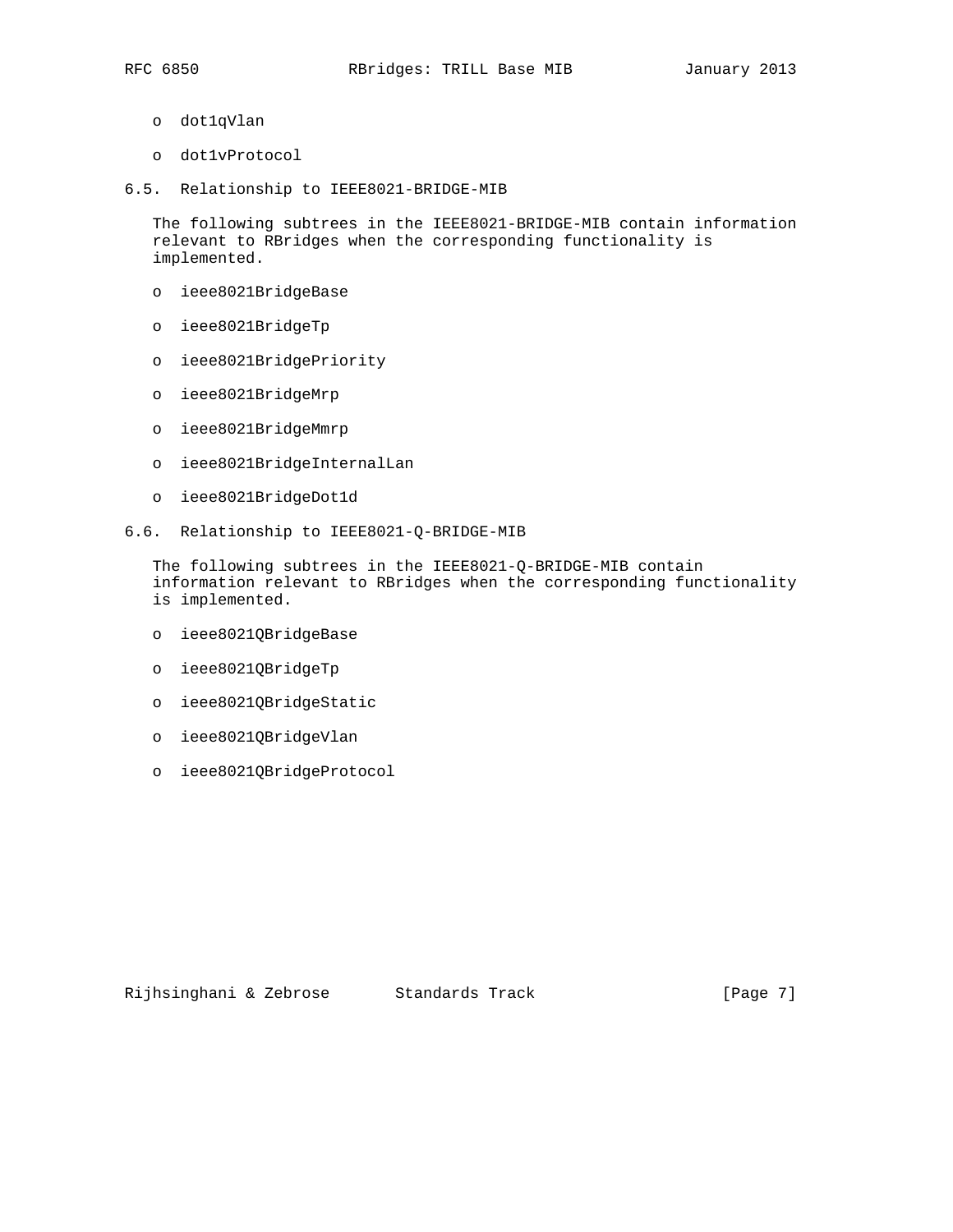# 6.7. Relationship to ISIS-MIB

 "Management Information Base for Intermediate System to Intermediate System (IS-IS)" [RFC4444] defines a MIB module for the IS-IS routing protocol when it is used to construct routing tables for IP networks. While most of these objects are applicable to the TRILL layer 2 implementation, note the IS-IS constraints for the current version of TRILL [RFC6325]:

- o The TRILL IS-IS instance uses a single Level 1 IS-IS area.
- o The TRILL Level 1 IS-IS area uses the fixed area address zero.
- o The TRILL IS-IS instance is not used for IP address advertisement.
- o The TRILL IS-IS instance is used for only a single protocol: TRILL.

 Accordingly, tables that report IP address reachability and tables that allow configuration or reporting of multiple IS-IS areas, multiple IS-IS levels, or multiple protocols will be empty in the ISIS-MIB module for the current version of TRILL.

 Note also that when more than one instance of the IS-IS protocol is running on a device, as in the case of a device performing both RBridge and IS-IS IP router functions, multiple instances of the ISIS-MIB module can be distinguished by the use of SNMPv3 contexts or SNMPv1 communities.

6.8. MIB Modules Required for IMPORTS

 The following MIB module imports objects from the SNMPv2-SMI [RFC2578], SNMPv2-TC [RFC2579], SNMPv2-CONF [RFC2580], IF-MIB [RFC2863], INET-ADDRESS-MIB [RFC4001], BRIDGE-MIB [RFC4188], and Q-BRIDGE-MIB [RFC4363]. (The IEEE Bridge MIB modules import similar TCs.)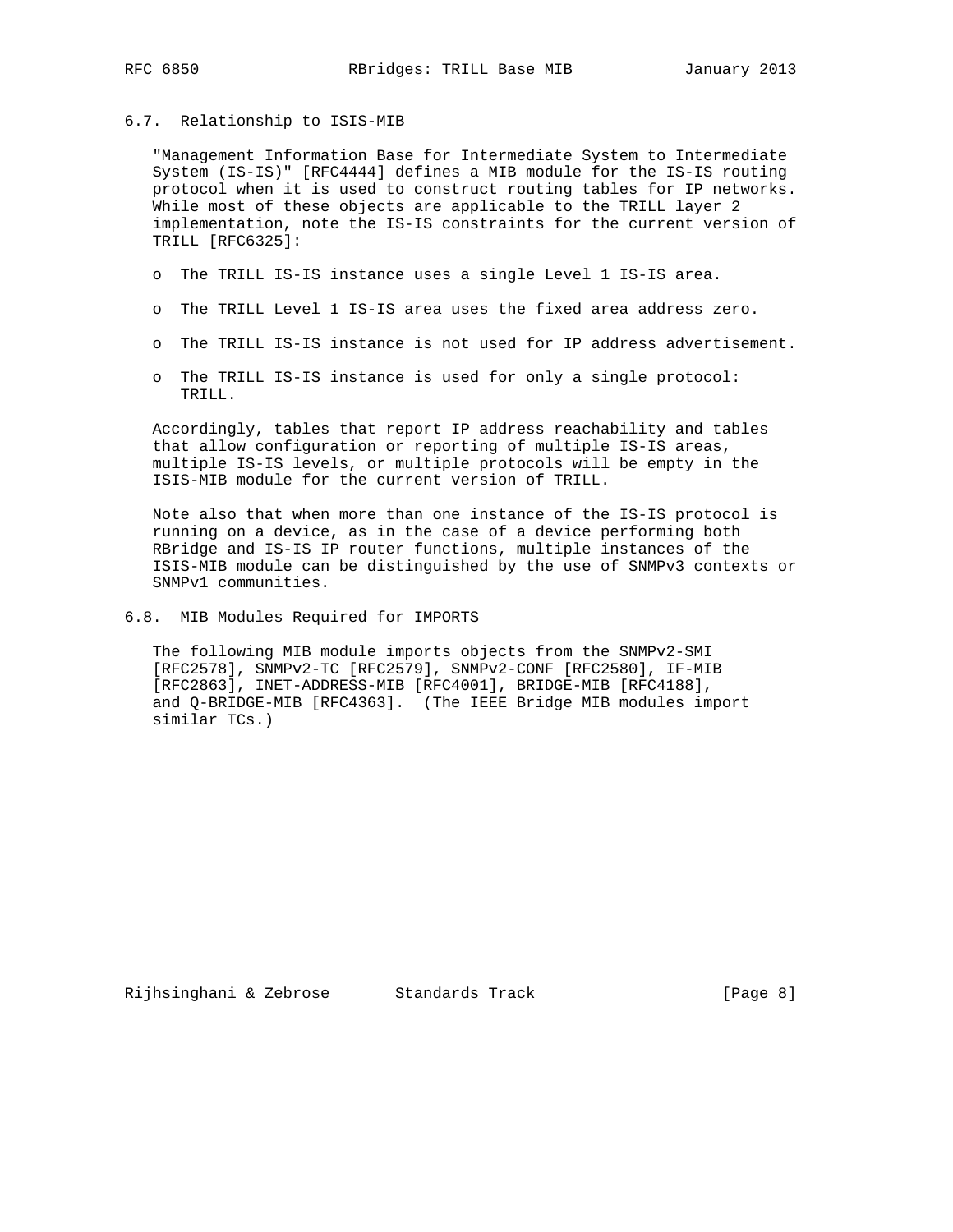7. Definition of the RBridge MIB Module RBRIDGE-MIB DEFINITIONS ::= BEGIN -- ---------------------------------------------------------- -- -- MIB for RBRIDGE devices, also known as TRILL Switches -- ---------------------------------------------------------- -- IMPORTS MODULE-IDENTITY, OBJECT-TYPE, NOTIFICATION-TYPE, Counter32, Counter64, Unsigned32, mib-2 FROM SNMPv2-SMI -- RFC2578 TEXTUAL-CONVENTION, TruthValue, MacAddress, RowStatus FROM SNMPv2-TC -- RFC2579 MODULE-COMPLIANCE, OBJECT-GROUP, NOTIFICATION-GROUP FROM SNMPv2-CONF -- RFC2580 VlanId, PortList FROM Q-BRIDGE-MIB -- RFC4363 InetAddress, InetAddressType FROM INET-ADDRESS-MIB -- RFC4001 BridgeId -<br>FROM BRIDGE-MIB -- RFC4188 InterfaceIndex FROM IF-MIB -- RFC2863 ; rbridgeMIB MODULE-IDENTITY LAST-UPDATED "201301070000Z" ORGANIZATION "IETF TRILL Working Group" CONTACT-INFO "http://datatracker.ietf.org/wg/trill/charter/ Email: trill@ietf.org Anil Rijhsinghani Hewlett-Packard Tel: +1 508 323 1251 Email: anil@charter.net Kate Zebrose HW Embedded Tel: +1 617 840 9673 Email: zebrose@alum.mit.edu" DESCRIPTION "The RBridge MIB module for managing switches that support the TRILL protocol." REVISION "201301070000Z"

Rijhsinghani & Zebrose Standards Track (Page 9)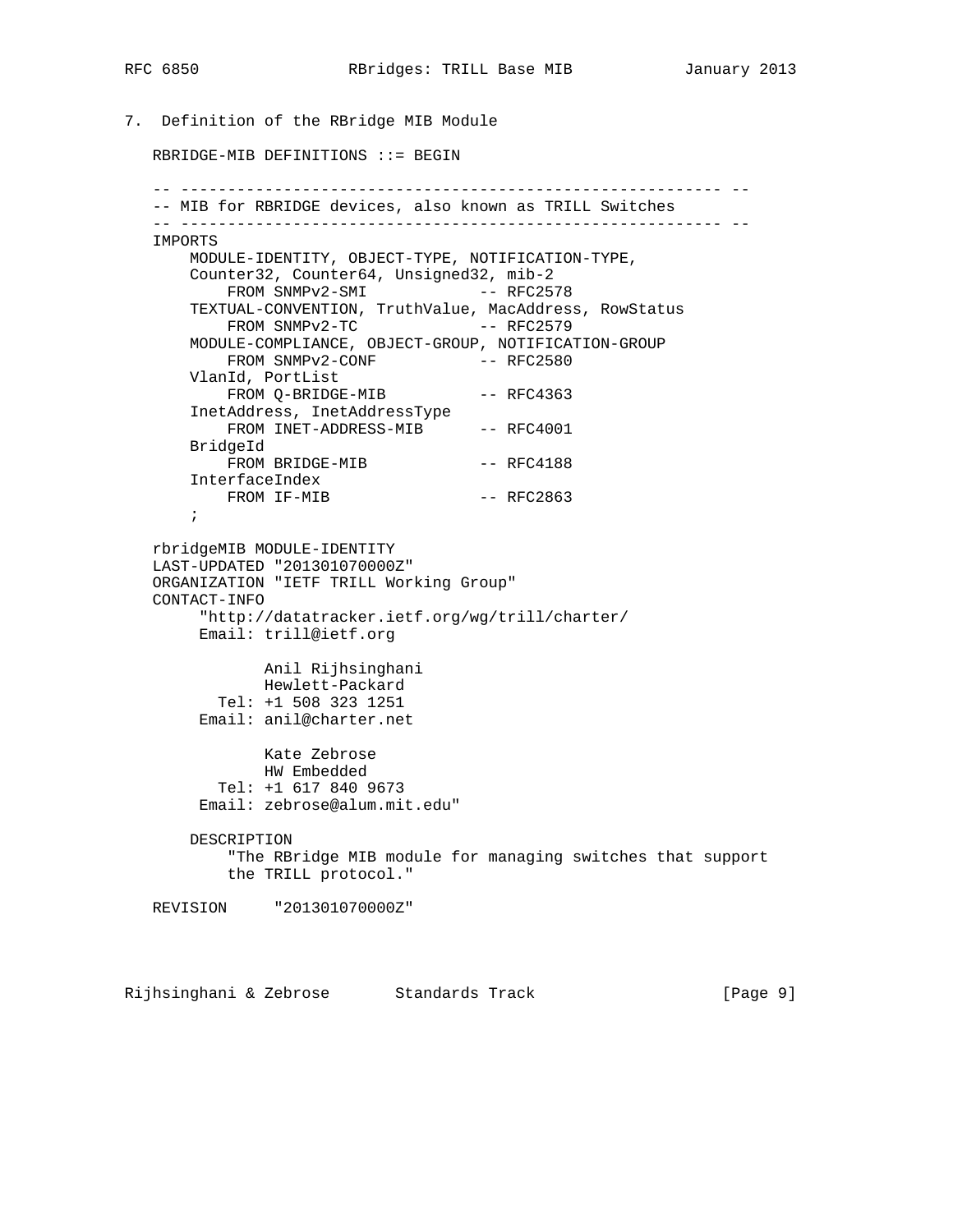```
 DESCRIPTION
        "Initial version, published as RFC 6850.
        Copyright (c) 2013 IETF Trust and the persons identified as
        authors of the code. All rights reserved.
        Redistribution and use in source and binary forms, with or
        without modification, is permitted pursuant to, and subject to
        the license terms contained in, the Simplified BSD License set
        forth in Section 4.c of the IETF Trust's Legal Provisions
        Relating to IETF Documents
        (http://trustee.ietf.org/license-info)."
       ::= { mib-2 214 }
   -- ---------------------------------------------------------- --
   -- Subtrees in the RBridge MIB
   -- ---------------------------------------------------------- --
   rbridgeNotifications OBJECT IDENTIFIER ::= { rbridgeMIB 0 }
 rbridgeObjects OBJECT IDENTIFIER ::= { rbridgeMIB 1 }
 rbridgeConformance OBJECT IDENTIFIER ::= { rbridgeMIB 2 }
 rbridgeBase OBJECT IDENTIFIER ::= { rbridgeObjects 1 }
 rbridgeFdb OBJECT IDENTIFIER ::= { rbridgeObjects 2 }
 rbridgeVlan OBJECT IDENTIFIER ::= { rbridgeObjects 3 }
 rbridgeEsadi OBJECT IDENTIFIER ::= { rbridgeObjects 4 }
 rbridgeCounter OBJECT IDENTIFIER ::= { rbridgeObjects 5 }
 rbridgeSnooping OBJECT IDENTIFIER ::= { rbridgeObjects 6 }
 rbridgeDtree OBJECT IDENTIFIER ::= { rbridgeObjects 7 }
 rbridgeTrill OBJECT IDENTIFIER ::= { rbridgeObjects 8 }
   -- ---------------------------------------------------------- --
   -- Type Definitions
   -- ---------------------------------------------------------- --
   RbridgeAddress ::= TEXTUAL-CONVENTION
       DISPLAY-HINT "1x:"
       STATUS current
       DESCRIPTION
           "The Media Access Control (MAC) address used by an RBridge
           port. This may match the RBridge IS-IS SystemID."
       SYNTAX OCTET STRING (SIZE (6))
```
Rijhsinghani & Zebrose Standards Track [Page 10]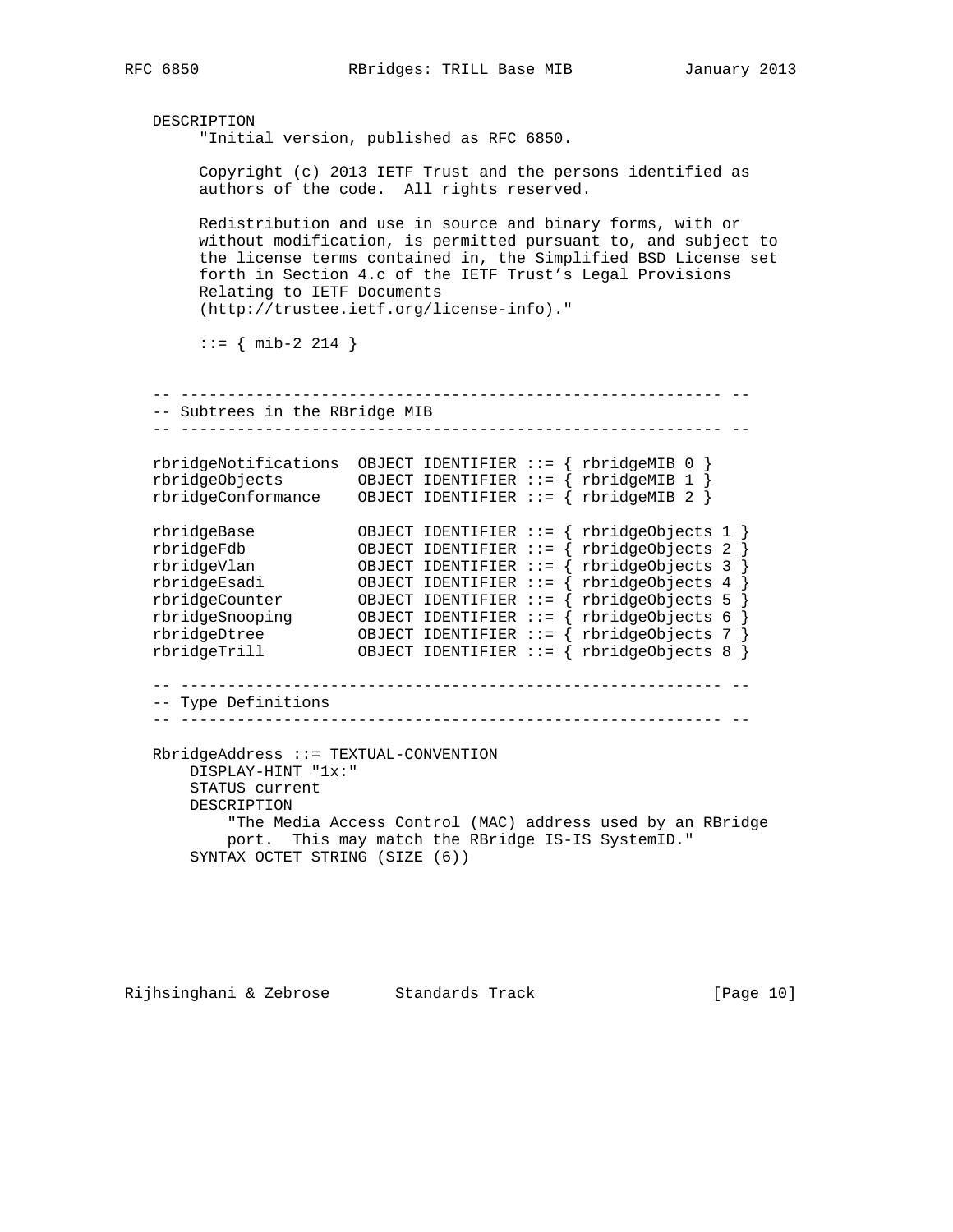```
 RbridgeNickname ::= TEXTUAL-CONVENTION
       DISPLAY-HINT "d"
       STATUS current
       DESCRIPTION
            "The 16-bit identifier used in TRILL as an
           abbreviation for the RBridge's 48-bit IS-IS System ID.
           The value 0 means a nickname is not specified, the values
           0xFFC0 through 0xFFFE are reserved for future allocation,
           and the value 0xFFFF is permanently reserved."
       REFERENCE
            "RFC 6325, Section 3.7"
       SYNTAX Unsigned32 (0..65471)
 --
   -- the rbridgeBase subtree
   --
   -- Implementation of the rbridgeBase subtree is mandatory for all
   -- RBridges.
  - rbridgeBaseTrillVersion OBJECT-TYPE
       SYNTAX Unsigned32
       MAX-ACCESS read-only
       STATUS current
       DESCRIPTION
           "The maximum TRILL version number that this RBridge
           supports."
       REFERENCE
           "RFC 6325, Section 3.2"
      ::= { rbridgeBase 1 }
   rbridgeBaseNumPorts OBJECT-TYPE
       SYNTAX Unsigned32
       UNITS "ports"
       MAX-ACCESS read-only
       STATUS current
       DESCRIPTION
           "The number of ports controlled by this RBridge."
       REFERENCE
           "RFC 6325, Section 2.6.1"
      ::= \{ rbrideBase 2 \} rbridgeBaseForwardDelay OBJECT-TYPE
       SYNTAX Unsigned32 (4..30)
       UNITS "seconds"
       MAX-ACCESS read-write
       STATUS current
```
Rijhsinghani & Zebrose Standards Track (Page 11)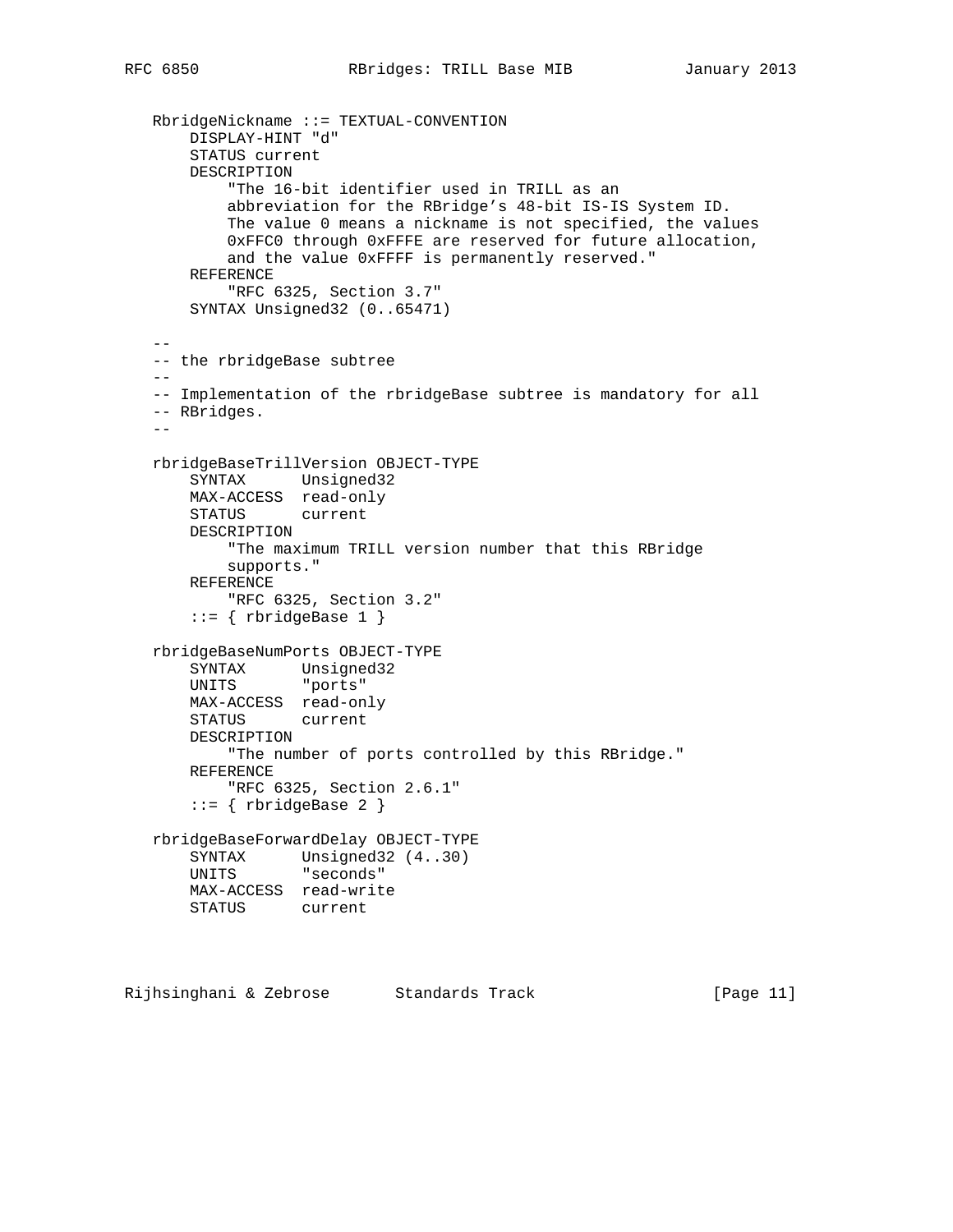```
 DESCRIPTION
         "Modified aging time for address entries after an appointed
         forwarder change.
         The value of this object MUST be retained across
         re-initializations of the management system."
    REFERENCE
        "RFC 6325, Section 4.8.3"
    ::= { rbridgeBase 3 }
 rbridgeBaseUniMultipathEnable OBJECT-TYPE
    SYNTAX TruthValue
    MAX-ACCESS read-write
    STATUS current
    DESCRIPTION
         "The enabled status of unicast TRILL multipathing.
         It is enabled when true.
         The value of this object MUST be retained across
         re-initializations of the management system."
    REFERENCE
         "RFC 6325, Appendix C"
     ::= { rbridgeBase 4 }
 rbridgeBaseMultiMultipathEnable OBJECT-TYPE
     SYNTAX TruthValue
    MAX-ACCESS read-write
    STATUS current
    DESCRIPTION
         "The enabled status of multi-destination TRILL multipathing.
         It is enabled when true.
         The value of this object MUST be retained across
        re-initializations of the management system."
    REFERENCE
         "RFC 6325, Appendix C"
     ::= { rbridgeBase 5 }
 rbridgeBaseAcceptEncapNonadj OBJECT-TYPE
    SYNTAX TruthValue
    MAX-ACCESS read-write
    STATUS current
    DESCRIPTION
         "Accept TRILL-encapsulated frames from a neighbor with which
         this RBridge does not have an IS-IS adjacency, when the value
         of this object is 'true'.
```
Rijhsinghani & Zebrose Standards Track [Page 12]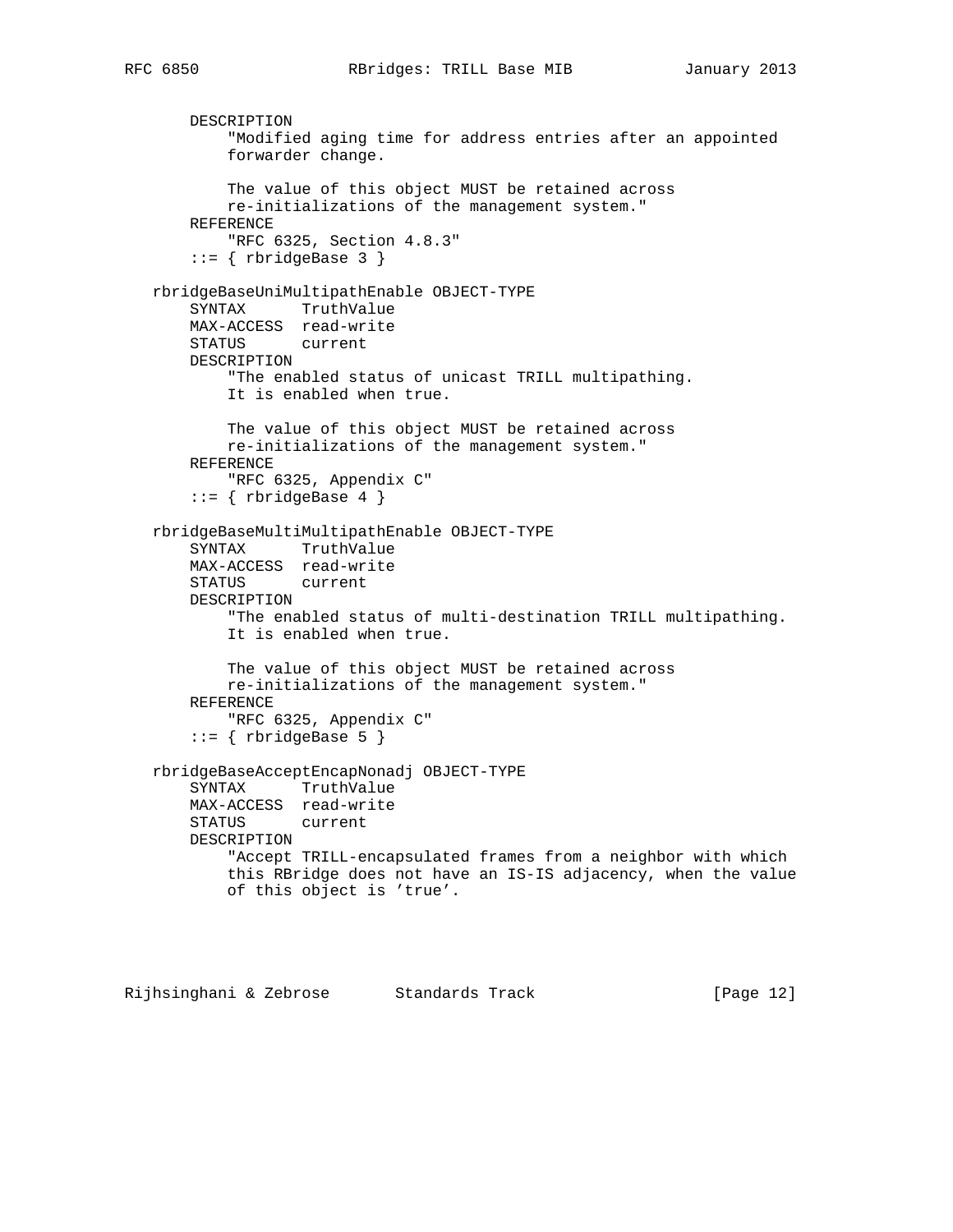```
 The value of this object MUST be retained across
         re-initializations of the management system."
    REFERENCE
         "RFC 6325, Section 4.6.2"
    ::= { rbridgeBase 6 }
 rbridgeBaseNicknameNumber OBJECT-TYPE
    SYNTAX Unsigned32 (1..256)
    MAX-ACCESS read-write
    STATUS current
    DESCRIPTION
         "The number of nicknames this RBridge should acquire.
         These can be acquired dynamically or configured
         statically. This value represents the maximum
         number of entries in rbridgeBaseNicknameTable.
         The value of this object MUST be retained across
         re-initializations of the management system."
    REFERENCE
        "RFC 6325, Section 3.7.3"
    ::= { rbridgeBase 7 }
 -- ---------------------------------------------------------- --
 -- The RBridge Base Nickname Table
 -- ---------------------------------------------------------- --
 rbridgeBaseNicknameTable OBJECT-TYPE
     SYNTAX SEQUENCE OF RbridgeBaseNicknameEntry
    MAX-ACCESS not-accessible
    STATUS current
    DESCRIPTION
         "A table that contains information about nicknames
         configured by an operator or learned dynamically
        by this RBridge."
    REFERENCE
         "RFC 6325, Section 3.7"
     ::= { rbridgeBase 8 } rbridgeBaseNicknameEntry OBJECT-TYPE
    SYNTAX RbridgeBaseNicknameEntry
    MAX-ACCESS not-accessible
    STATUS current
    DESCRIPTION
        "A list of information for each nickname of the RBridge."
    REFERENCE
         "RFC 6325, Section 3.7"
    INDEX { rbridgeBaseNicknameName }
     ::= { rbridgeBaseNicknameTable 1 }
```
Rijhsinghani & Zebrose Standards Track [Page 13]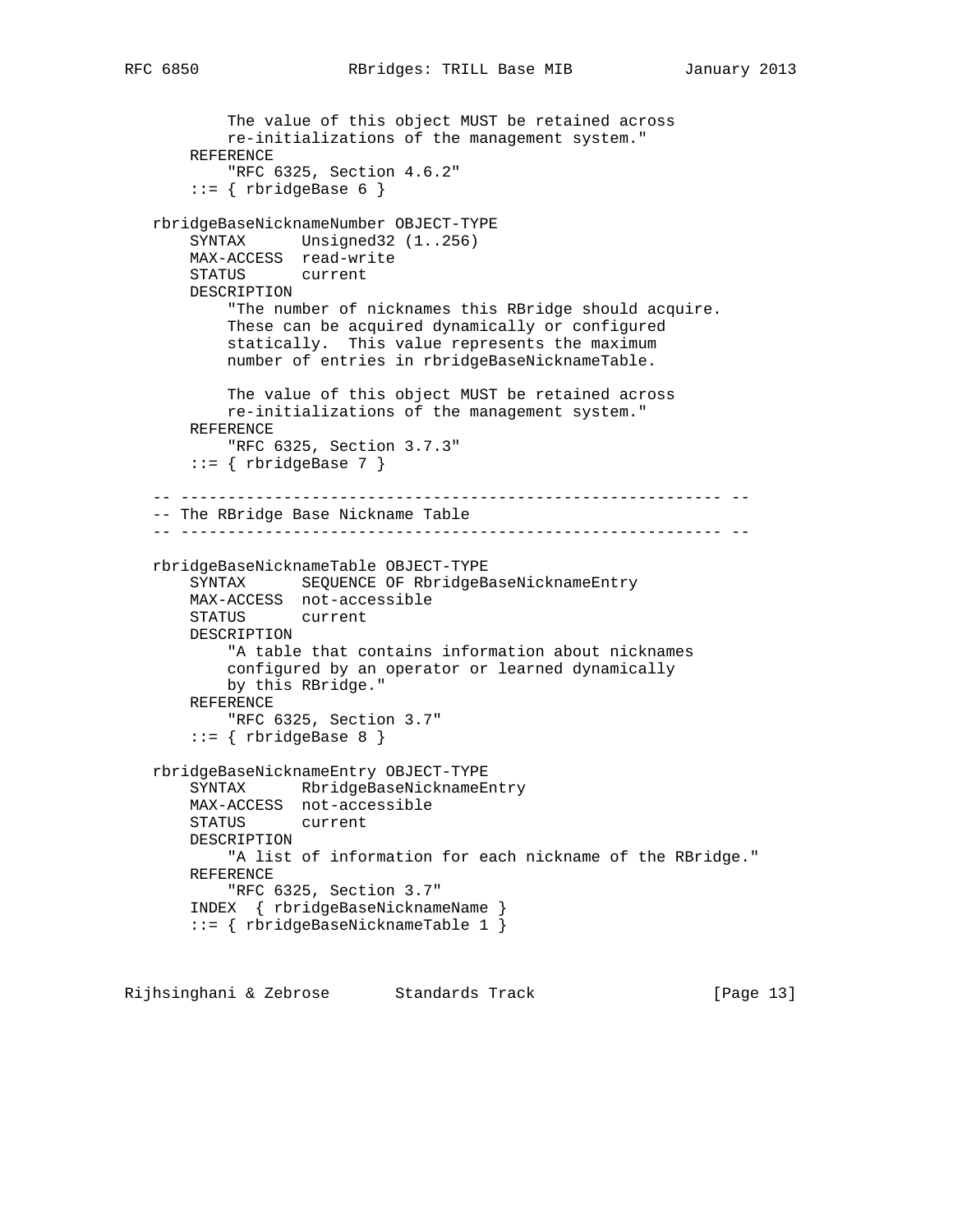```
 RbridgeBaseNicknameEntry ::=
     SEQUENCE {
         rbridgeBaseNicknameName
             RbridgeNickname,
         rbridgeBaseNicknamePriority
             Unsigned32,
         rbridgeBaseNicknameDtrPriority
             Unsigned32,
         rbridgeBaseNicknameType
             INTEGER,
        rbridgeBaseNicknameRowStatus
            RowStatus
     }
 rbridgeBaseNicknameName OBJECT-TYPE
     SYNTAX RbridgeNickname
    MAX-ACCESS not-accessible
    STATUS current
    DESCRIPTION
         "Nicknames are 16-bit quantities that act as
         abbreviations for RBridge's 48-bit IS-IS System ID to
        achieve a more compact encoding."
    REFERENCE
         "RFC 6325, Section 3.7"
     ::= { rbridgeBaseNicknameEntry 1 }
 rbridgeBaseNicknamePriority OBJECT-TYPE
     SYNTAX Unsigned32 (0..255)
    MAX-ACCESS read-create
    STATUS current
    DESCRIPTION
         "This RBridge's priority to hold this nickname. When
         the nickname is configured, the default value of this
         object is 192. When the nickname is configured, the most
         significant bit (0x80) must be set and the bottom 7 bits
        have the default value of 0x40, so 0x80 + 0x40 == 0xC0,
         which is 192 decimal. Additionally, the bottom 7 bits
         could be configured to a value other than 0x40.
         The value of this object MUST be retained across
         re-initializations of the management system."
    REFERENCE
        "RFC 6325, Section 3.7"
    DEFVAL { 192 }
     ::= { rbridgeBaseNicknameEntry 2 }
```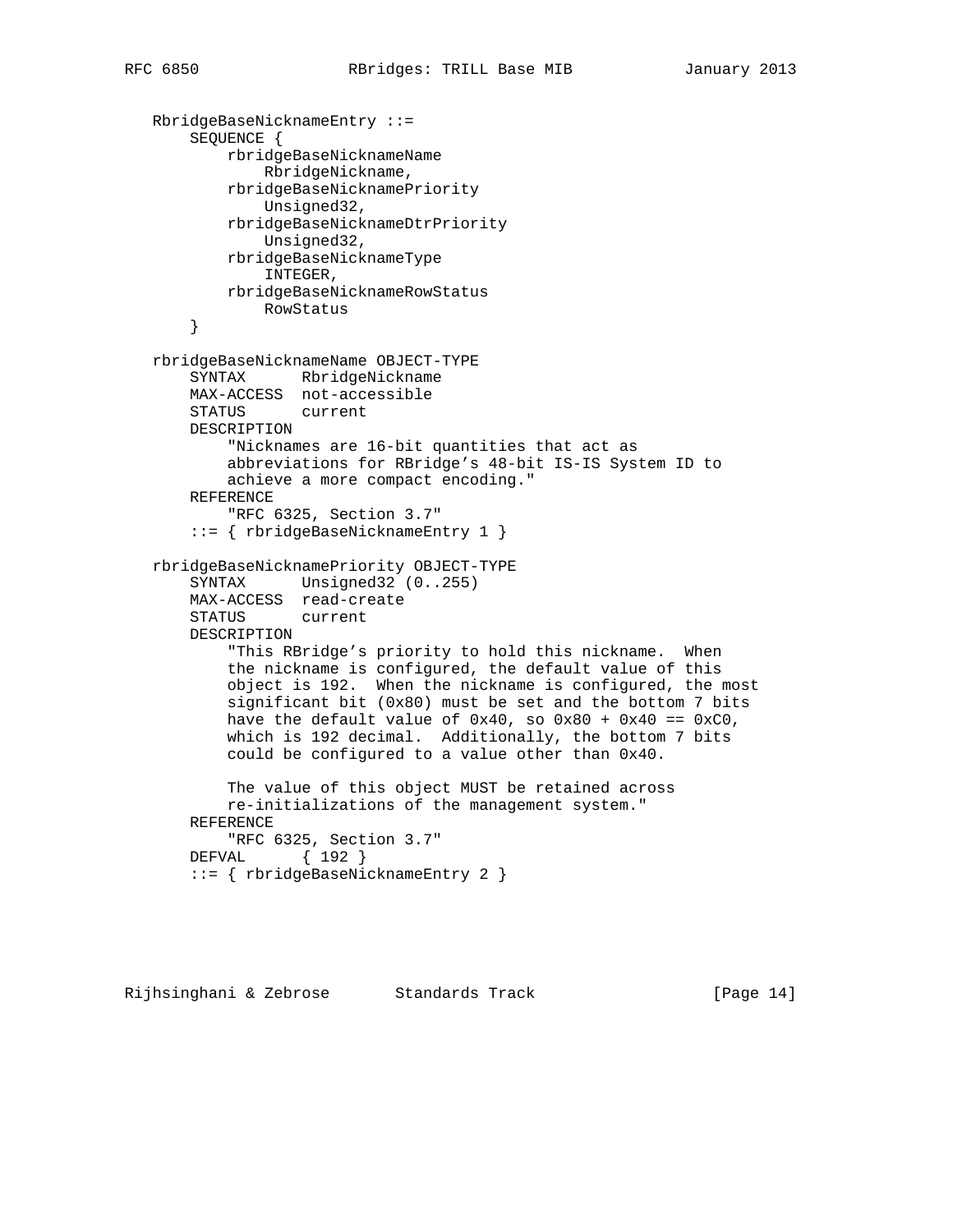```
 rbridgeBaseNicknameDtrPriority OBJECT-TYPE
       SYNTAX Unsigned32 (1..65535)
       MAX-ACCESS read-create
       STATUS current
       DESCRIPTION
           "The distribution tree root priority for this nickname.
           The default value of this object is 32768.
           The value of this object MUST be retained across
           re-initializations of the management system."
       REFERENCE
           "RFC 6325, Section 4.5"
       DEFVAL { 32768 }
       ::= { rbridgeBaseNicknameEntry 3 }
   rbridgeBaseNicknameType OBJECT-TYPE
       SYNTAX INTEGER {
                     static(1),
                  dynamic(2)<br>}
 }
       MAX-ACCESS read-only
       STATUS current
       DESCRIPTION
           "This object indicates the status of the entry. The
           default value is static(1).
               static(1) - this entry has been configured and
                   will remain after the next reset of the RBridge.
              dynamic(2) - this entry has been acquired by the
                   RBridge nickname acquisition protocol."
       REFERENCE
           "RFC 6325, Section 3.7"
      DEFVAL { static }
       ::= { rbridgeBaseNicknameEntry 4 }
   rbridgeBaseNicknameRowStatus OBJECT-TYPE
       SYNTAX RowStatus
       MAX-ACCESS read-create
       STATUS current
       DESCRIPTION
           "This object indicates the status of the entry."
       ::= { rbridgeBaseNicknameEntry 5 }
```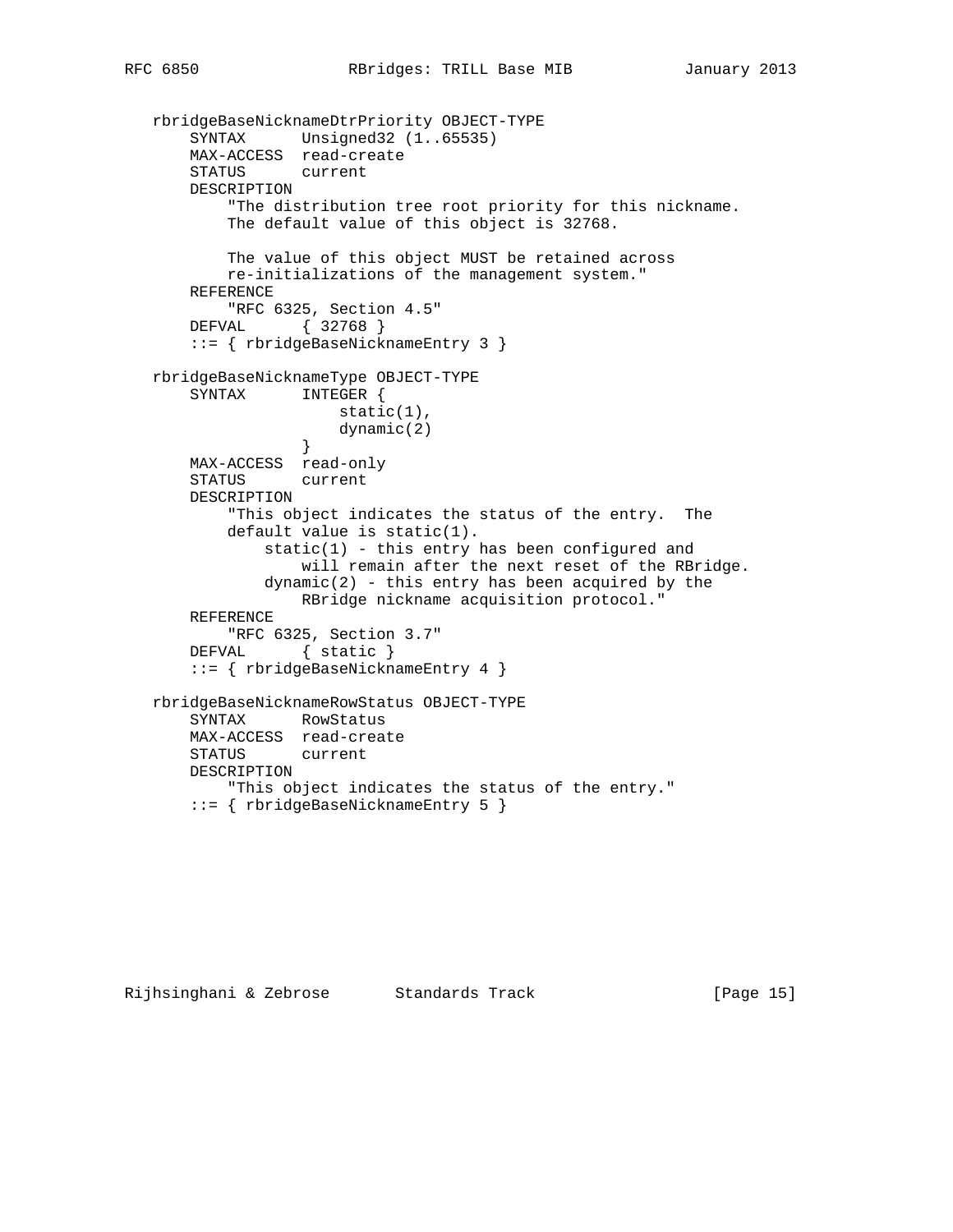```
 -- ---------------------------------------------------------- --
 -- The RBridge Port Table
 -- ---------------------------------------------------------- --
 rbridgeBasePortTable OBJECT-TYPE
     SYNTAX SEQUENCE OF RbridgeBasePortEntry
     MAX-ACCESS not-accessible
     STATUS current
     DESCRIPTION
         "A table that contains generic information about every
        port that is associated with this RBridge."
     REFERENCE
         "RFC 6325, Section 5.3"
     ::= { rbridgeBase 9 }
 rbridgeBasePortEntry OBJECT-TYPE
     SYNTAX RbridgeBasePortEntry
     MAX-ACCESS not-accessible
     STATUS current
     DESCRIPTION
         "A list of information for each port of the bridge."
     REFERENCE
         "RFC 6325, Section 5.3"
     INDEX { rbridgeBasePort }
     ::= { rbridgeBasePortTable 1 }
 RbridgeBasePortEntry ::=
     SEQUENCE {
         rbridgeBasePort
             Unsigned32,
         rbridgeBasePortIfIndex
            InterfaceIndex,
         rbridgeBasePortDisable
             TruthValue,
         rbridgeBasePortTrunkPort
             TruthValue,
         rbridgeBasePortAccessPort
             TruthValue,
         rbridgeBasePortP2pHellos
             TruthValue,
         rbridgeBasePortState
             INTEGER,
         rbridgeBasePortInhibitionTime
             Unsigned32,
         rbridgeBasePortDisableLearning
             TruthValue,
         rbridgeBasePortDesiredDesigVlan
             VlanId,
```
Rijhsinghani & Zebrose Standards Track [Page 16]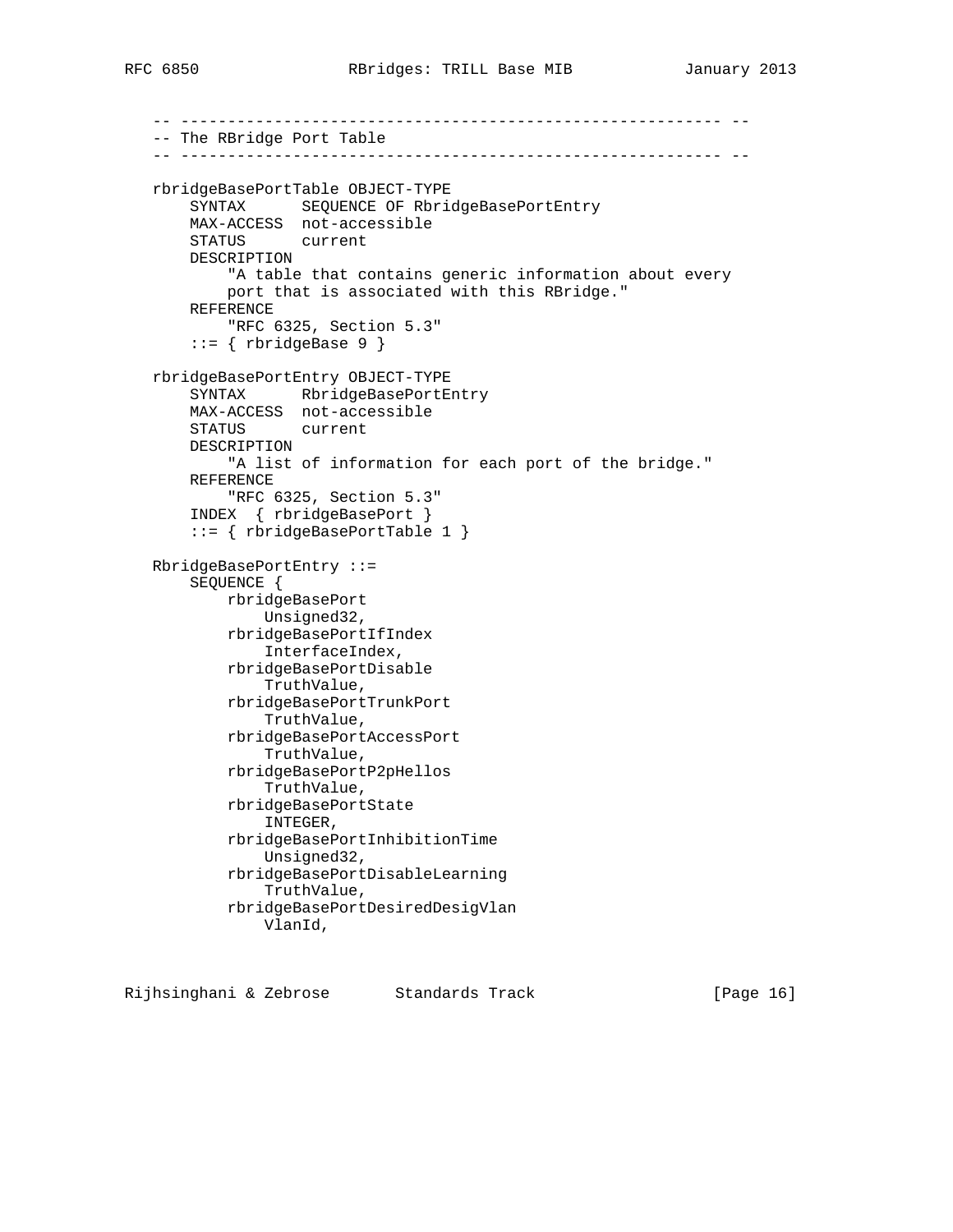rbridgeBasePortDesigVlan VlanId, rbridgeBasePortStpRoot BridgeId, rbridgeBasePortStpRootChanges Counter32, rbridgeBasePortStpWiringCloset BridgeId } rbridgeBasePort OBJECT-TYPE SYNTAX Unsigned32 (1..65535) MAX-ACCESS not-accessible STATUS current DESCRIPTION "The port number of the port for which this entry contains RBridge management information." REFERENCE "RFC 6325, Section 5.3" ::= { rbridgeBasePortEntry 1 } rbridgeBasePortIfIndex OBJECT-TYPE SYNTAX InterfaceIndex MAX-ACCESS read-only STATUS current DESCRIPTION "The value of the instance of the ifIndex object, defined in the IF-MIB, for the interface corresponding to this port. The RBridge port sits on top of this interface." ::= { rbridgeBasePortEntry 2 } rbridgeBasePortDisable OBJECT-TYPE SYNTAX TruthValue MAX-ACCESS read-write STATUS current DESCRIPTION "Disable port bit. When this bit is set (true), all frames received or to be transmitted are discarded, with the possible exception of some layer 2 control frames that may be generated and transmitted or received and processed locally. Default value is 'false'. The value of this object MUST be retained across re-initializations of the management system."

Rijhsinghani & Zebrose Standards Track [Page 17]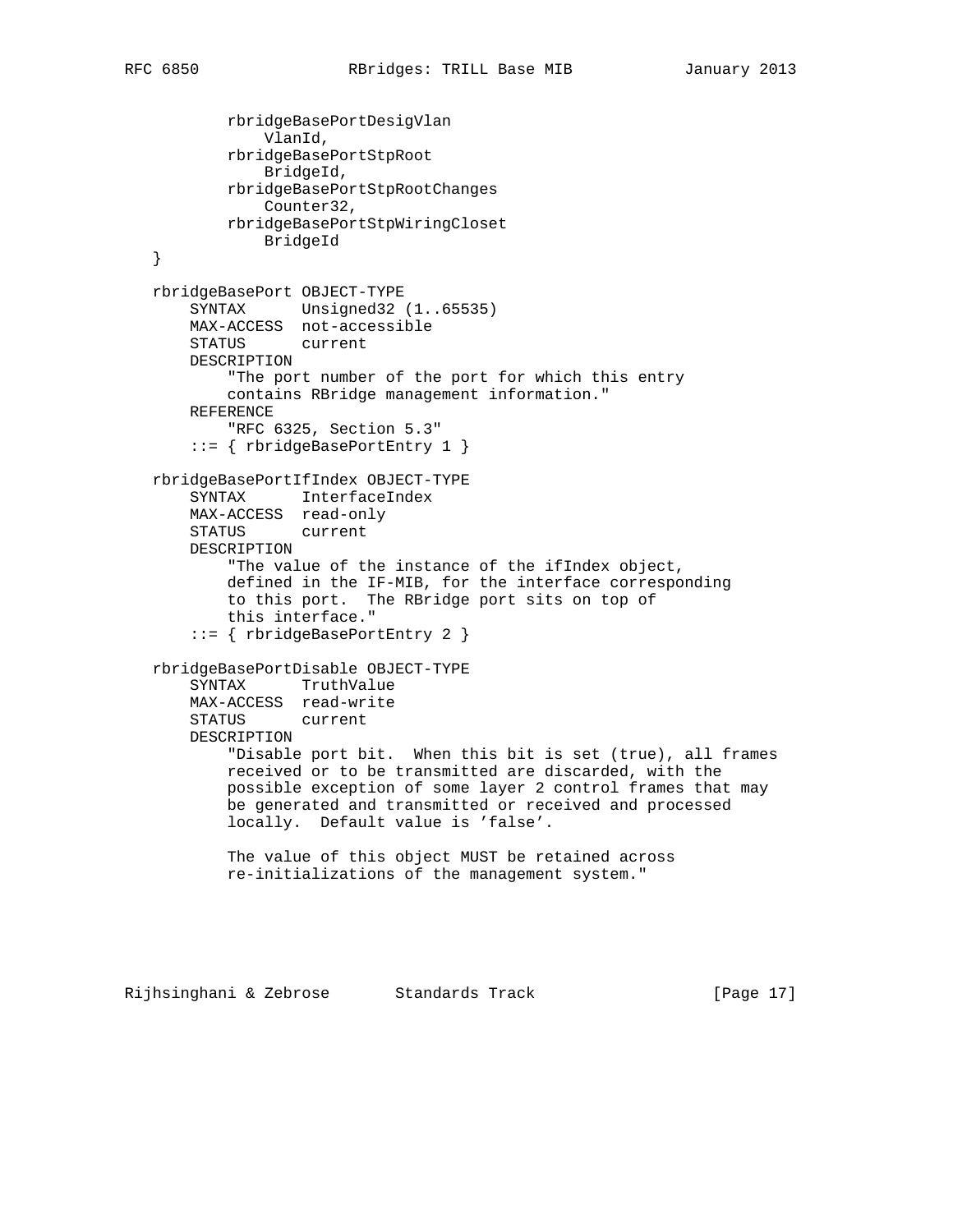```
 REFERENCE
        "RFC 6325, Section 4.9.1"
    DEFVAL { false }
     ::= { rbridgeBasePortEntry 3 }
 rbridgeBasePortTrunkPort OBJECT-TYPE
     SYNTAX TruthValue
    MAX-ACCESS read-write
    STATUS current
    DESCRIPTION
         "End-station service disable (trunk port) bit. When this bit
         is set (true), all native frames received on the port and all
        native frames that would have been sent on the port are
         discarded. Default value is 'false'.
         The value of this object MUST be retained across
        re-initializations of the management system."
     REFERENCE
        "RFC 6325, Section 4.9.1"
    DEFVAL { false }
     ::= { rbridgeBasePortEntry 4 }
 rbridgeBasePortAccessPort OBJECT-TYPE
     SYNTAX TruthValue
    MAX-ACCESS read-write
    STATUS current
    DESCRIPTION
         "TRILL traffic disable (access port) bit. If this bit is
         set, the goal is to avoid sending any TRILL frames, except
         TRILL-Hello frames, on the port, since it is intended only
         for native end-station traffic. This ensures that the link
         is not on the shortest path for any destination. Default
        value is 'false'.
         The value of this object MUST be retained across
        re-initializations of the management system."
     REFERENCE
       "RFC 6325, Section 4.9.1"
    DEFVAL { false }
     ::= { rbridgeBasePortEntry 5 }
 rbridgeBasePortP2pHellos OBJECT-TYPE
     SYNTAX TruthValue
    MAX-ACCESS read-write
    STATUS current
     DESCRIPTION
         "Use point-to-point (P2P) Hellos bit. If this bit is set,
        Hellos sent on this port are IS-IS P2P Hellos, not the
```
Rijhsinghani & Zebrose Standards Track [Page 18]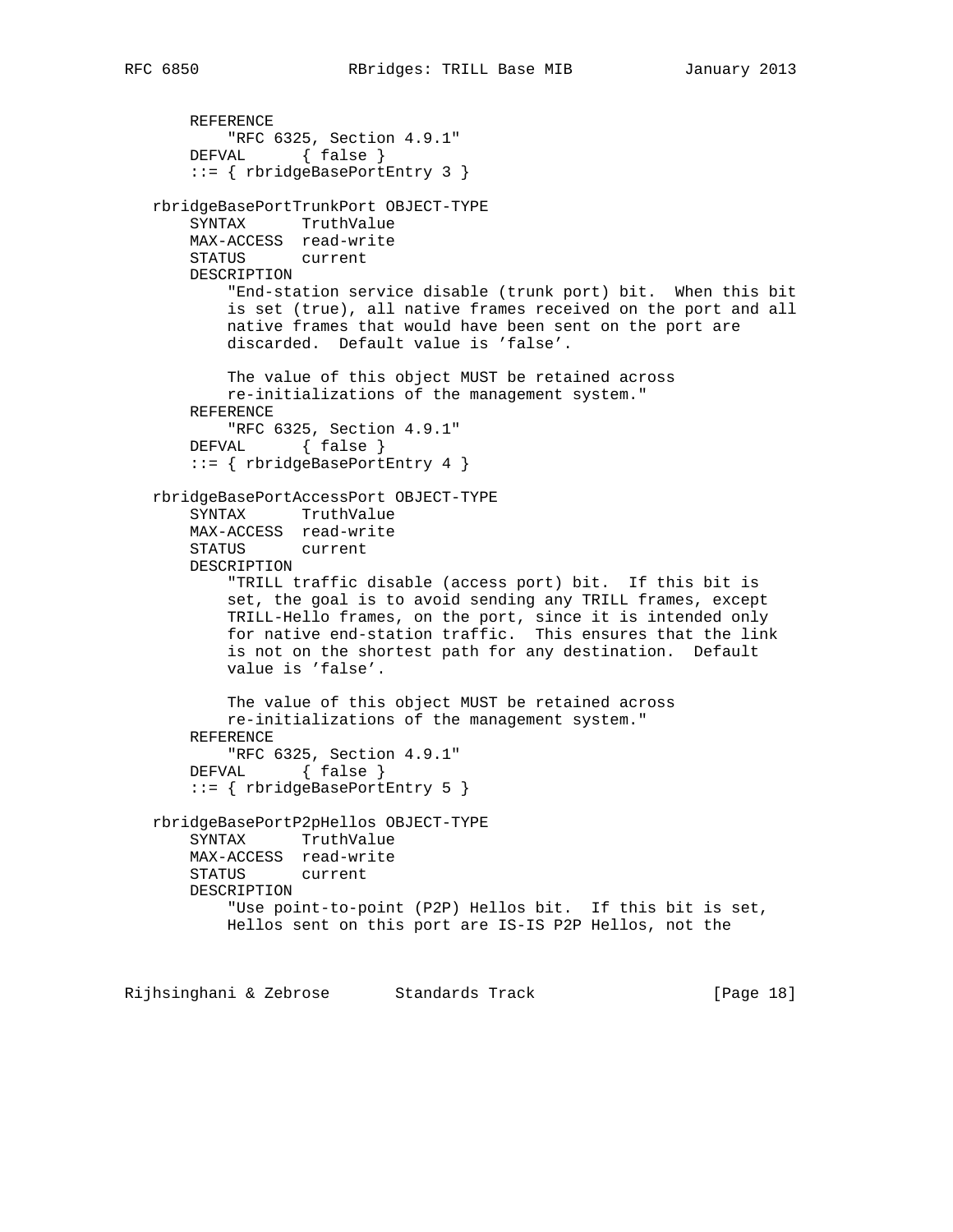default TRILL-Hellos. In addition, the IS-IS P2P three-way handshake is used on P2P RBridge links. Default value is 'false'. The value of this object MUST be retained across re-initializations of the management system." REFERENCE "RFC 6325, Section 4.9.1" DEFVAL { false } ::= { rbridgeBasePortEntry 6 } rbridgeBasePortState OBJECT-TYPE SYNTAX INTEGER { uninhibited(1), portInhibited(2), vlanInhibited(3), disabled(4), broken(5)<br>} } MAX-ACCESS read-only STATUS current DESCRIPTION "The port's current state. If the entire port is inhibited, its state is portInhibited(2). If specific VLANs are inhibited, the state is vlanInhibited(3), and rbridgeVlanPortTable will tell which VLANs are inhibited. For ports that are disabled (see rbridgeBasePortDisable), this object will have a value of disabled(4). If the RBridge has detected a port that is malfunctioning, it will place that port into the broken(5) state." REFERENCE "RFC 6325, Section 4.2.4.3" ::= { rbridgeBasePortEntry 7 } rbridgeBasePortInhibitionTime OBJECT-TYPE SYNTAX Unsigned32 UNITS "seconds" MAX-ACCESS read-write STATUS current DESCRIPTION "Time in seconds that this RBridge will inhibit forwarding on this port after it observes a spanning tree root bridge change on a link or receives conflicting VLAN forwarder information. The default value is 30. The value of this object MUST be retained across re-initializations of the management system."

Rijhsinghani & Zebrose Standards Track [Page 19]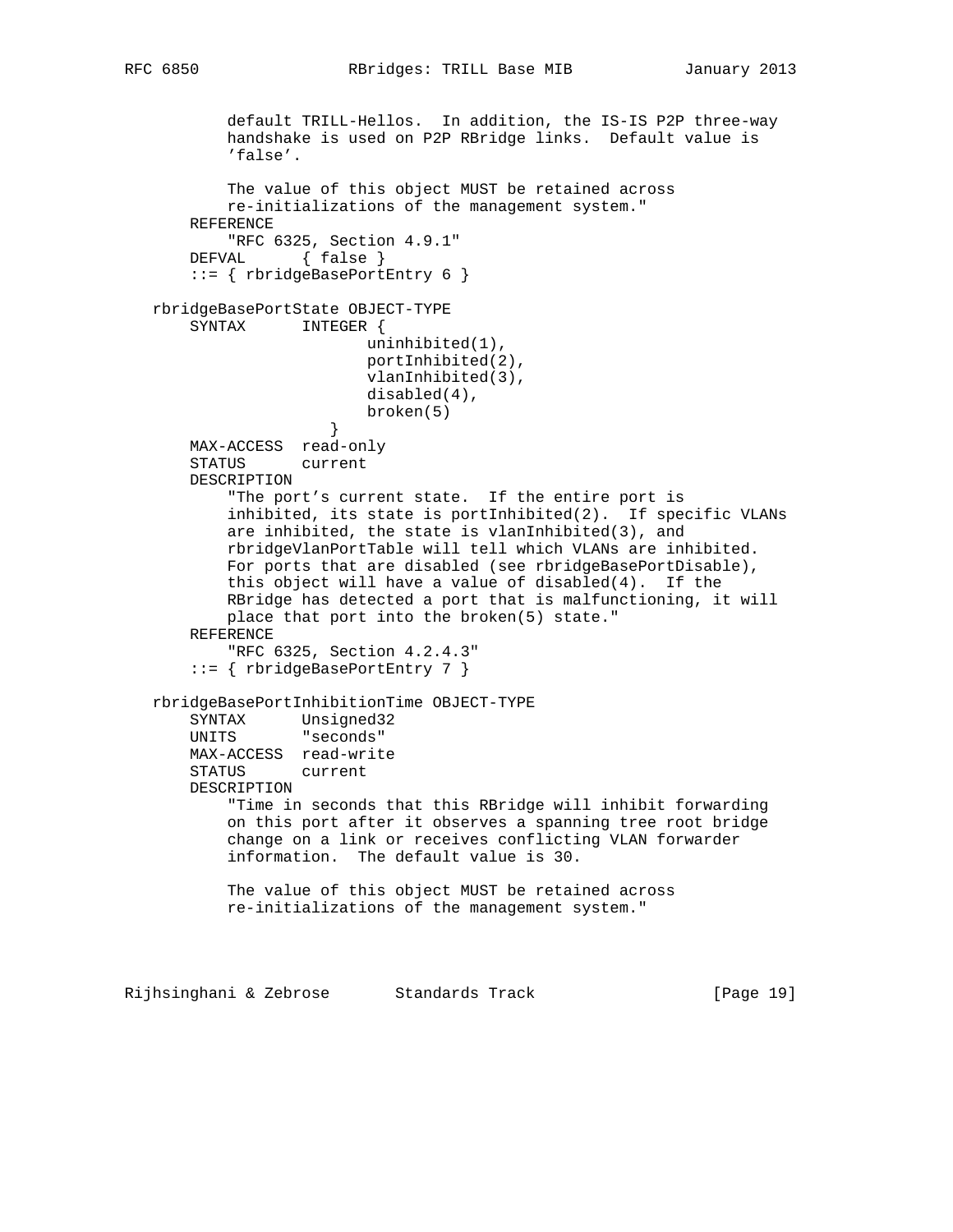```
 REFERENCE
        "RFC 6325, Section 4.2.4.3"
     DEFVAL { 30 }
     ::= { rbridgeBasePortEntry 8 }
 rbridgeBasePortDisableLearning OBJECT-TYPE
     SYNTAX TruthValue
    MAX-ACCESS read-write
    STATUS current
    DESCRIPTION
         "Disable learning of MAC addresses seen on this port.
         To disable learning, the value of this object must be
         set to 'true'. The default is 'false'.
         The value of this object MUST be retained across
        re-initializations of the management system."
    REFERENCE
        "RFC 6325, Section 4.8"
    DEFVAL { false }
     ::= { rbridgeBasePortEntry 9 }
 rbridgeBasePortDesiredDesigVlan OBJECT-TYPE
    SYNTAX VlanId
    MAX-ACCESS read-write
    STATUS current
    DESCRIPTION
         "The VLAN that a Designated RBridge (DRB) will specify in
         its TRILL-Hellos as the VLAN to be used by all RBridges on
         the link for TRILL frames. This VLAN must be enabled on
         this port.
        The value of this object MUST be retained across
        re-initializations of the management system."
     REFERENCE
         "RFC 6325, Section 4.4.3"
     ::= { rbridgeBasePortEntry 10 }
 rbridgeBasePortDesigVlan OBJECT-TYPE
     SYNTAX VlanId
    MAX-ACCESS read-only
     STATUS current
    DESCRIPTION
        "The VLAN being used on this link for TRILL frames."
    REFERENCE
        "RFC 6325, Section 4.4.3"
     ::= { rbridgeBasePortEntry 11 }
```
Rijhsinghani & Zebrose Standards Track (Page 20)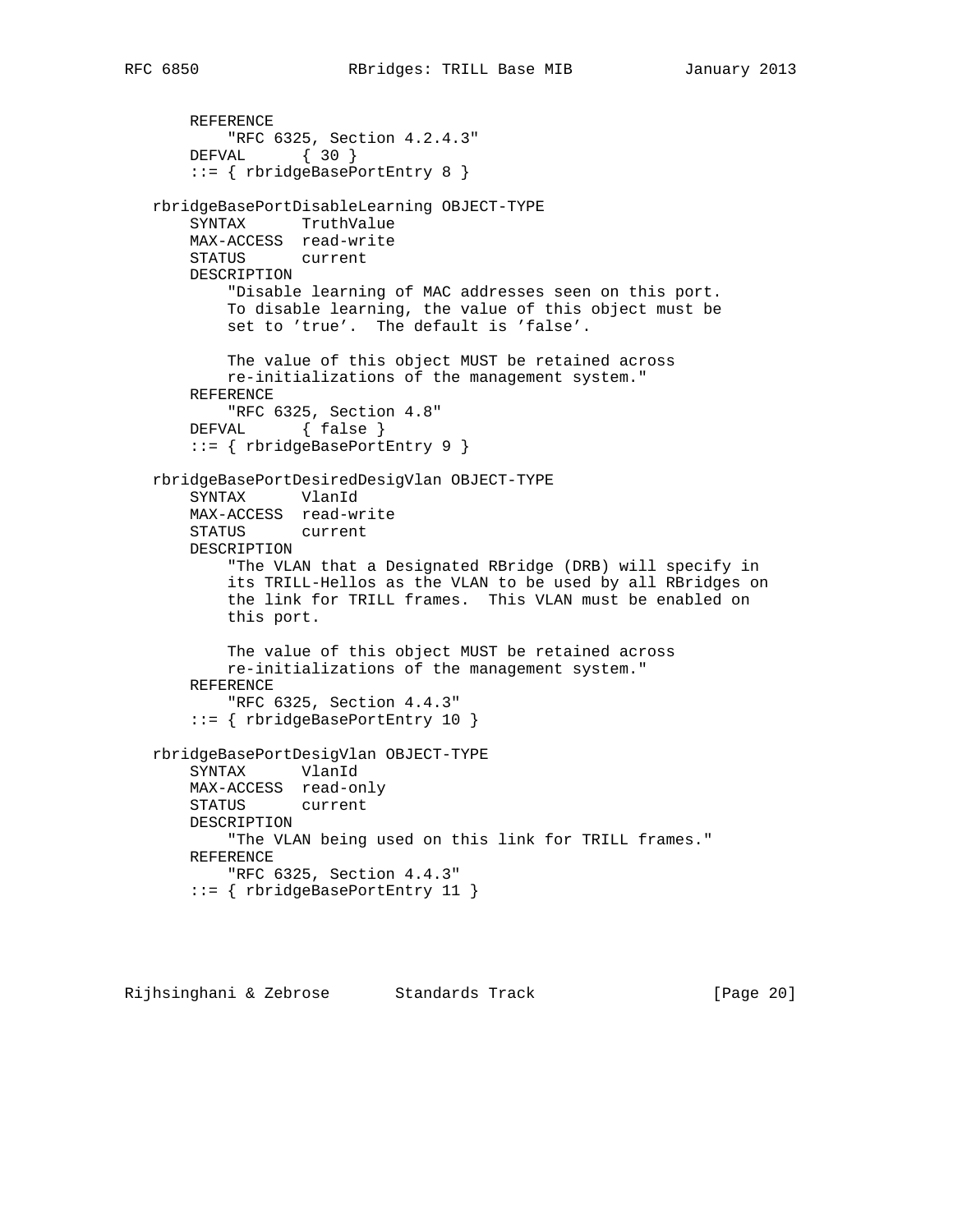```
 rbridgeBasePortStpRoot OBJECT-TYPE
     SYNTAX BridgeId
     MAX-ACCESS read-only
     STATUS current
    DESCRIPTION
         "The bridge identifier of the root of the spanning tree,
         as learned from a Bridge PDU (BPDU) received on this port.
         For the Multiple Spanning Tree Protocol (MSTP), this is
         the root bridge of the Common and Internal Spanning Tree
         (CIST). If no BPDU has been heard, the value returned
         is a string of zeros."
     REFERENCE
         "RFC 6325, Section 4.2.4.3"
     ::= { rbridgeBasePortEntry 12 }
 rbridgeBasePortStpRootChanges OBJECT-TYPE
     SYNTAX Counter32
    UNITS "changes"
    MAX-ACCESS read-only
     STATUS current
    DESCRIPTION
         "The number of times a change in the root bridge is seen from
         spanning tree BPDUs received on this port, indicating a
         change in bridged LAN topology. Each such change may cause
         the port to be inhibited for a period of time. This counter
         should be synchronized with ifCounterDiscontinuityTime.
        Discontinuities in the value of this counter can occur
         at re-initialization of the management system."
     REFERENCE
         "RFC 6325, Section 4.9.3.2"
     ::= { rbridgeBasePortEntry 13 }
 rbridgeBasePortStpWiringCloset OBJECT-TYPE
     SYNTAX BridgeId
    MAX-ACCESS read-write
     STATUS current
     DESCRIPTION
         "The Bridge ID to be used as the spanning tree root in BPDUs
         sent for the Wiring Closet topology solution described in
         [RFC6325]. Note that the same value of this object must be
         set on all RBridge ports participating in this solution.
         The default value is all 0s. A non-zero value configured
         into this object indicates that this solution is in use.
         The value of this object MUST be retained across
         re-initializations of the management system."
```
Rijhsinghani & Zebrose Standards Track (Page 21)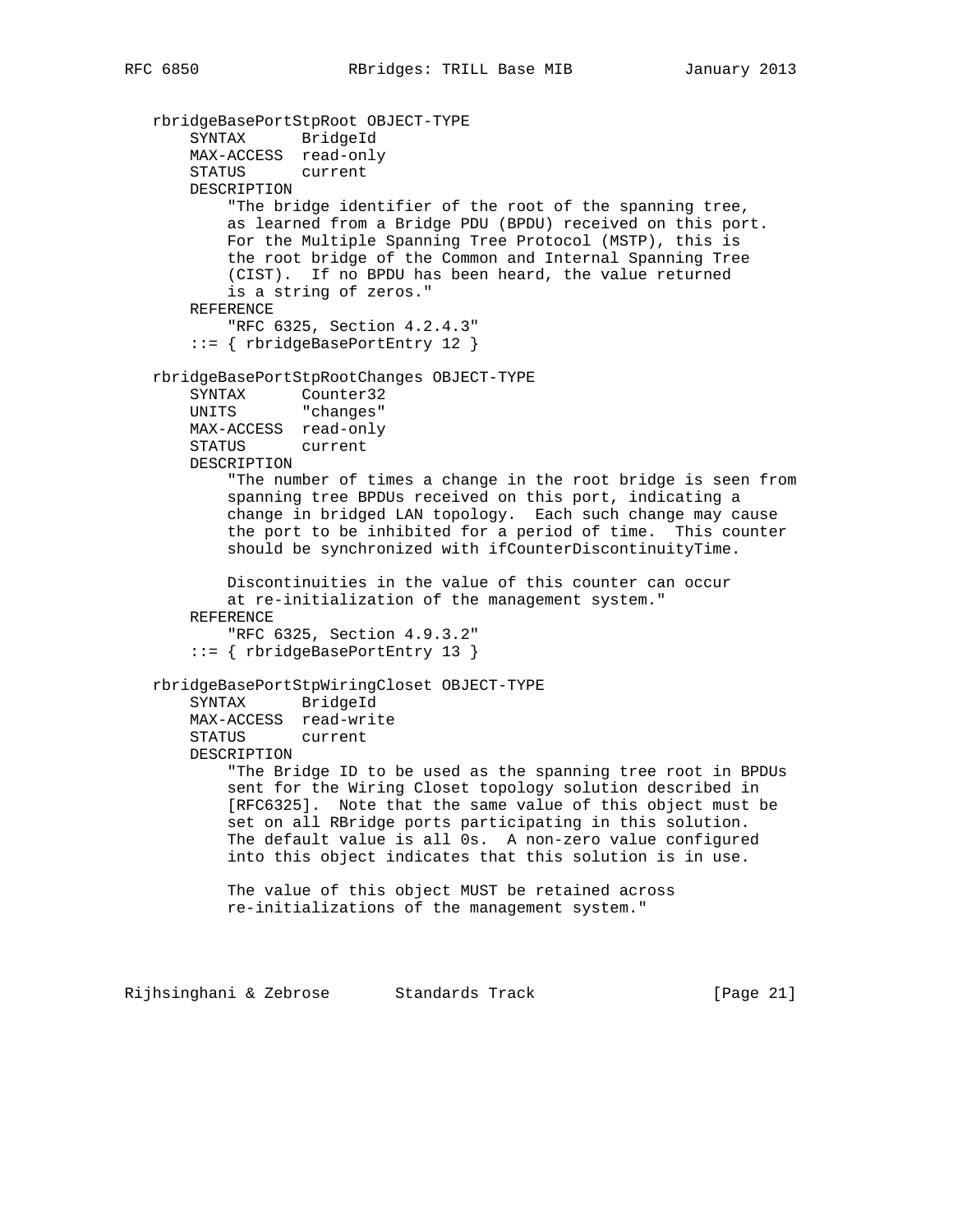```
 REFERENCE
         "RFC 6325, Appendix A.3.3"
     ::= { rbridgeBasePortEntry 14 }
 -- -------------------------------------------------------------
 -- RBridge Forwarding Database
 -- -------------------------------------------------------------
 rbridgeConfidenceNative OBJECT-TYPE
    SYNTAX Unsigned32 (0..255)
    MAX-ACCESS read-write
    STATUS current
    DESCRIPTION
         "The confidence level associated with MAC addresses
         learned from native frames. This is applicable to
         all RBridge ports.
         The value of this object MUST be retained across
        re-initializations of the management system."
    REFERENCE
        "RFC 6325, Section 4.8.1"
    ::= { rbridgeFdb 1 }
 rbridgeConfidenceDecap OBJECT-TYPE
     SYNTAX Unsigned32 (0..255)
    MAX-ACCESS read-write
    STATUS current
    DESCRIPTION
         "The confidence level associated with inner MAC addresses
         learned after decapsulation of a TRILL data frame.
         This is applicable to all RBridge ports.
         The value of this object MUST be retained across
        re-initializations of the management system."
    REFERENCE
         "RFC 6325, Section 4.8.1"
    ::= { rbridgeFdb 2 }
 rbridgeConfidenceStatic OBJECT-TYPE
    SYNTAX Unsigned32 (0..255)
    MAX-ACCESS read-write
    STATUS current
    DESCRIPTION
         "The confidence level associated with MAC addresses that
         are statically configured. The default value is 255.
         The value of this object MUST be retained across
         re-initializations of the management system."
```
Rijhsinghani & Zebrose Standards Track [Page 22]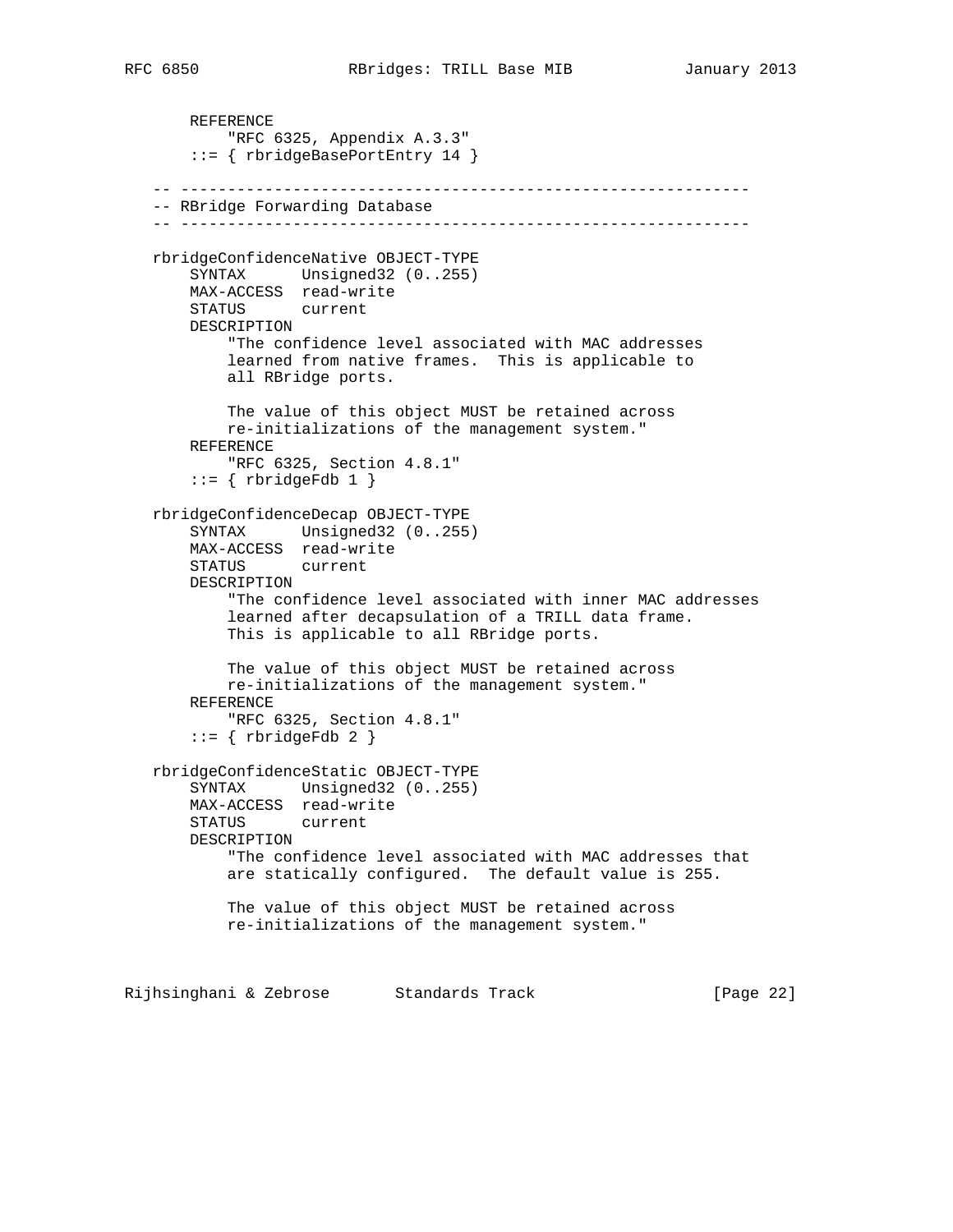```
 REFERENCE
       "RFC 6325, Section 4.8.2"
     DEFVAL { 255 }
    ::= { rbridgeFdb 3 }
 -- -------------------------------------------------------------
 -- Multiple Forwarding Databases for RBridges
- - -- This allows for an instance per FdbId, as defined in the
 -- Bridge MIB.
- -- Each VLAN may have an independent FDB, or multiple VLANs may
 -- share one.
 -- -------------------------------------------------------------
 rbridgeUniFdbTable OBJECT-TYPE
     SYNTAX SEQUENCE OF RbridgeUniFdbEntry
     MAX-ACCESS not-accessible
     STATUS current
     DESCRIPTION
         "A table that contains information about unicast entries
         for which the device has forwarding and/or filtering
         information. This information is used by the
         transparent bridging function in determining how to
         propagate a received frame."
     REFERENCE
         "RFC 6325, Section 4.8"
    ::= \{ rbridgeFdb 4 \} rbridgeUniFdbEntry OBJECT-TYPE
     SYNTAX RbridgeUniFdbEntry
     MAX-ACCESS not-accessible
     STATUS current
     DESCRIPTION
         "Information about a specific unicast MAC address for
         which the RBridge has some forwarding and/or filtering
         information."
     INDEX { rbridgeFdbId, rbridgeUniFdbAddr }
     ::= { rbridgeUniFdbTable 1 }
 RbridgeUniFdbEntry ::=
     SEQUENCE {
        rbridgeFdbId
            Unsigned32,
         rbridgeUniFdbAddr
            MacAddress,
```
Rijhsinghani & Zebrose Standards Track [Page 23]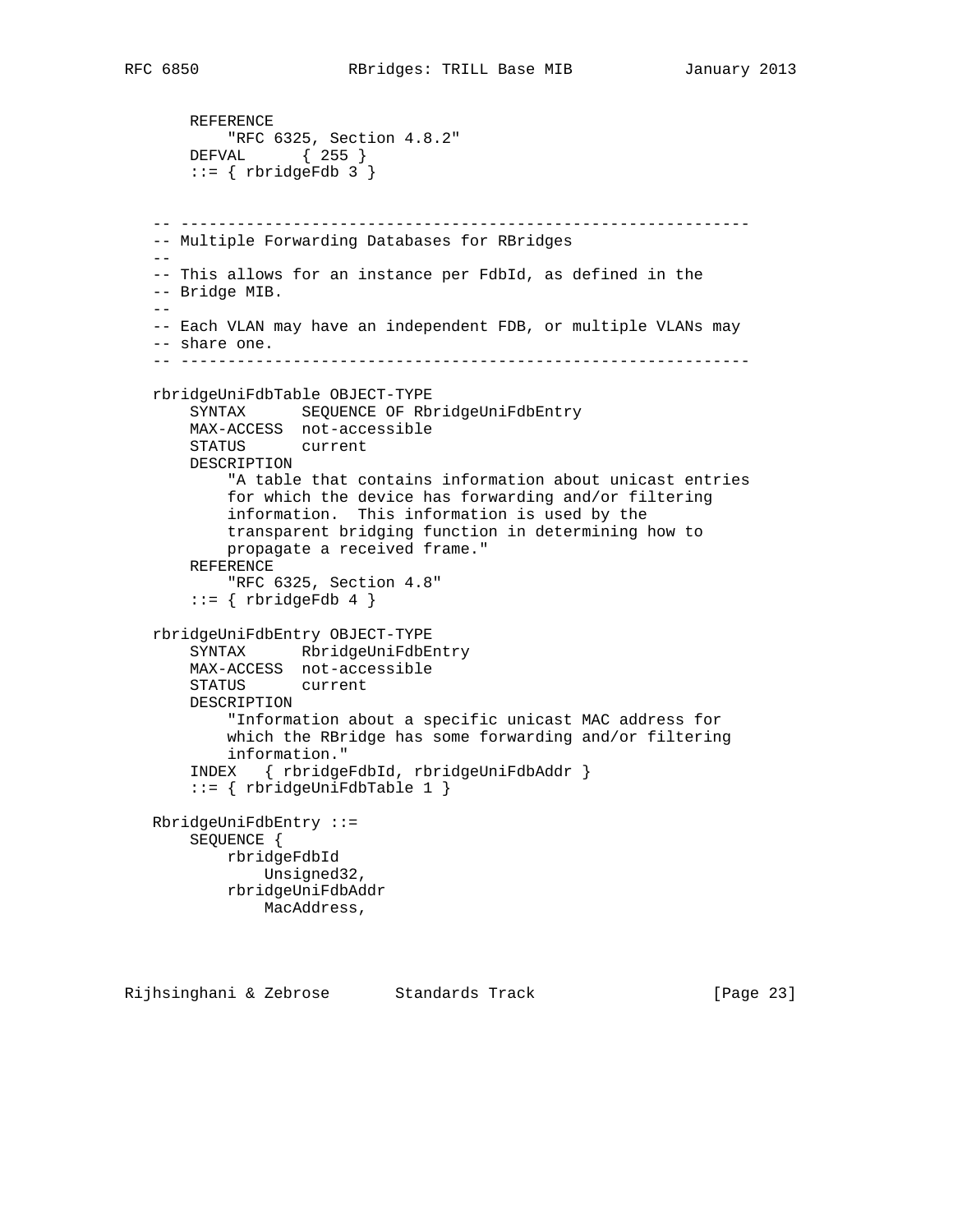```
 rbridgeUniFdbPort
             Unsigned32,
         rbridgeUniFdbNickname
             RbridgeNickname,
         rbridgeUniFdbConfidence
             Unsigned32,
         rbridgeUniFdbStatus
            INTEGER
     }
 rbridgeFdbId OBJECT-TYPE
     SYNTAX Unsigned32 (0..4294967295)
    MAX-ACCESS not-accessible
    STATUS current
    DESCRIPTION
        "The identity of this Filtering Database."
     ::= { rbridgeUniFdbEntry 1 }
 rbridgeUniFdbAddr OBJECT-TYPE
    SYNTAX MacAddress
    MAX-ACCESS not-accessible
    STATUS current
    DESCRIPTION
         "A unicast MAC address for which the device has
         forwarding information."
     ::= { rbridgeUniFdbEntry 2 }
 rbridgeUniFdbPort OBJECT-TYPE
    SYNTAX Unsigned32 (0..65535)
    MAX-ACCESS read-only
    STATUS current
    DESCRIPTION
         "Either the value '0', or the RBridge port number of the
        port on which a frame having a source address equal to the
        value of the corresponding instance of rbridgeUniFdbAddr
        has been seen. A value of '0' indicates that the port
        number has not been learned but that the device does have
         some information about this MAC address.
         Implementors are encouraged to assign the port value to
         this object whenever it is available, even for addresses
         for which the corresponding value of rbridgeUniFdbStatus is
        not learned(3)."
     ::= { rbridgeUniFdbEntry 3 }
 rbridgeUniFdbNickname OBJECT-TYPE
    SYNTAX RbridgeNickname
    MAX-ACCESS read-only
```
Rijhsinghani & Zebrose Standards Track [Page 24]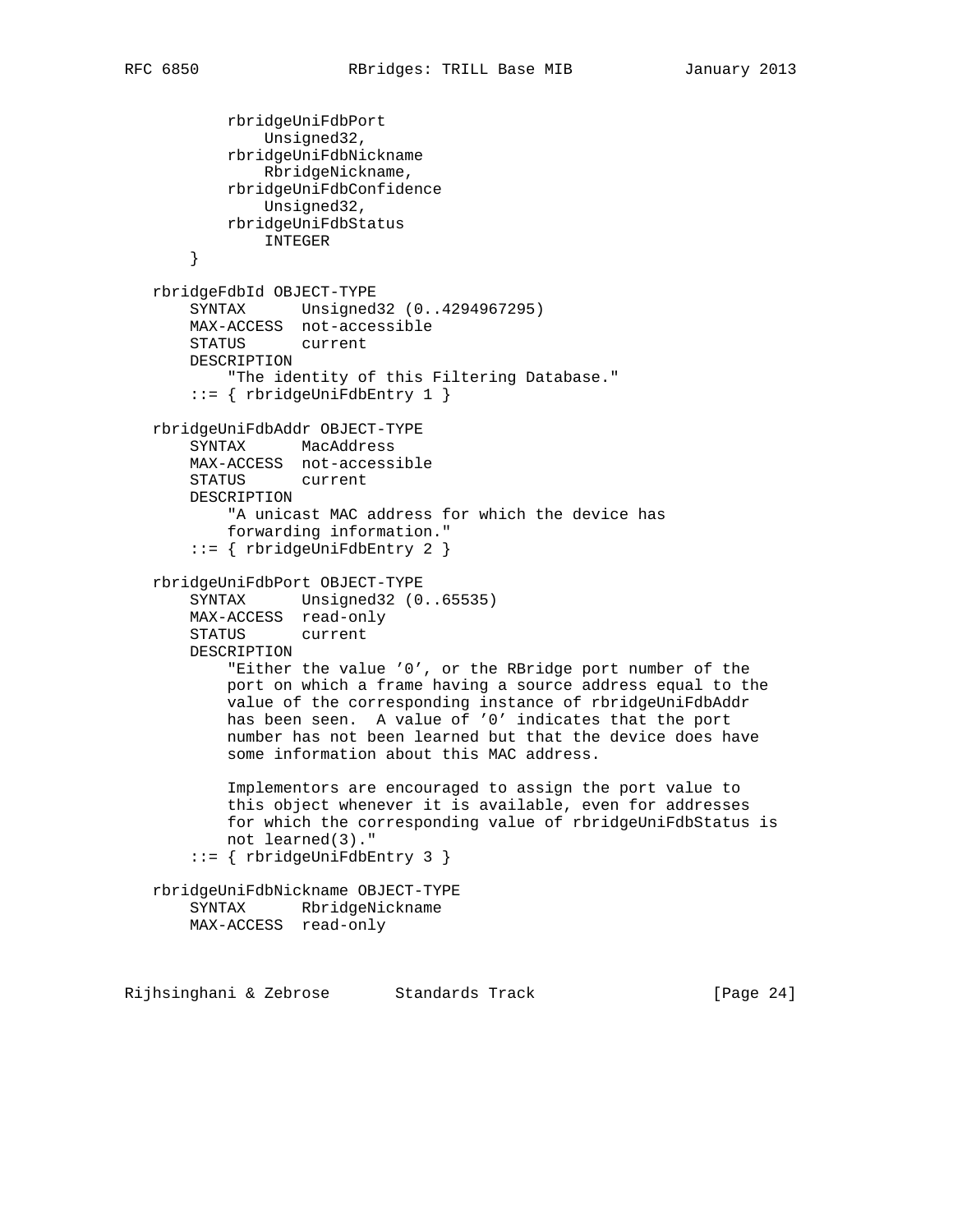```
 STATUS current
       DESCRIPTION
            "The RBridge nickname that is placed in the egress
           nickname field of a TRILL frame sent to this
           rbridgeFdbAddress in this rbridgeFdbId."
       REFERENCE
           "RFC 6325, Section 4.8.1"
       ::= { rbridgeUniFdbEntry 4 }
   rbridgeUniFdbConfidence OBJECT-TYPE
       SYNTAX Unsigned32 (0..255)
       MAX-ACCESS read-only
       STATUS current
       DESCRIPTION
           "The confidence level associated with this entry."
       REFERENCE
           "RFC 6325, Section 4.8.1"
       ::= { rbridgeUniFdbEntry 5 }
   rbridgeUniFdbStatus OBJECT-TYPE
       SYNTAX INTEGER {
                       other(1),
                       invalid(2),
                       learned(3),
                       self(4),
                       mgmt(5),
                       esadi(6)
 }
       MAX-ACCESS read-only
       STATUS current
       DESCRIPTION
           "The status of this entry. The meanings of the values
           are:
              other(1) - none of the following.
              invalid(2) - this entry is no longer valid (e.g., it
                   was learned but has since aged out) but has not
                   yet been flushed from the table.
               learned(3) - the information in this entry was learned
                   and is being used.
               self(4) - the value of the corresponding instance of
                   rbridgeFdbAddress represents one of the device's
                   addresses. The corresponding instance of
                   rbridgeFdbPort indicates which of the device's
                   ports has this address.
```
Rijhsinghani & Zebrose Standards Track [Page 25]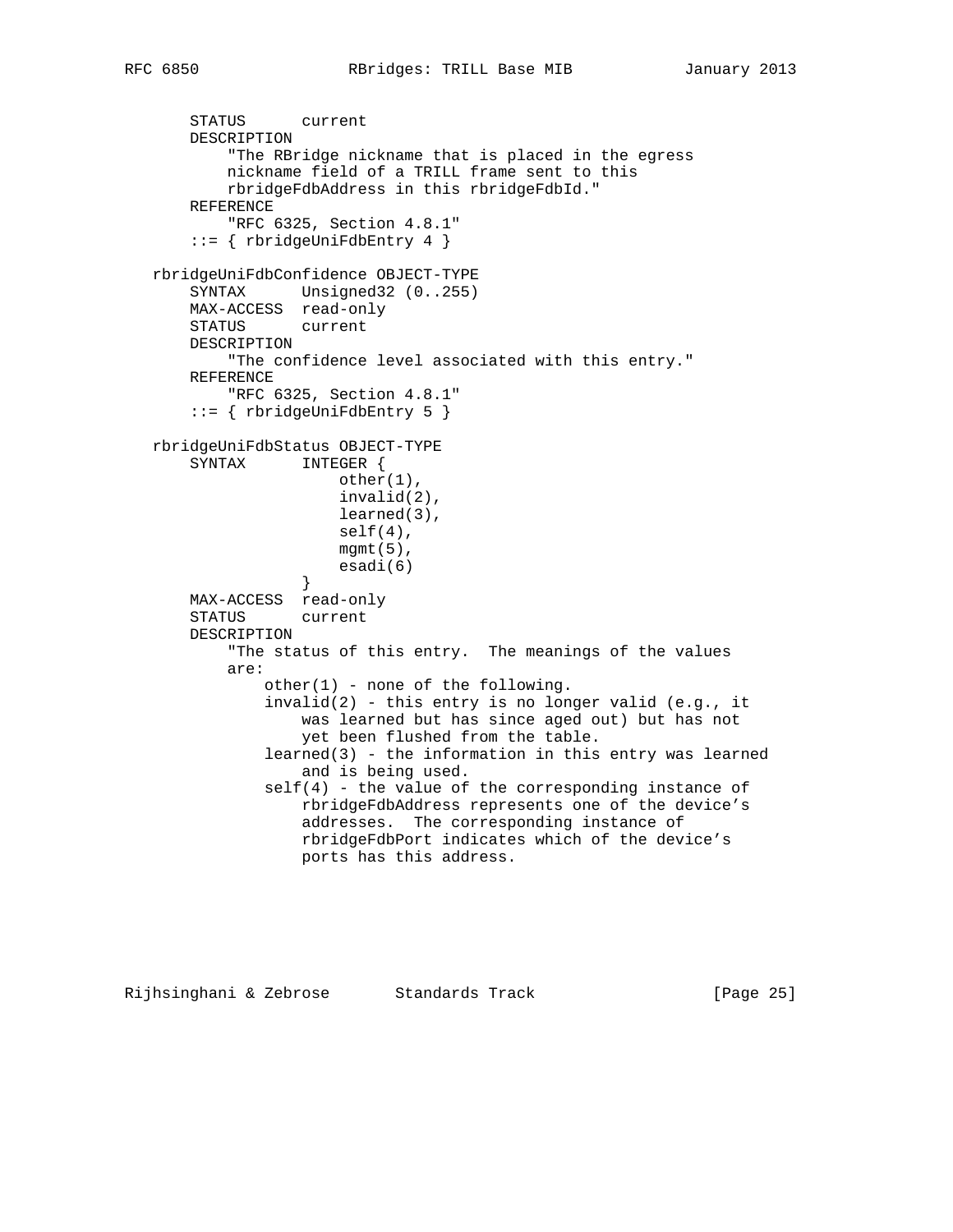```
 mgmt(5) - the value of the corresponding instance of
                 rbridgeFdbAddress was configured by management.
            esadi(6) - the value of the corresponding instance of
                 rbridgeFdbAddress was learned from ESADI."
     ::= { rbridgeUniFdbEntry 6 }
 -- -------------------------------------------------------------
 -- RBridge Forwarding Information Base (FIB)
 -- -------------------------------------------------------------
 rbridgeUniFibTable OBJECT-TYPE
   SYNTAX SEQUENCE OF RbridgeUniFibEntry
    MAX-ACCESS not-accessible
    STATUS current
    DESCRIPTION
         "A table that contains information about nicknames known by
         the RBridge. If Equal-Cost Multipath (ECMP) is implemented,
         there are as many entries for a nickname as there are ECMP
         paths available for it."
    ::= { rbridgeFdb 5 }
 rbridgeUniFibEntry OBJECT-TYPE
     SYNTAX RbridgeUniFibEntry
    MAX-ACCESS not-accessible
    STATUS current
    DESCRIPTION
         "A list of information about nicknames known by the RBridge.
         If ECMP is implemented, there are as many entries as there
         are ECMP paths available for a given nickname."
     INDEX { rbridgeUniFibNickname, rbridgeUniFibPort,
               rbridgeUniFibNextHop }
     ::= { rbridgeUniFibTable 1 }
 RbridgeUniFibEntry ::=
    SEQUENCE {
         rbridgeUniFibNickname
            RbridgeNickname,
         rbridgeUniFibPort
            Unsigned32,
         rbridgeUniFibNextHop
            RbridgeNickname,
         rbridgeUniFibHopCount
            Unsigned32
     }
 rbridgeUniFibNickname OBJECT-TYPE
     SYNTAX RbridgeNickname
    MAX-ACCESS not-accessible
```
Rijhsinghani & Zebrose Standards Track [Page 26]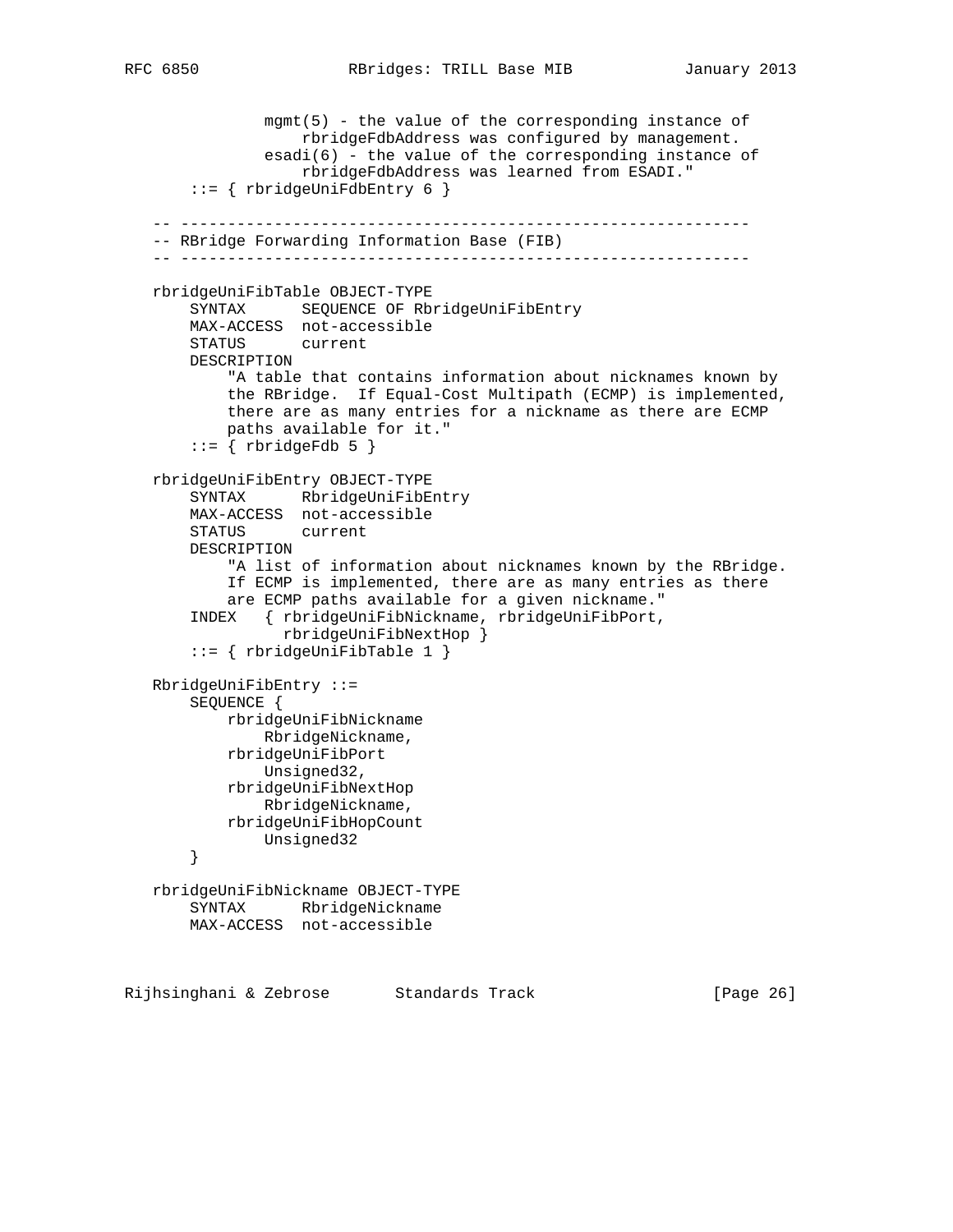```
 STATUS current
    DESCRIPTION
         "An RBridge nickname for which this RBridge has
         forwarding information."
     ::= { rbridgeUniFibEntry 1 }
 rbridgeUniFibPort OBJECT-TYPE
    SYNTAX Unsigned32 (0..65535)
    MAX-ACCESS not-accessible
    STATUS current
    DESCRIPTION
         "The RBridge port number of the port attached to the
        next-hop RBridge for the path towards the RBridge whose
        nickname is specified in this entry."
     ::= { rbridgeUniFibEntry 2 }
 rbridgeUniFibNextHop OBJECT-TYPE
    SYNTAX RbridgeNickname
    MAX-ACCESS not-accessible
    STATUS current
    DESCRIPTION
        "The nickname of the next-hop RBridge for the path
        towards the RBridge whose nickname is specified in this
        entry."
     ::= { rbridgeUniFibEntry 3 }
 rbridgeUniFibHopCount OBJECT-TYPE
     SYNTAX Unsigned32
    MAX-ACCESS read-only
    STATUS current
    DESCRIPTION
         "The hop count from this ingress RBridge to the egress
        RBridge whose nickname is specified in
        rbridgeUniFibNickname."
     ::= { rbridgeUniFibEntry 4 }
 rbridgeMultiFibTable OBJECT-TYPE
    SYNTAX SEQUENCE OF RbridgeMultiFibEntry
    MAX-ACCESS not-accessible
    STATUS current
    DESCRIPTION
         "A table that contains information about egress nicknames
        used for multi-destination frame forwarding by this
        RBridge."
    ::= { rbridgeFdb 6 }
```
Rijhsinghani & Zebrose Standards Track [Page 27]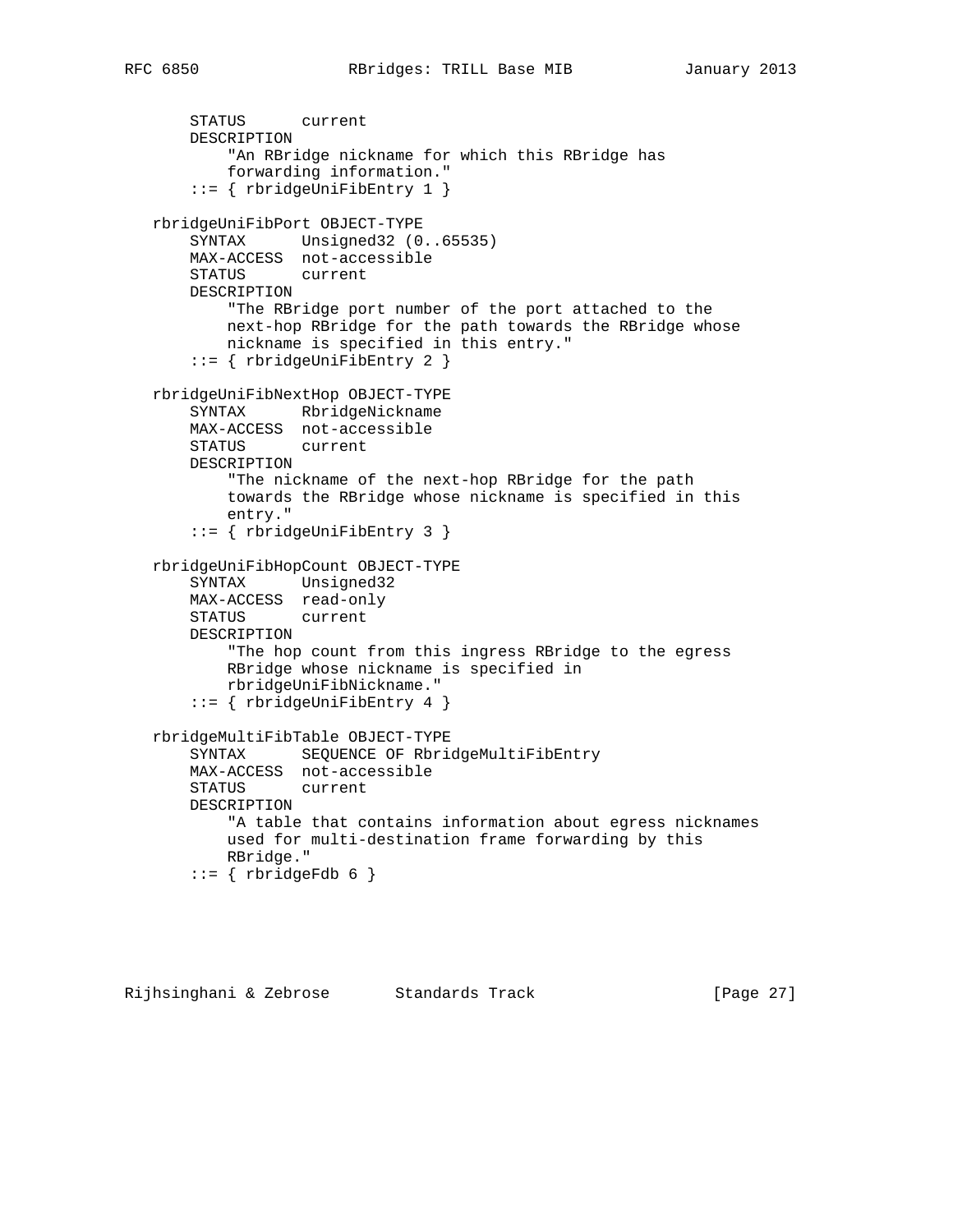```
 rbridgeMultiFibEntry OBJECT-TYPE
 SYNTAX RbridgeMultiFibEntry
 MAX-ACCESS not-accessible
       STATUS current
       DESCRIPTION
           "A list of information about egress nicknames used for
           multi-destination frame forwarding by this RBridge."
       INDEX { rbridgeMultiFibNickname }
       ::= { rbridgeMultiFibTable 1 }
   RbridgeMultiFibEntry ::=
       SEQUENCE {
           rbridgeMultiFibNickname
              RbridgeNickname,
           rbridgeMultiFibPorts
              PortList
       }
   rbridgeMultiFibNickname OBJECT-TYPE
       SYNTAX RbridgeNickname
       MAX-ACCESS not-accessible
       STATUS current
       DESCRIPTION
           "The nickname of the multicast distribution tree."
       ::= { rbridgeMultiFibEntry 1 }
   rbridgeMultiFibPorts OBJECT-TYPE
       SYNTAX PortList
       MAX-ACCESS read-only
       STATUS current
       DESCRIPTION
           "The list of ports to which a frame destined to this
           multicast distribution tree is flooded. This may be pruned
           further based on other forwarding information."
       ::= { rbridgeMultiFibEntry 2 }
```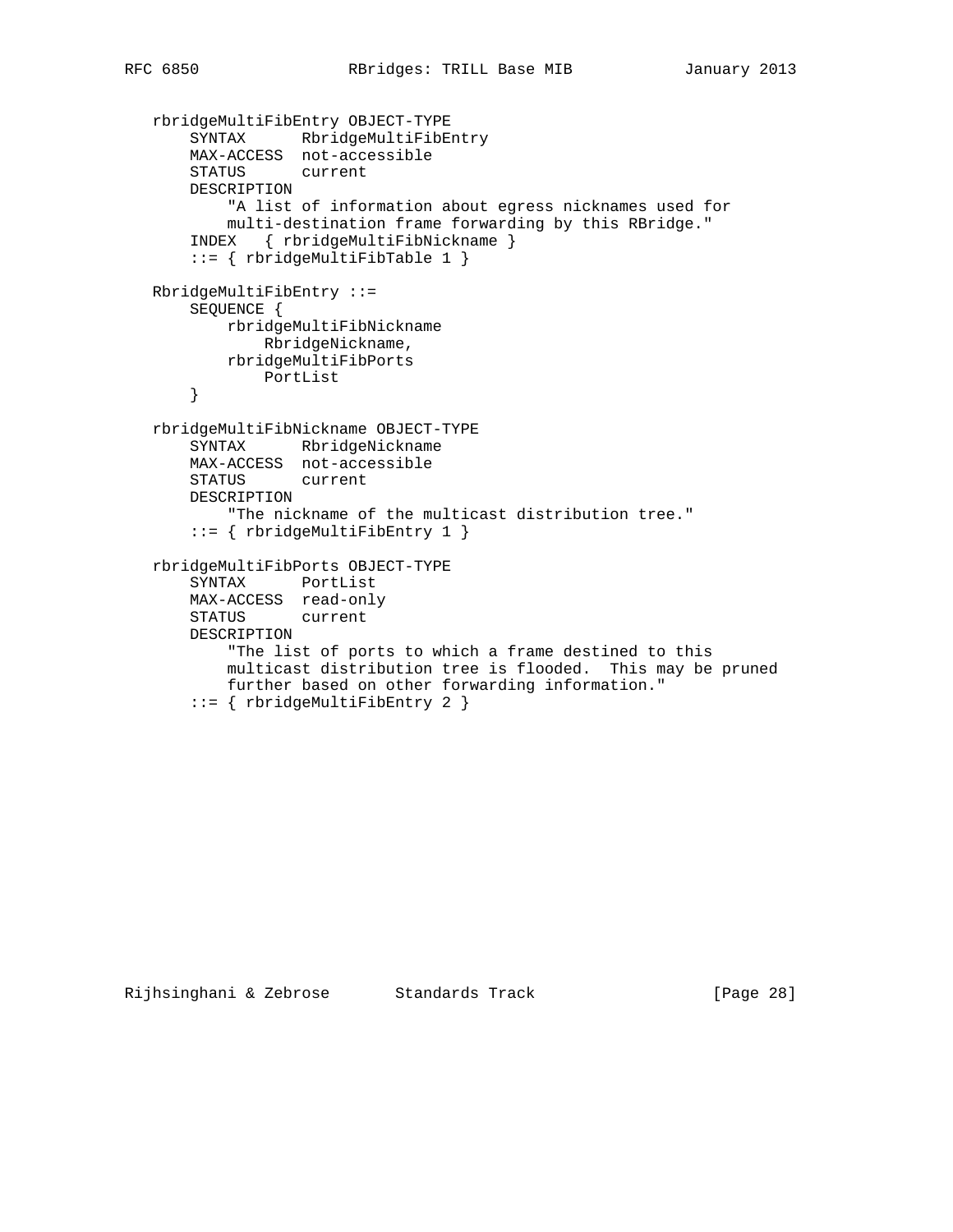```
 -- ---------------------------------------------------------- --
 -- The RBridge VLAN Table
 -- ---------------------------------------------------------- --
 rbridgeVlanTable OBJECT-TYPE
    SYNTAX SEQUENCE OF RbridgeVlanEntry
    MAX-ACCESS not-accessible
    STATUS current
    DESCRIPTION
         "A table that contains information about VLANs on the
        RBridge."
    ::= { rbridgeVlan 1 }
 rbridgeVlanEntry OBJECT-TYPE
     SYNTAX RbridgeVlanEntry
    MAX-ACCESS not-accessible
    STATUS current
    DESCRIPTION
        "A list of information about VLANs on the RBridge."
     INDEX { rbridgeVlanIndex }
     ::= { rbridgeVlanTable 1 }
 RbridgeVlanEntry ::=
     SEQUENCE {
        rbridgeVlanIndex
            Unsigned32,
        rbridgeVlanForwarderLosts
            Counter32,
        rbridgeVlanDisableLearning
            TruthValue,
        rbridgeVlanSnooping
           INTEGER
     }
 rbridgeVlanIndex OBJECT-TYPE
     SYNTAX Unsigned32 (1..4094|4096..4294967295)
    MAX-ACCESS not-accessible
    STATUS current
    DESCRIPTION
        "The VLAN-ID referring to this VLAN."
     ::= { rbridgeVlanEntry 1 }
 rbridgeVlanForwarderLosts OBJECT-TYPE
    SYNTAX Counter32
    UNITS "times"
    MAX-ACCESS read-only
    STATUS current
```
Rijhsinghani & Zebrose Standards Track [Page 29]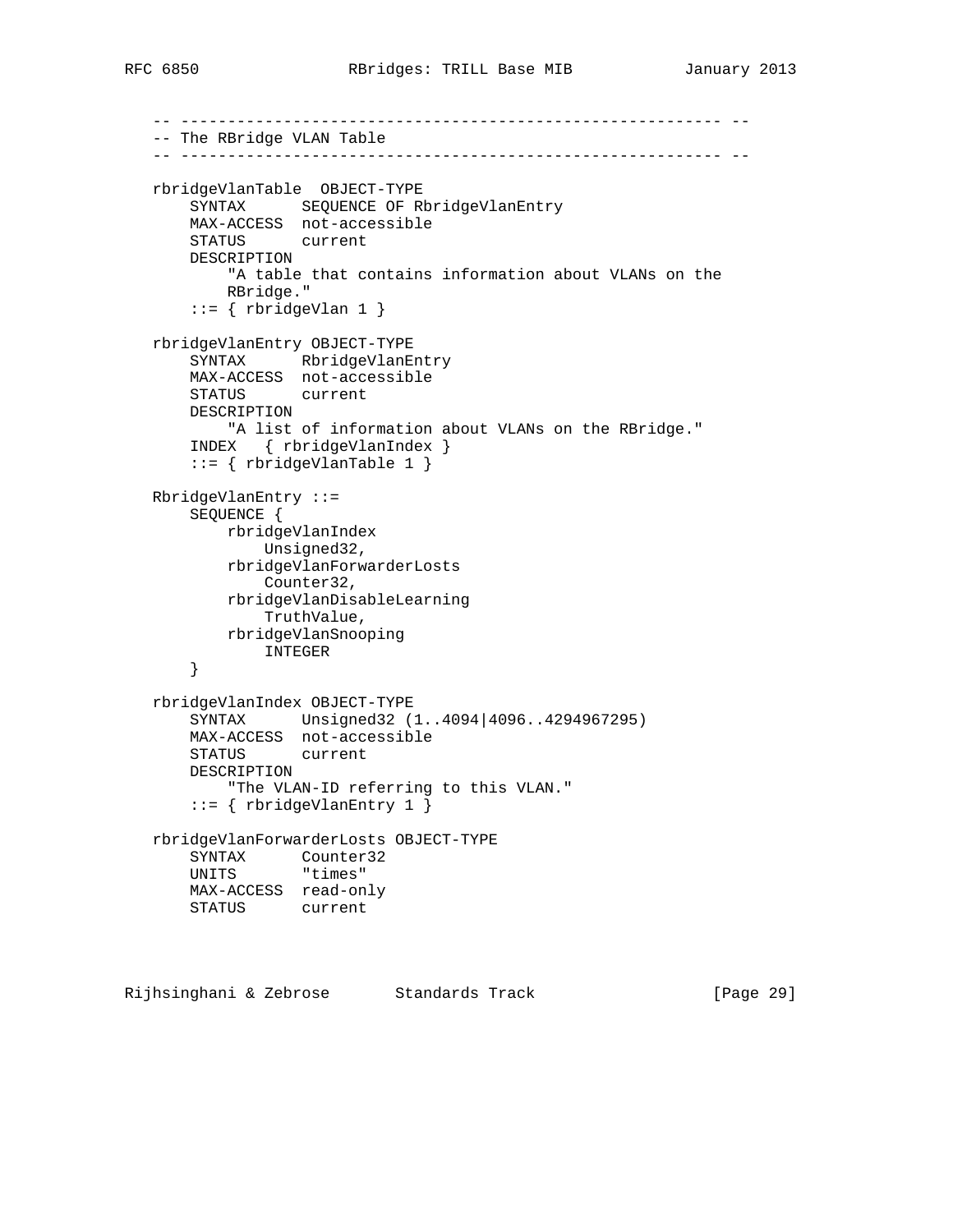```
 DESCRIPTION
           "The number of times this RBridge has lost appointed
           forwarder status for this VLAN on any of its ports.
           Discontinuities in the value of this counter can occur
           at re-initialization of the management system."
       REFERENCE
           "RFC 6325, Section 4.8.3"
       ::= { rbridgeVlanEntry 2 }
   rbridgeVlanDisableLearning OBJECT-TYPE
       SYNTAX TruthValue
       MAX-ACCESS read-write
       STATUS current
       DESCRIPTION
           "Disable learning of MAC addresses seen in this VLAN.
           One application of this may be to restrict learning to
           ESADI. To disable learning, the value of this object
           should be set to 'true'. The default is 'false'.
           The value of this object MUST be retained across
           re-initializations of the management system."
       REFERENCE
           "RFC 6325, Section 4.8"
      DEFVAL { false }
       ::= { rbridgeVlanEntry 3 }
   rbridgeVlanSnooping OBJECT-TYPE
       SYNTAX INTEGER {
                      notSupported(1),
                       ipv4(2),
                       ipv6(3),
                       ipv4v6(4)
 }
       MAX-ACCESS read-only
       STATUS current
       DESCRIPTION
           "IP Multicast Snooping on this VLAN. For RBridges
           performing both IPv4 and IPv6 IP Multicast Snooping, the
           value returned is ipv4v6(4)."
       REFERENCE
           "RFC 6325, Section 4.7"
       ::= { rbridgeVlanEntry 4 }
```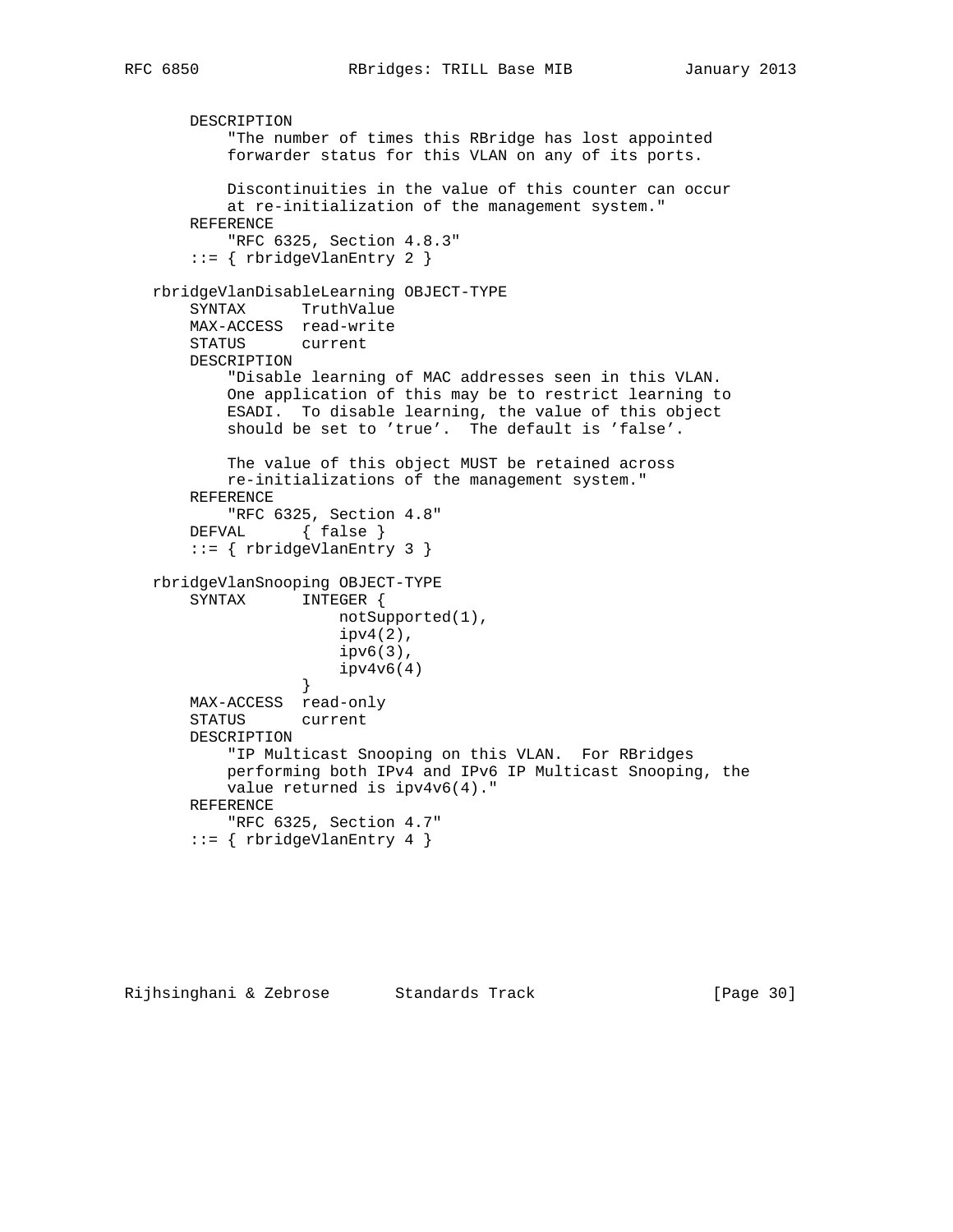```
 -- ---------------------------------------------------------- --
 -- The RBridge VLAN Port Table
 -- ---------------------------------------------------------- --
 rbridgeVlanPortTable OBJECT-TYPE
     SYNTAX SEQUENCE OF RbridgeVlanPortEntry
     MAX-ACCESS not-accessible
     STATUS current
     DESCRIPTION
         "A table that contains information about VLANs on an RBridge
         port."
    ::= { rbridgeVlan 2 }
 rbridgeVlanPortEntry OBJECT-TYPE
     SYNTAX RbridgeVlanPortEntry
     MAX-ACCESS not-accessible
     STATUS current
     DESCRIPTION
        "A list of information about VLANs on the RBridge port."
     INDEX { rbridgeBasePort, rbridgeVlanIndex }
     ::= { rbridgeVlanPortTable 1 }
 RbridgeVlanPortEntry ::=
     SEQUENCE {
         rbridgeVlanPortInhibited
             TruthValue,
         rbridgeVlanPortForwarder
             TruthValue,
         rbridgeVlanPortAnnouncing
             TruthValue,
         rbridgeVlanPortDetectedVlanMapping
            TruthValue
     }
 rbridgeVlanPortInhibited OBJECT-TYPE
     SYNTAX TruthValue
     MAX-ACCESS read-only
     STATUS current
     DESCRIPTION
         "This VLAN has been inhibited by the RBridge due to
         conflicting forwarder information received from another
         RBridge, when the value of this object is 'true'."
     REFERENCE
        "RFC 6325, Section 4.2.4.3"
     ::= { rbridgeVlanPortEntry 1 }
 rbridgeVlanPortForwarder OBJECT-TYPE
     SYNTAX TruthValue
```
Rijhsinghani & Zebrose Standards Track [Page 31]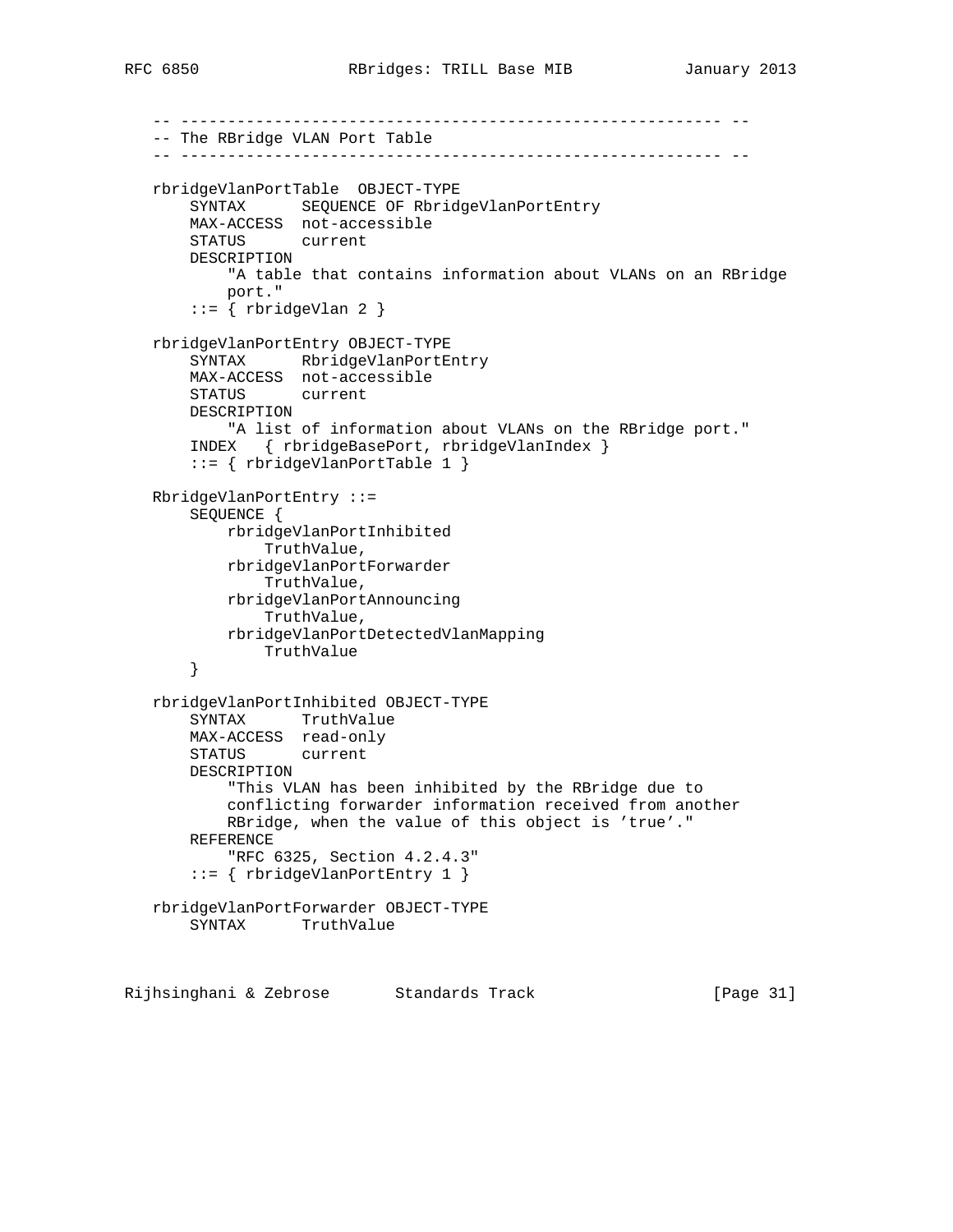MAX-ACCESS read-only STATUS current DESCRIPTION "This RBridge is an appointed forwarder for this VLAN on this port, when the value of this object is 'true'." REFERENCE "RFC 6325, Section 4.2.4.3" ::= { rbridgeVlanPortEntry 2 } rbridgeVlanPortAnnouncing OBJECT-TYPE SYNTAX TruthValue MAX-ACCESS read-write STATUS current DESCRIPTION "TRILL-Hellos tagged with this VLAN can be sent by this RBridge on this port, when the value of this object is 'true'. The value of this object MUST be retained across re-initializations of the management system." REFERENCE "RFC 6325, Section 4.4.3" DEFVAL { true } ::= { rbridgeVlanPortEntry 3 } rbridgeVlanPortDetectedVlanMapping OBJECT-TYPE SYNTAX TruthValue MAX-ACCESS read-only STATUS current DESCRIPTION "VLAN mapping has been detected on the link attached to this port, when the value of this object is 'true'." REFERENCE "RFC 6325, Section 4.4.5" ::= { rbridgeVlanPortEntry 4 } -- ---------------------------------------------------------- -- -- The RBridge Port Counter Table  $-$  -- These counters supplement counters in the Bridge MIB.  $-$  -- For example, total frames received by a bridge port and total -- frames transmitted by a bridge port are reported in the -- Port In Frames and Port Out Frames counters of the Bridge MIB. -- These total bridge frame counters include native as well as -- encapsulated frames.  $-$ 

Rijhsinghani & Zebrose Standards Track [Page 32]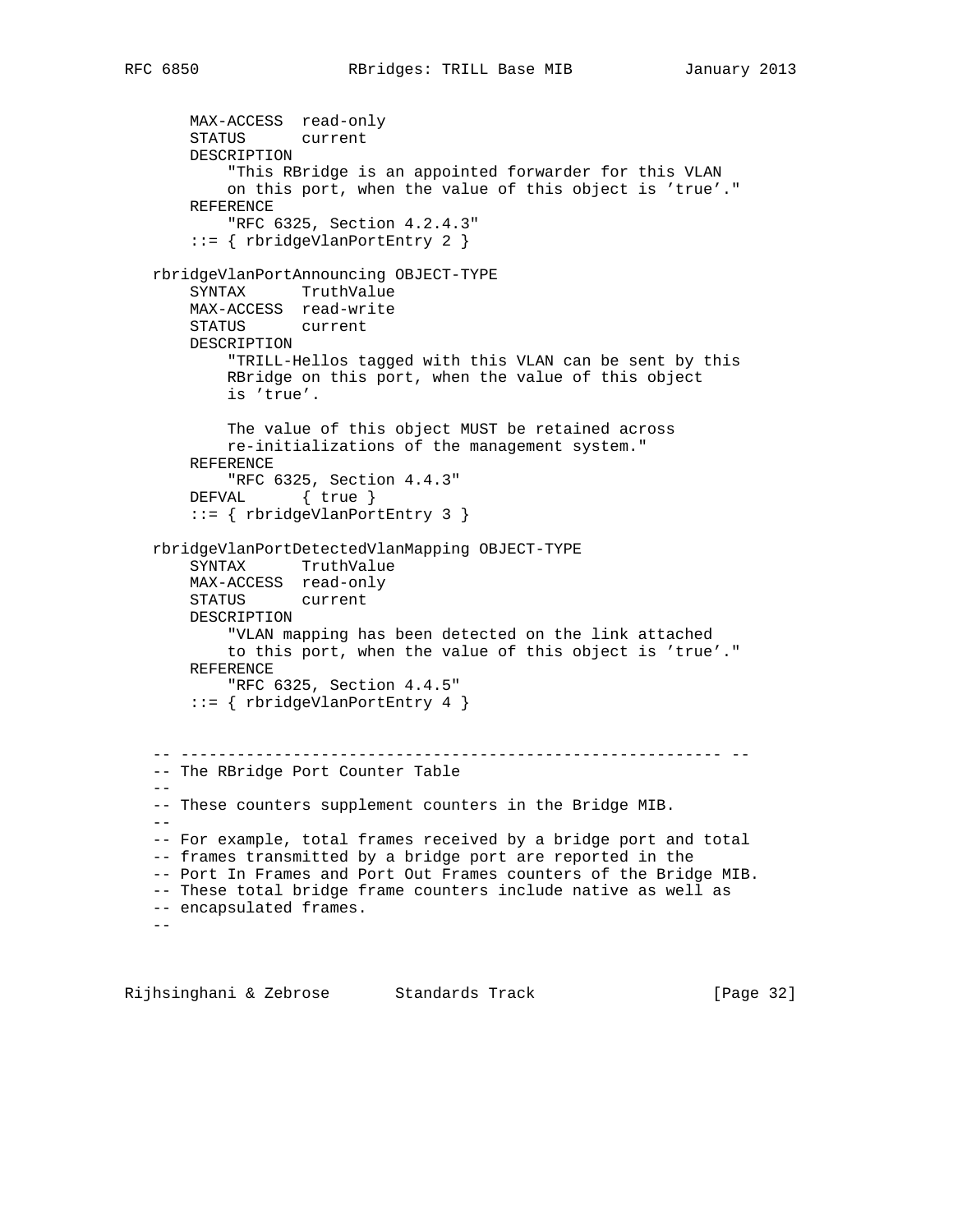-- As another example, frames discarded due to excessive frame -- size are reported in the port counter MTU Exceeded Discards -- in the Bridge MIB. -- ---------------------------------------------------------- - rbridgePortCounterTable OBJECT-TYPE SYNTAX SEQUENCE OF RbridgePortCounterEntry MAX-ACCESS not-accessible STATUS current DESCRIPTION "A table that contains per-port counters for this RBridge."  $::=$  { rbridgeCounter 1 } rbridgePortCounterEntry OBJECT-TYPE SYNTAX RbridgePortCounterEntry MAX-ACCESS not-accessible STATUS current DESCRIPTION "Counters for a port on this RBridge." INDEX { rbridgeBasePort } ::= { rbridgePortCounterTable 1 } RbridgePortCounterEntry ::= SEQUENCE { rbridgePortRpfCheckFails Counter32, rbridgePortHopCountExceeds Counter32, rbridgePortOptionDrops Counter32, rbridgePortTrillInFrames Counter64, rbridgePortTrillOutFrames Counter64 } rbridgePortRpfCheckFails OBJECT-TYPE SYNTAX Counter32 UNITS "frames" MAX-ACCESS read-only STATUS current DESCRIPTION "The number of times a multi-destination frame was dropped on this port because the Reverse Path Forwarding (RPF) check failed. Discontinuities in the value of this counter can occur at re-initialization of the management system, and at

Rijhsinghani & Zebrose Standards Track [Page 33]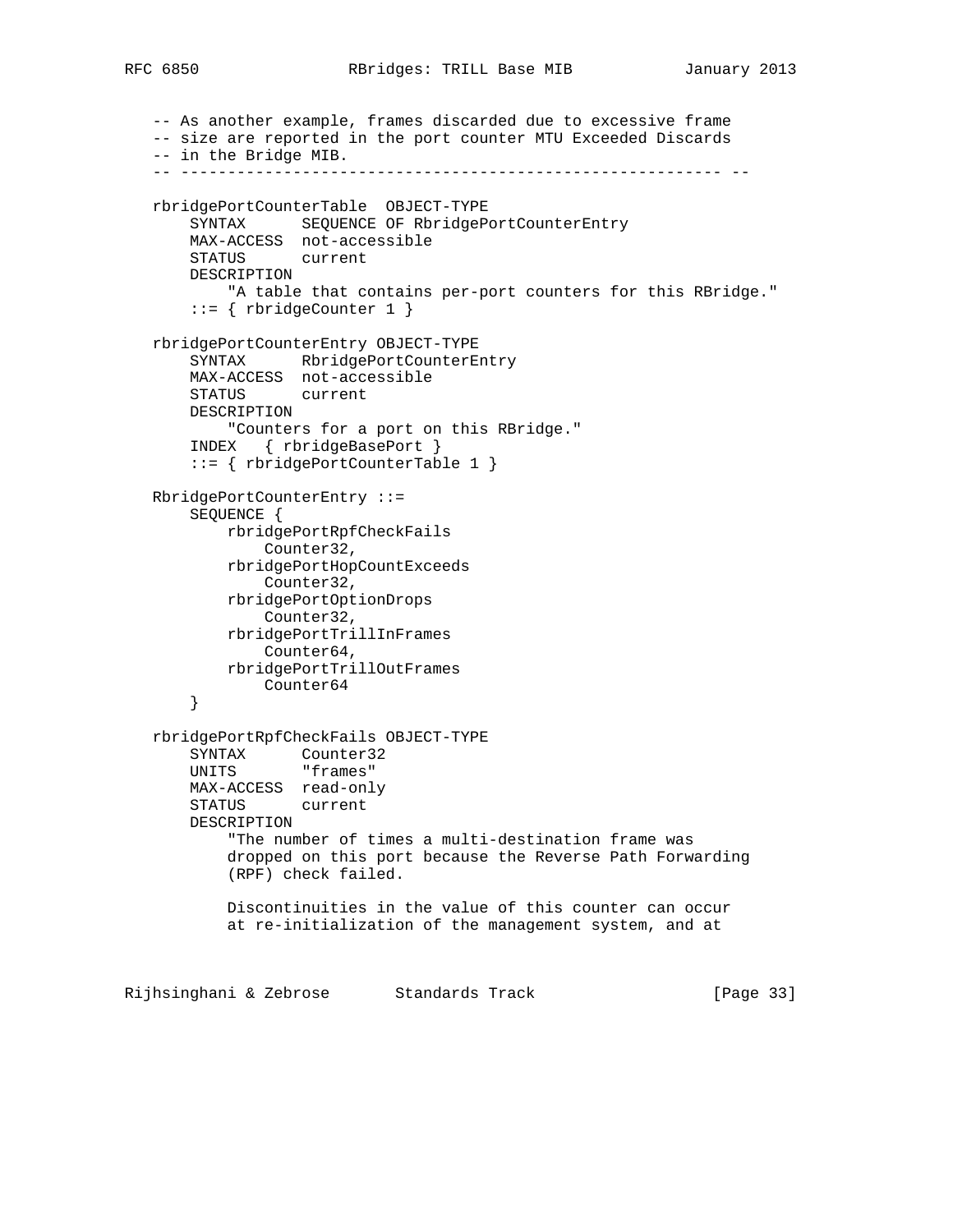```
 other times as indicated by the value of the
         ifCounterDiscontinuityTime object of the associated
         interface."
    REFERENCE
         "RFC 6325, Section 4.5.2"
     ::= { rbridgePortCounterEntry 1 }
 rbridgePortHopCountExceeds OBJECT-TYPE
    SYNTAX Counter32
   UNITS "frames"
    MAX-ACCESS read-only
    STATUS current
    DESCRIPTION
        "The number of times a frame was dropped on this port
        because its hop count was zero.
        Discontinuities in the value of this counter can occur
        at re-initialization of the management system, and at
        other times as indicated by the value of the
        ifCounterDiscontinuityTime object of the associated
        interface."
    REFERENCE
         "RFC 6325, Section 3.6"
     ::= { rbridgePortCounterEntry 2 }
 rbridgePortOptionDrops OBJECT-TYPE
    SYNTAX Counter32
   UNITS "frames"
    MAX-ACCESS read-only
    STATUS current
    DESCRIPTION
         "The number of times a frame was dropped on this port
        because it contained unsupported options.
        Discontinuities in the value of this counter can occur
        at re-initialization of the management system, and at
        other times as indicated by the value of the
         ifCounterDiscontinuityTime object of the associated
        interface."
    REFERENCE
        "RFC 6325, Section 3.5"
     ::= { rbridgePortCounterEntry 3 }
 rbridgePortTrillInFrames OBJECT-TYPE
    SYNTAX Counter64
   UNITS "frames"
    MAX-ACCESS read-only
    STATUS current
```
Rijhsinghani & Zebrose Standards Track [Page 34]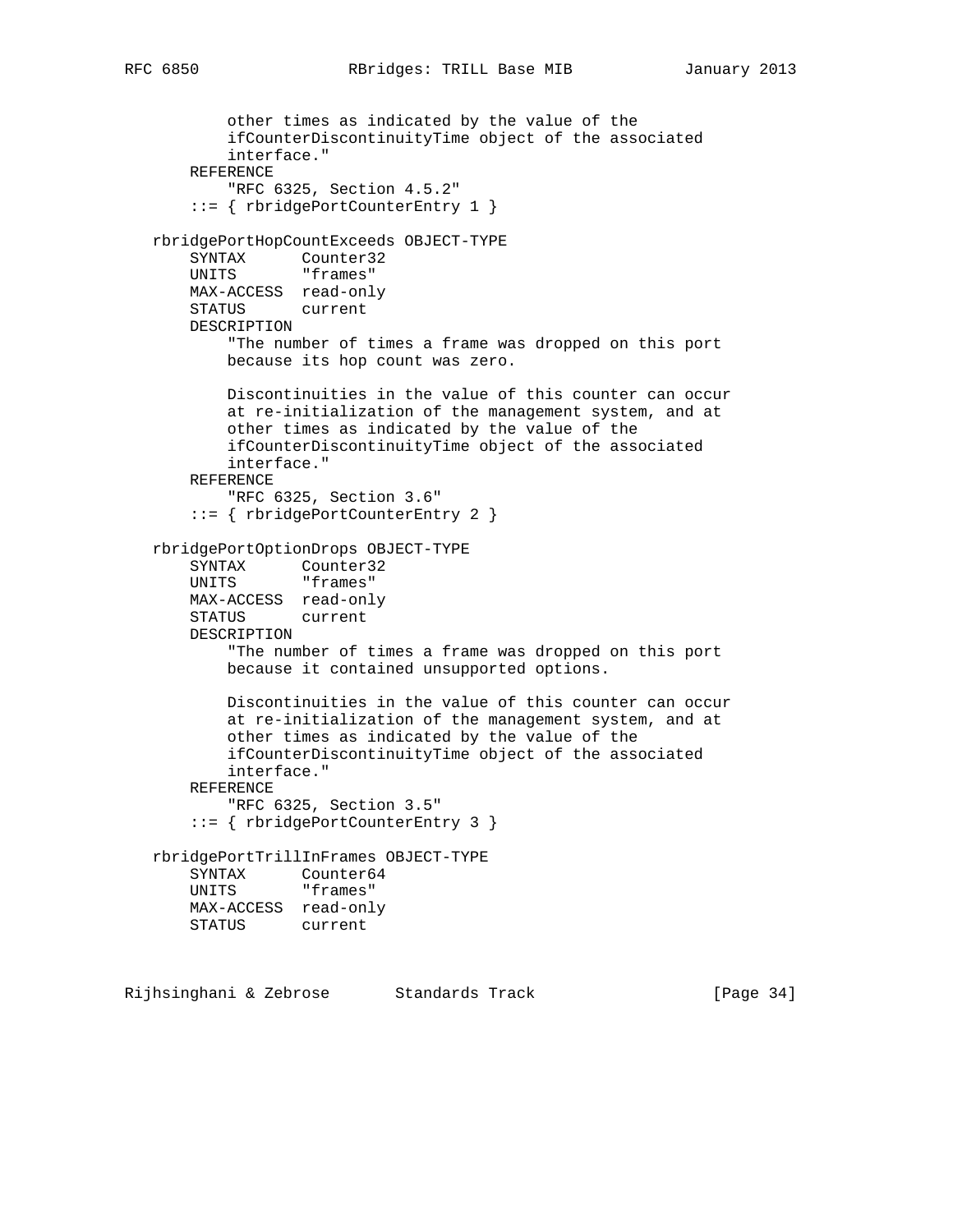```
 DESCRIPTION
            "The number of TRILL-encapsulated frames that have been
           received by this port from its attached link, including
           management frames.
           Discontinuities in the value of this counter can occur
           at re-initialization of the management system, and at
           other times as indicated by the value of the
           ifCounterDiscontinuityTime object of the associated
           interface."
       REFERENCE
           "RFC 6325, Section 2.3"
       ::= { rbridgePortCounterEntry 4 }
   rbridgePortTrillOutFrames OBJECT-TYPE
 SYNTAX Counter64
UNITS "frames"
       MAX-ACCESS read-only
       STATUS current
       DESCRIPTION
           "The number of TRILL-encapsulated frames that have been
           transmitted by this port to its attached link, including
           management frames.
           Discontinuities in the value of this counter can occur
           at re-initialization of the management system, and at
           other times as indicated by the value of the
           ifCounterDiscontinuityTime object of the associated
           interface."
       REFERENCE
           "RFC 6325, Section 2.3"
       ::= { rbridgePortCounterEntry 5 }
   -- ---------------------------------------------------------- --
   -- The RBridge VLAN ESADI Table
   -- ---------------------------------------------------------- --
   rbridgeEsadiTable OBJECT-TYPE
       SYNTAX SEQUENCE OF RbridgeEsadiEntry
       MAX-ACCESS not-accessible
       STATUS current
       DESCRIPTION
           "A table that contains information about ESADI instances on
           VLANs, if available."
       REFERENCE
           "RFC 6325, Section 4.2.5"
       ::= { rbridgeEsadi 1 }
```
Rijhsinghani & Zebrose Standards Track (Page 35)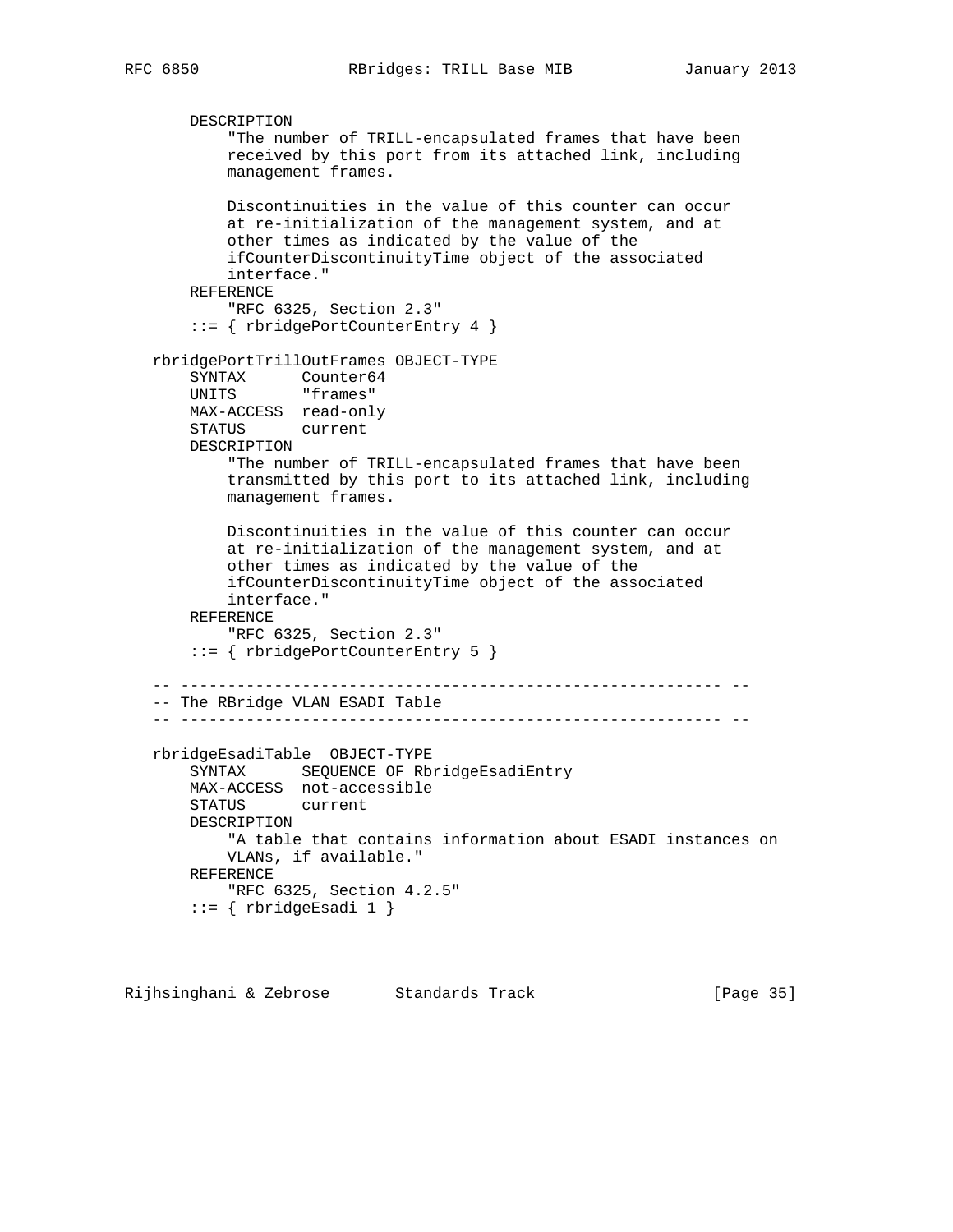```
 rbridgeEsadiEntry OBJECT-TYPE
 SYNTAX RbridgeEsadiEntry
 MAX-ACCESS not-accessible
       STATUS current
       DESCRIPTION
           "Information about an ESADI instance on a VLAN."
       INDEX { rbridgeVlanIndex }
       ::= { rbridgeEsadiTable 1 }
   RbridgeEsadiEntry ::=
       SEQUENCE {
           rbridgeEsadiEnable
               TruthValue,
           rbridgeEsadiConfidence
               Unsigned32,
           rbridgeEsadiDrbPriority
               Unsigned32,
           rbridgeEsadiDrb
               RbridgeAddress,
           rbridgeEsadiDrbHoldingTime
               Unsigned32,
           rbridgeEsadiRowStatus
               RowStatus
       }
   rbridgeEsadiEnable OBJECT-TYPE
       SYNTAX TruthValue
       MAX-ACCESS read-create
       STATUS current
       DESCRIPTION
           "If the RBridge is participating in an ESADI instance for
           this VLAN, the value of this object is 'true'. To disable
           participation, set it to 'false'.
           The value of this object MUST be retained across
           re-initializations of the management system."
       REFERENCE
          "RFC 6325, Section 4.2.5"
       DEFVAL { true }
       ::= { rbridgeEsadiEntry 1 }
   rbridgeEsadiConfidence OBJECT-TYPE
       SYNTAX Unsigned32 (0..255)
       MAX-ACCESS read-create
       STATUS current
       DESCRIPTION
          "Confidence level of address entries sent by this
           ESADI instance. The default is 16.
```
Rijhsinghani & Zebrose Standards Track (Page 36)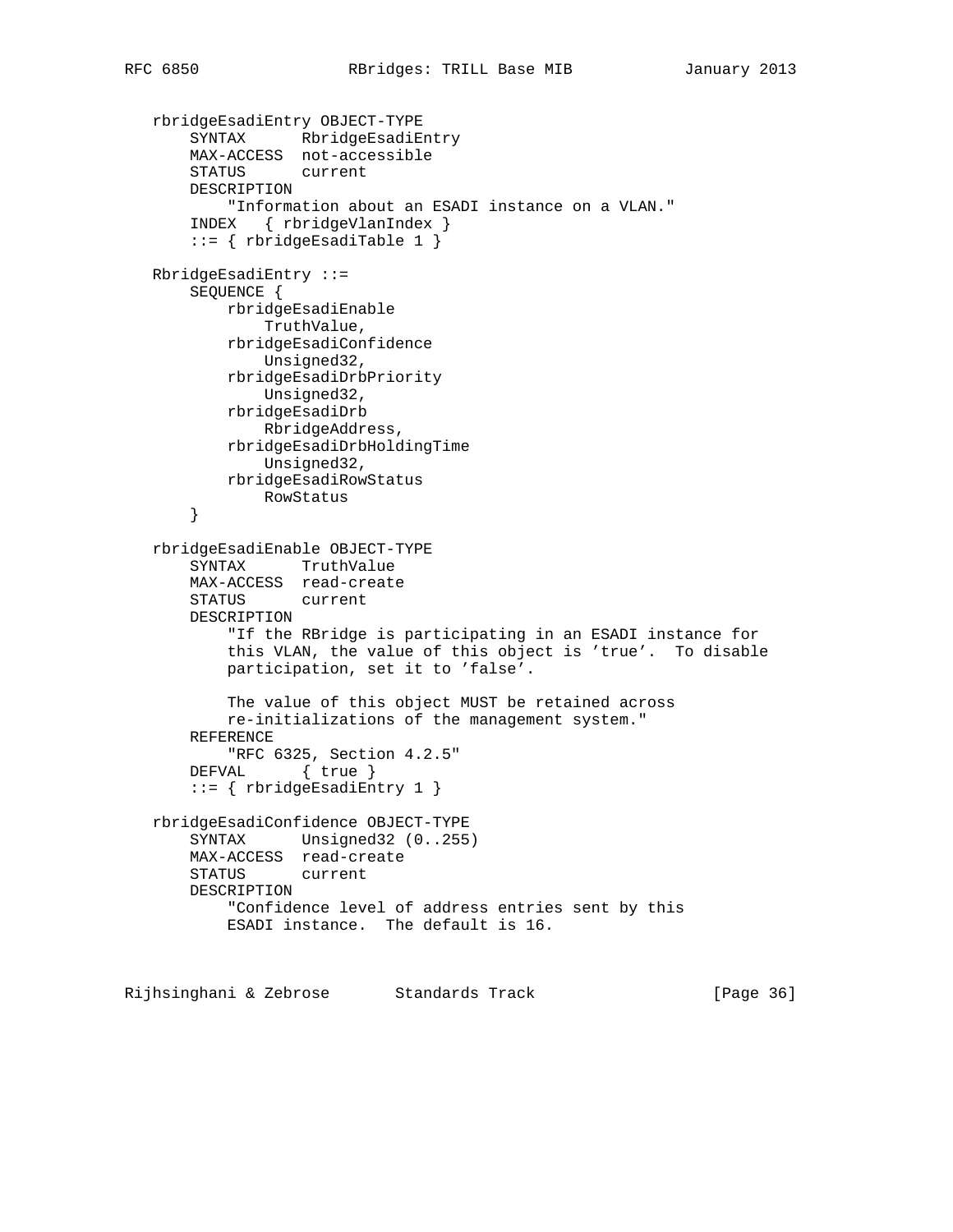```
 The value of this object MUST be retained across
           re-initializations of the management system."
       REFERENCE
           "RFC 6325, Section 4.2.5"
       DEFVAL { 16 }
        ::= { rbridgeEsadiEntry 2 }
   rbridgeEsadiDrbPriority OBJECT-TYPE
       SYNTAX Unsigned32 (0..127)
       MAX-ACCESS read-create
       STATUS current
       DESCRIPTION
           "The priority of this RBridge for being selected as the
           DRB for this ESADI instance.
           The value of this object MUST be retained across
           re-initializations of the management system."
       REFERENCE
           "RFC 6325, Section 4.2.5"
        ::= { rbridgeEsadiEntry 3 }
   rbridgeEsadiDrb OBJECT-TYPE
       SYNTAX RbridgeAddress
       MAX-ACCESS read-only
       STATUS current
       DESCRIPTION
           "The DRB on this ESADI instance's virtual link."
       REFERENCE
           "RFC 6325, Section 4.2.5"
        ::= { rbridgeEsadiEntry 4 }
   rbridgeEsadiDrbHoldingTime OBJECT-TYPE
       SYNTAX Unsigned32 (0..127)
       MAX-ACCESS read-create
       STATUS current
       DESCRIPTION
           "The holding time for this ESADI instance.
           The value of this object MUST be retained across
           re-initializations of the management system."
       REFERENCE
           "RFC 6325, Section 4.2.5"
        ::= { rbridgeEsadiEntry 5 }
   rbridgeEsadiRowStatus OBJECT-TYPE
       SYNTAX RowStatus
       MAX-ACCESS read-create
       STATUS current
Rijhsinghani & Zebrose Standards Track (Page 37)
```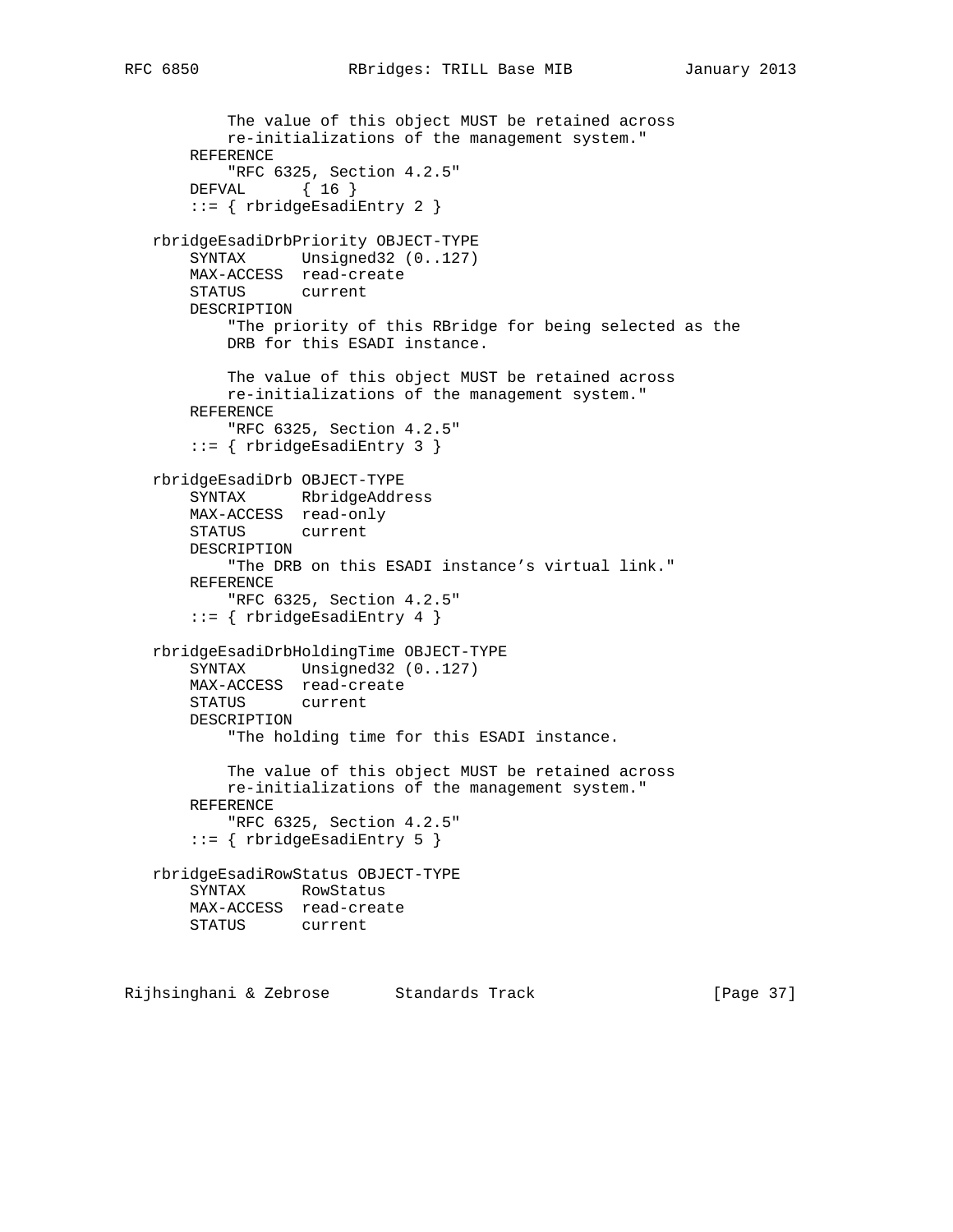```
 DESCRIPTION
           "This object indicates the status of the entry."
       ::= { rbridgeEsadiEntry 6 }
   -- ---------------------------------------------------------- --
   -- The RBridge IP Multicast Snooping Port Table
   -- ---------------------------------------------------------- --
   rbridgeSnoopingPortTable OBJECT-TYPE
       SYNTAX SEQUENCE OF RbridgeSnoopingPortEntry
       MAX-ACCESS not-accessible
       STATUS current
       DESCRIPTION
           "For RBridges implementing IP Multicast Snooping,
           information about ports on which the presence of IPv4
           or IPv6 multicast routers has been detected."
       REFERENCE
           "RFC 6325, Section 4.7"
       ::= { rbridgeSnooping 1 }
   rbridgeSnoopingPortEntry OBJECT-TYPE
       SYNTAX RbridgeSnoopingPortEntry
       MAX-ACCESS not-accessible
       STATUS current
       DESCRIPTION
           "Information about ports on which the presence of IPv4
           or IPv6 multicast routers has been detected for a
           VLAN."
       INDEX { rbridgeBasePort, rbridgeVlanIndex }
       ::= { rbridgeSnoopingPortTable 1 }
   RbridgeSnoopingPortEntry ::=
       SEQUENCE {
          rbridgeSnoopingPortAddrType
              INTEGER
       }
   rbridgeSnoopingPortAddrType OBJECT-TYPE
       SYNTAX INTEGER {
                      ipv4(1),
                       ipv6(2),
                  ipv4v6(3) }
       MAX-ACCESS read-only
       STATUS current
       DESCRIPTION
            "The IP address type of an IP multicast router detected
```
Rijhsinghani & Zebrose Standards Track [Page 38]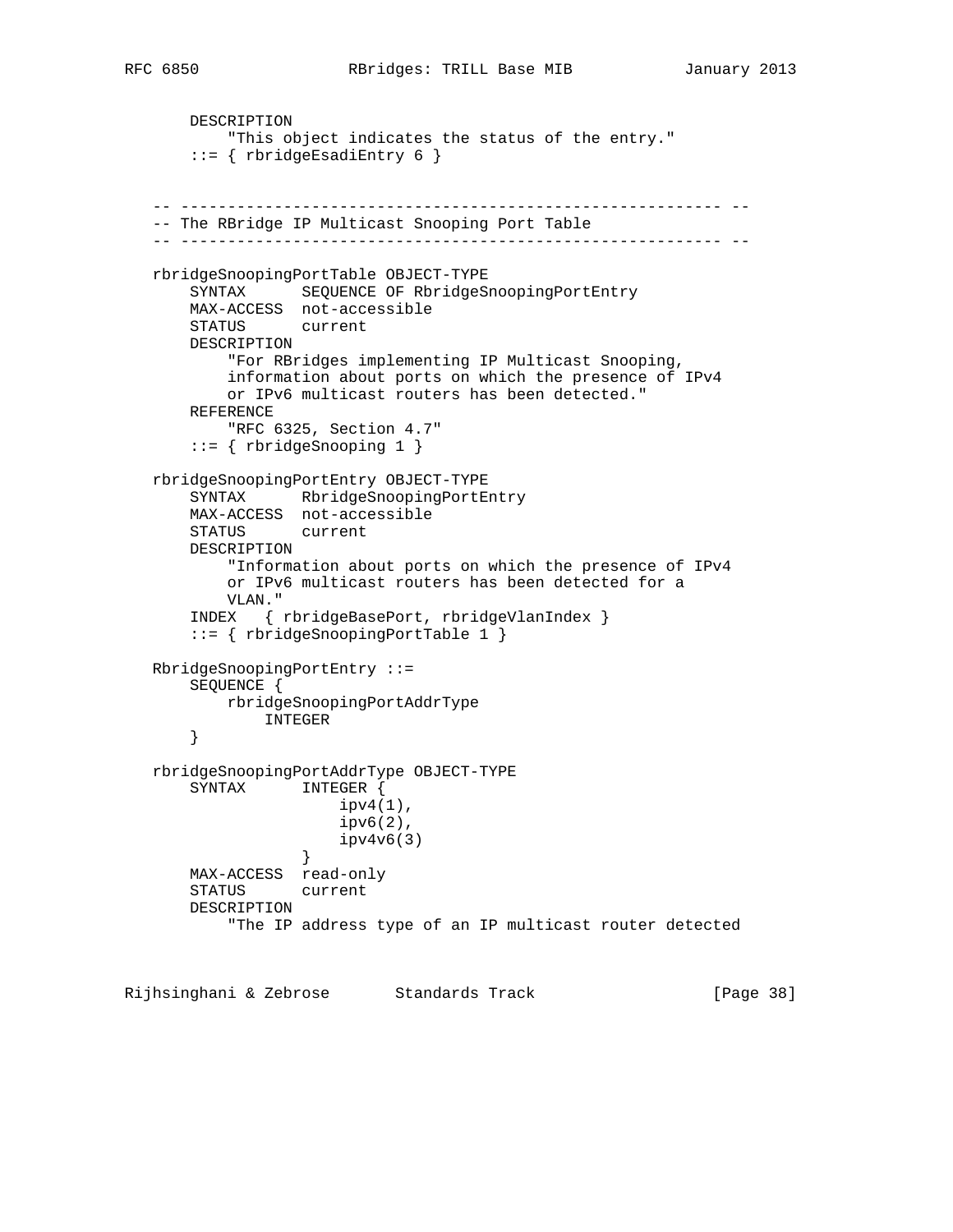on this port and VLAN. If only IPv4 router(s) are detected, the value returned is 'ipv4'. If only IPv6 routers are detected, the value returned is 'ipv6'. If both IPv4 and IPv6 routers are detected on this port and VLAN, the value returned is 'ipv4v6'." REFERENCE "RFC 6325, Section 4.7" ::= { rbridgeSnoopingPortEntry 1 } -- ---------------------------------------------------------- -- -- The RBridge IP Multicast Snooping Address Table -- ---------------------------------------------------------- - rbridgeSnoopingAddrTable OBJECT-TYPE SYNTAX SEQUENCE OF RbridgeSnoopingAddrEntry MAX-ACCESS not-accessible STATUS current DESCRIPTION "For RBridges implementing IP Multicast Snooping, information about IP multicast addresses being snooped." REFERENCE "RFC 6325, Section 4.8" ::= { rbridgeSnooping 2 } rbridgeSnoopingAddrEntry OBJECT-TYPE SYNTAX RbridgeSnoopingAddrEntry MAX-ACCESS not-accessible STATUS current DESCRIPTION "Information about IP multicast addresses being snooped." INDEX { rbridgeVlanIndex, rbridgeSnoopingAddrType, rbridgeSnoopingAddr } ::= { rbridgeSnoopingAddrTable 1 } RbridgeSnoopingAddrEntry ::= SEQUENCE { rbridgeSnoopingAddrType InetAddressType, rbridgeSnoopingAddr InetAddress, rbridgeSnoopingAddrPorts PortList } rbridgeSnoopingAddrType OBJECT-TYPE SYNTAX InetAddressType

Rijhsinghani & Zebrose Standards Track [Page 39]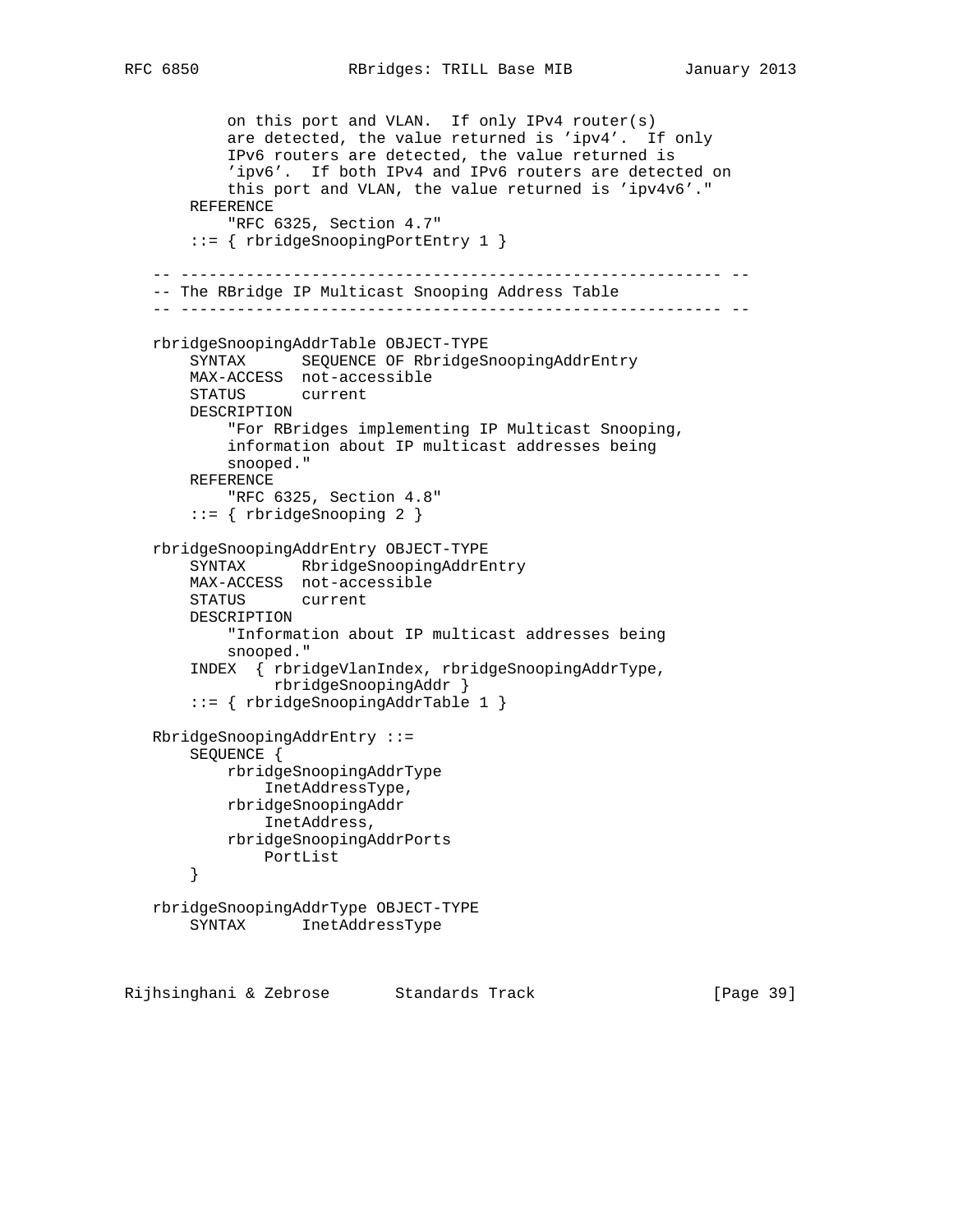```
 MAX-ACCESS not-accessible
     STATUS current
     DESCRIPTION
         "The IP multicast address type for which a listener has been
         detected by this RBridge. This MIB requires support for only
         IPv4 and IPv6 address types."
     REFERENCE
         "RFC 6325, Section 4.7"
     ::= { rbridgeSnoopingAddrEntry 1 }
 rbridgeSnoopingAddr OBJECT-TYPE
     SYNTAX InetAddress
     MAX-ACCESS not-accessible
     STATUS current
     DESCRIPTION
         "The IP multicast address for which a listener has been
         detected by this RBridge. The address type of this object
         is specified in rbridgeSnoopingAddrType. This MIB requires
         support for only global IPv4 and IPv6 addresses, so the
         length of the object can be either 4 or 16 bytes. Hence,
         the index will not exceed the OID size limit."
     REFERENCE
         "RFC 6325, Section 4.7"
     ::= { rbridgeSnoopingAddrEntry 2 }
 rbridgeSnoopingAddrPorts OBJECT-TYPE
     SYNTAX PortList
     MAX-ACCESS read-only
     STATUS current
     DESCRIPTION
         "The set of ports on which a listener has been detected
         for this IP multicast address."
     REFERENCE
         "RFC 6325, Section 4.7"
     ::= { rbridgeSnoopingAddrEntry 3 }
  -- ---------------------------------------------------------- --
 -- Distribution Trees
 -- ---------------------------------------------------------- --
 rbridgeDtreePriority OBJECT-TYPE
     SYNTAX Unsigned32 (1..65535)
     MAX-ACCESS read-write
     STATUS current
     DESCRIPTION
         "The distribution tree root priority for this RBridge.
```
Rijhsinghani & Zebrose Standards Track [Page 40]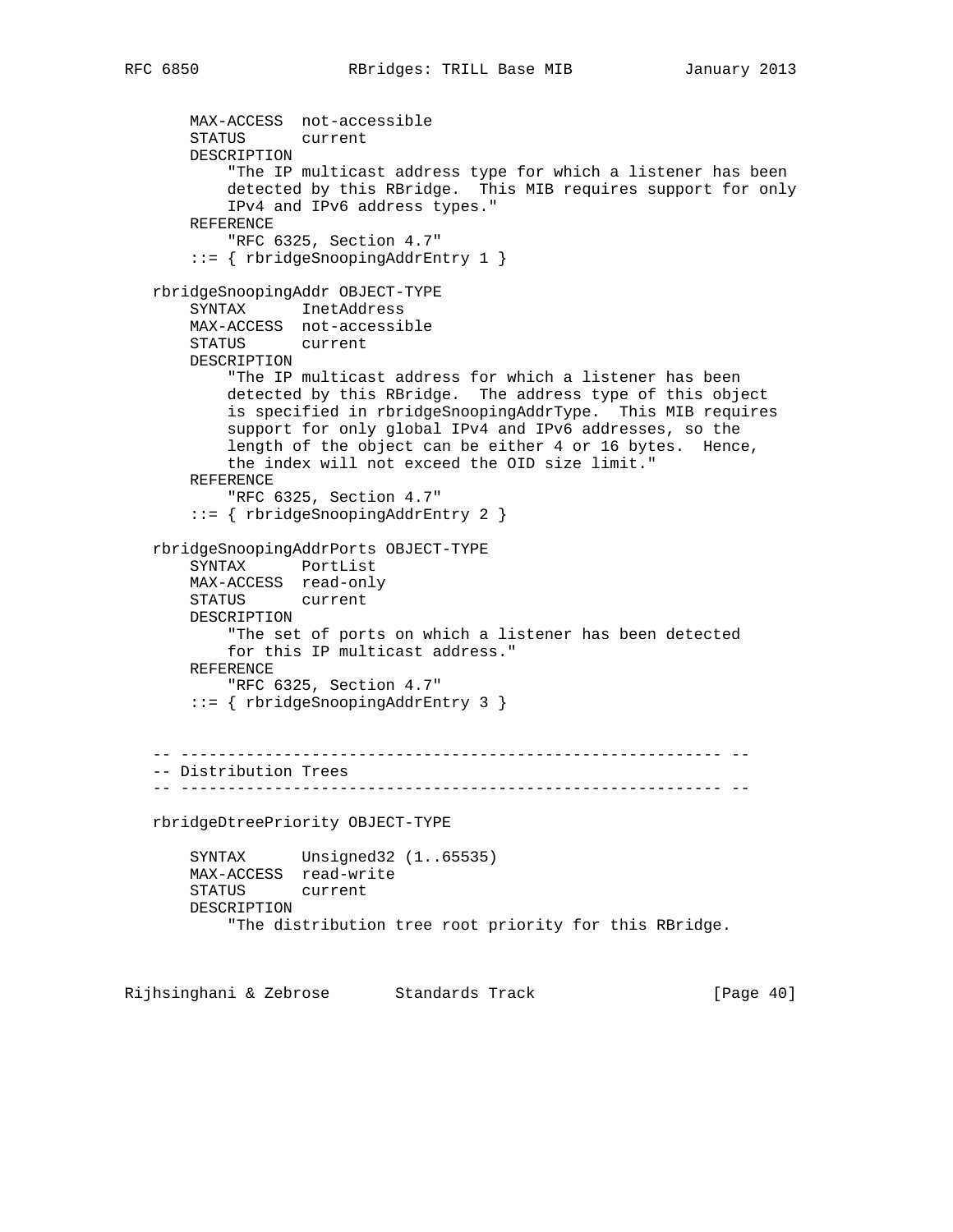```
 The default value of this object is 32768.
        The value of this object MUST be retained across
        re-initializations of the management system."
    REFERENCE
         "RFC 6325, Section 4.5"
    ::= { rbridgeDtree 1 }
 rbridgeDtreeActiveTrees OBJECT-TYPE
    SYNTAX Unsigned32
    MAX-ACCESS read-only
    STATUS current
    DESCRIPTION
        "The total number of trees being computed by all RBridges
        in the campus."
    REFERENCE
        "RFC 6325, Section 4.5"
    ::= { rbridgeDtree 2 }
 rbridgeDtreeMaxTrees OBJECT-TYPE
    SYNTAX Unsigned32
    MAX-ACCESS read-only
    STATUS current
    DESCRIPTION
         "The maximum number of trees this RBridge can compute."
    REFERENCE
         "RFC 6325, Section 4.5"
     ::= { rbridgeDtree 3 }
 rbridgeDtreeDesiredUseTrees OBJECT-TYPE
    SYNTAX Unsigned32
    MAX-ACCESS read-only
    STATUS current
    DESCRIPTION
         "The maximum number of trees this RBridge would like to
        use for transmission of ingress multi-destination frames."
    REFERENCE
        "RFC 6325, Section 4.5"
    ::= { rbridgeDtree 4 }
 rbridgeDtreeTable OBJECT-TYPE
    SYNTAX SEQUENCE OF RbridgeDtreeEntry
    MAX-ACCESS not-accessible
    STATUS current
    DESCRIPTION
         "Information about distribution trees being computed
        by this RBridge."
```
Rijhsinghani & Zebrose Standards Track [Page 41]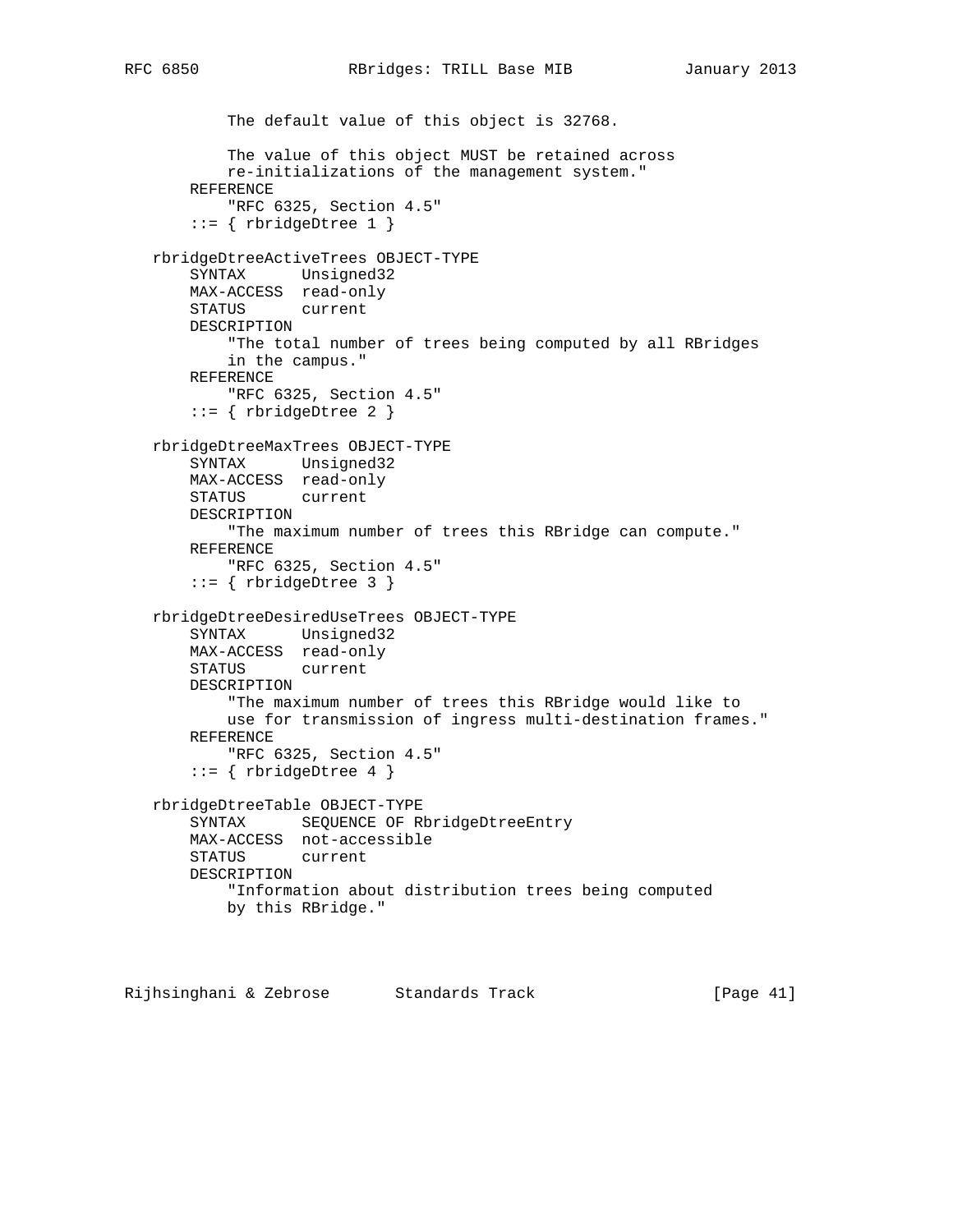```
 REFERENCE
        "RFC 6325, Section 4.5"
    ::= { rbridgeDtree 5 }
 rbridgeDtreeEntry OBJECT-TYPE
    SYNTAX RbridgeDtreeEntry
    MAX-ACCESS not-accessible
    STATUS current
    DESCRIPTION
         "List of information about distribution trees being computed
        by this RBridge."
     INDEX { rbridgeDtreeNumber }
     ::= { rbridgeDtreeTable 1 }
 RbridgeDtreeEntry ::=
    SEQUENCE {
        rbridgeDtreeNumber
            Unsigned32,
        rbridgeDtreeNickname
            RbridgeNickname,
        rbridgeDtreeIngress
            TruthValue
     }
 rbridgeDtreeNumber OBJECT-TYPE
     SYNTAX Unsigned32 (0..65535)
    MAX-ACCESS not-accessible
    STATUS current
    DESCRIPTION
         "The tree number of a distribution tree being computed by
        this RBridge."
    REFERENCE
         "RFC 6325, Section 4.5"
     ::= { rbridgeDtreeEntry 1 }
 rbridgeDtreeNickname OBJECT-TYPE
    SYNTAX RbridgeNickname
    MAX-ACCESS read-only
    STATUS current
     DESCRIPTION
        "The nickname of the distribution tree."
    REFERENCE
        "RFC 6325, Section 4.5"
     ::= { rbridgeDtreeEntry 2 }
 rbridgeDtreeIngress OBJECT-TYPE
    SYNTAX TruthValue
    MAX-ACCESS read-only
```
Rijhsinghani & Zebrose Standards Track [Page 42]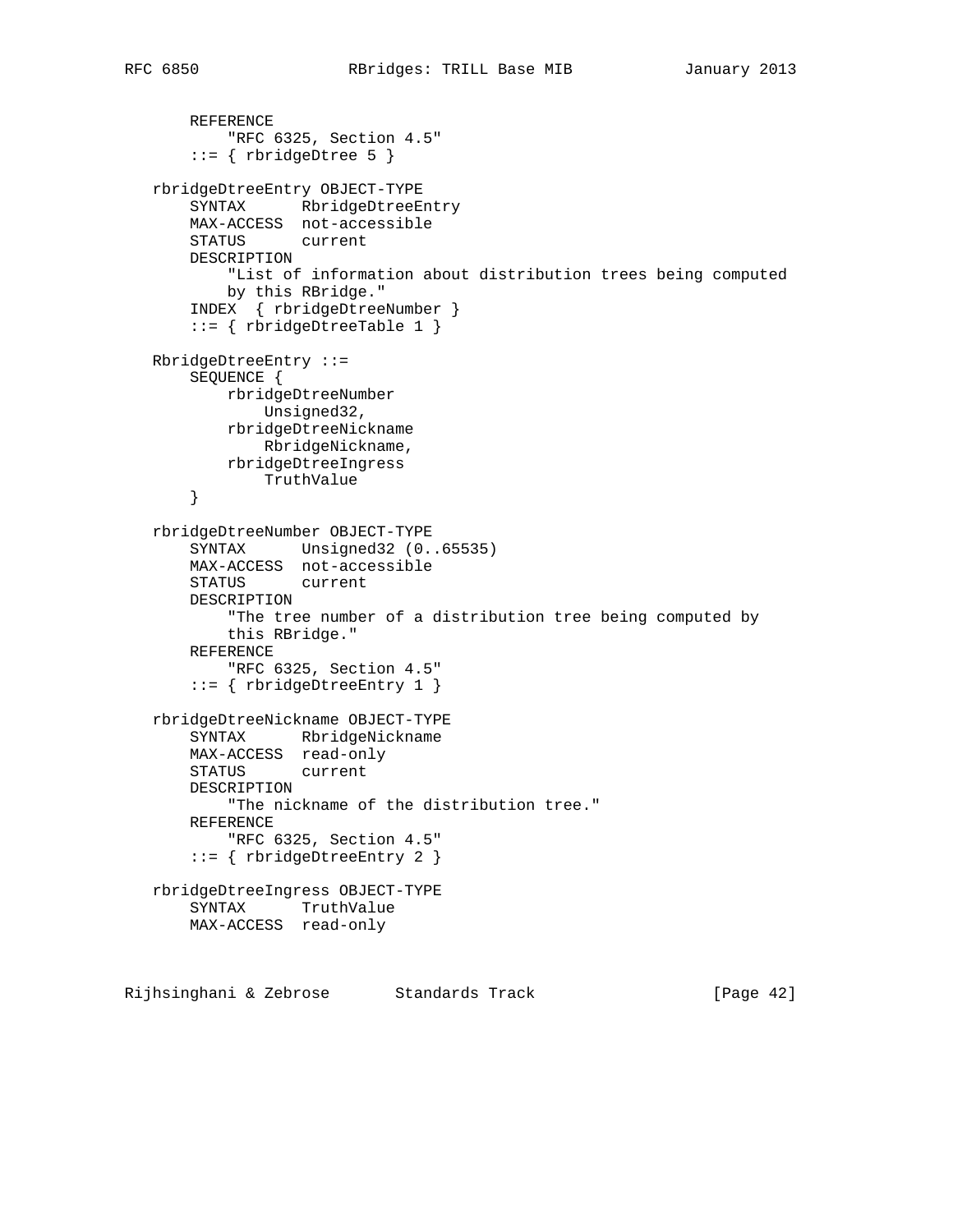STATUS current DESCRIPTION "Indicates whether this RBridge might choose this distribution tree to ingress a multi-destination frame." REFERENCE "RFC 6325, Section 4.5" ::= { rbridgeDtreeEntry 3 } -- ---------------------------------------------------------- -- -- TRILL Neighbor List -- ---------------------------------------------------------- - rbridgeTrillMinMtuDesired OBJECT-TYPE SYNTAX Unsigned32 MAX-ACCESS read-write STATUS current DESCRIPTION "The desired minimum acceptable inter-RBridge link MTU for the campus, that is, originatingLSPBufferSize. The value of this object MUST be retained across re-initializations of the management system." REFERENCE "RFC 6325, Section 4.3"  $::=$  { rbridgeTrill 1 } rbridgeTrillSz OBJECT-TYPE SYNTAX Unsigned32 MAX-ACCESS read-only STATUS current DESCRIPTION "The minimum acceptable inter-RBridge link size for the campus for the proper operation of TRILL IS-IS." REFERENCE "RFC 6325, Section 4.3" ::= { rbridgeTrill 2 } rbridgeTrillMaxMtuProbes OBJECT-TYPE SYNTAX Unsigned32 (1..255) MAX-ACCESS read-write STATUS current DESCRIPTION "The number of failed MTU-probes before the RBridge concludes that a particular MTU is not supported by a neighbor.

Rijhsinghani & Zebrose Standards Track [Page 43]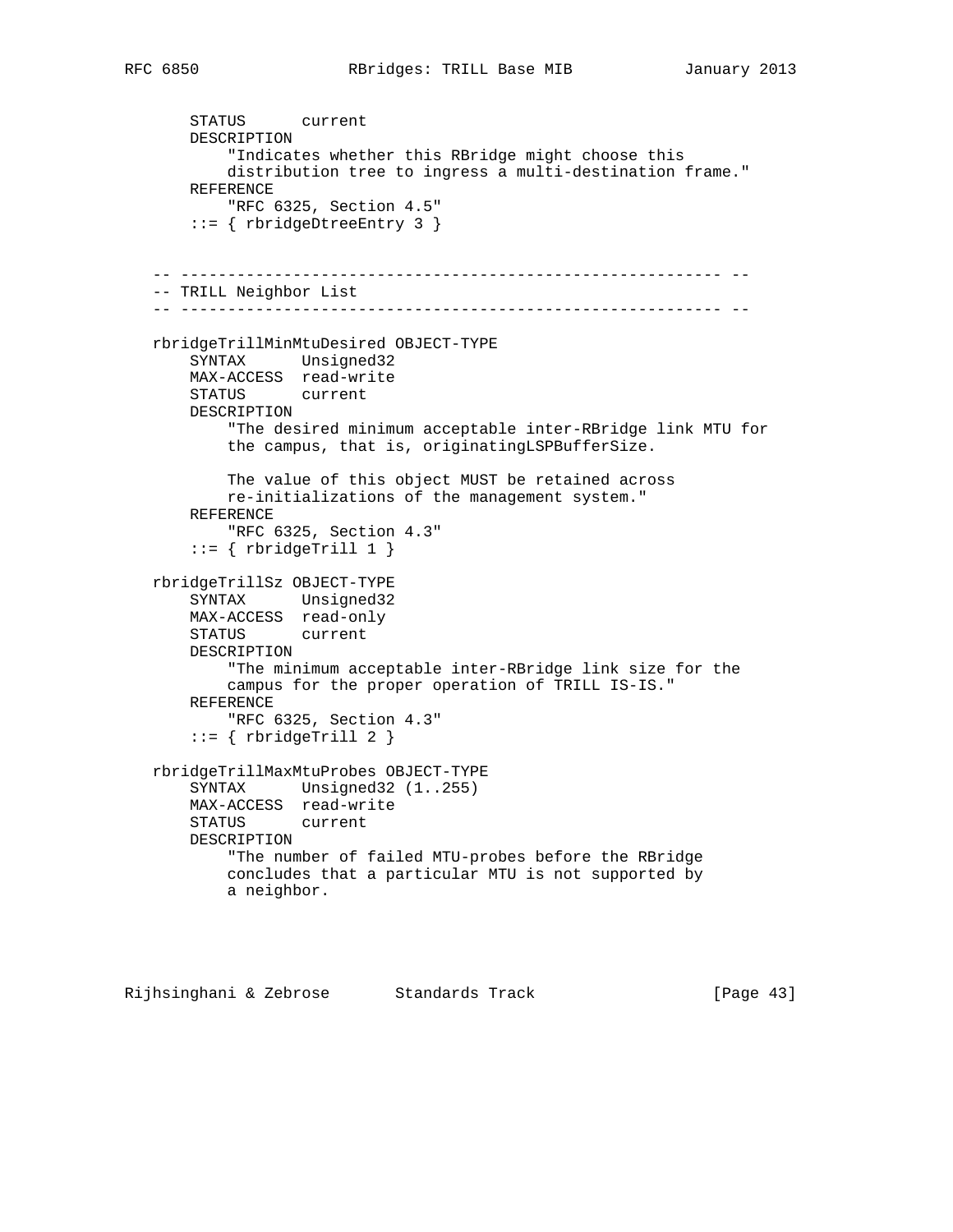```
 The value of this object MUST be retained across
         re-initializations of the management system."
     REFERENCE
         "RFC 6325, Section 4.3"
    ::= { rbridgeTrill 3 }
 rbridgeTrillNbrTable OBJECT-TYPE
     SYNTAX SEQUENCE OF RbridgeTrillNbrEntry
    MAX-ACCESS not-accessible
    STATUS current
    DESCRIPTION
        "Information about this RBridge's TRILL neighbors."
    REFERENCE
        "RFC 6325, Section 4.4.2.1"
    ::= { rbridgeTrill 4 }
 rbridgeTrillNbrEntry OBJECT-TYPE
     SYNTAX RbridgeTrillNbrEntry
    MAX-ACCESS not-accessible
    STATUS current
    DESCRIPTION
        "List of information about this RBridge's TRILL neighbors."
     INDEX { rbridgeTrillNbrMacAddr }
     ::= { rbridgeTrillNbrTable 1 }
 RbridgeTrillNbrEntry ::=
     SEQUENCE {
        rbridgeTrillNbrMacAddr
            MacAddress,
        rbridgeTrillNbrMtu
            Unsigned32,
        rbridgeTrillNbrFailedMtuTest
            TruthValue
     }
 rbridgeTrillNbrMacAddr OBJECT-TYPE
     SYNTAX MacAddress
    MAX-ACCESS not-accessible
    STATUS current
     DESCRIPTION
        "The MAC address of a neighbor of this RBridge."
    REFERENCE
        "RFC 6325, Section 4.4.2.1"
    ::= { rbridgeTrillNbrEntry 1 }
 rbridgeTrillNbrMtu OBJECT-TYPE
    SYNTAX Unsigned32
    MAX-ACCESS read-only
```
Rijhsinghani & Zebrose Standards Track (Page 44)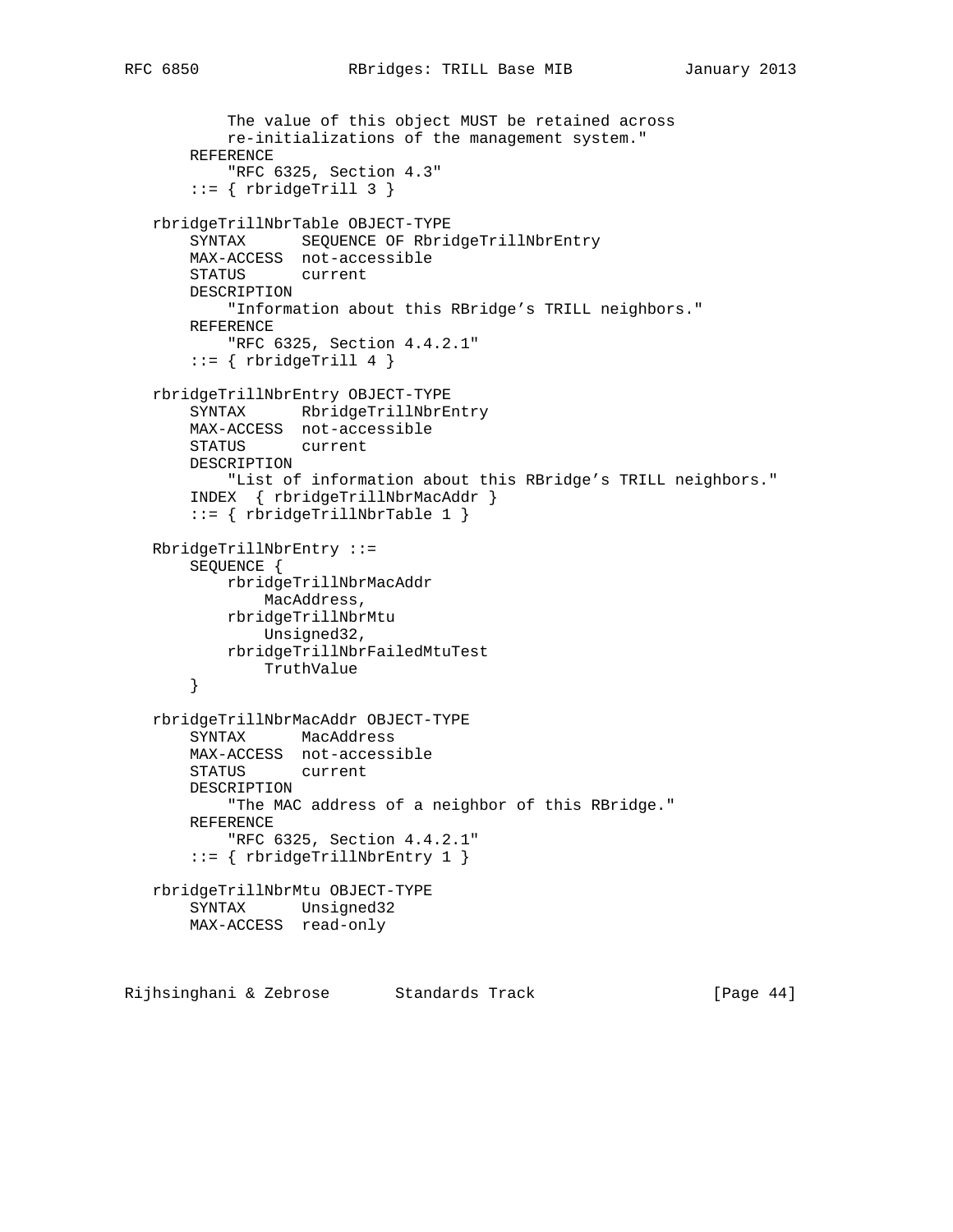```
 STATUS current
    DESCRIPTION
         "MTU size for this neighbor for IS-IS communication
        purposes."
    REFERENCE
         "RFC 6325, Section 4.3.2"
     ::= { rbridgeTrillNbrEntry 2 }
 rbridgeTrillNbrFailedMtuTest OBJECT-TYPE
    SYNTAX TruthValue
    MAX-ACCESS read-only
    STATUS current
    DESCRIPTION
         "If true, indicates that the neighbor's tested MTU is less
         than the minimum acceptable inter-bridge link MTU for the
         campus (1470)."
    REFERENCE
        "RFC 6325, Section 4.3.1"
     ::= { rbridgeTrillNbrEntry 3 }
```

```
 -- ---------------------------------------------------------- --
 -- Notifications for use by RBridges
```

```
 -- ---------------------------------------------------------- --
```

```
 rbridgeBaseNewDrb NOTIFICATION-TYPE
     -- OBJECTS { }
     STATUS current
    DESCRIPTION
         "The rbridgeBaseNewDrb notification indicates that the
        sending agent has become the new Designated RBridge; the
        notification is sent by an RBridge soon after its election
        as the new DRB root, e.g., upon expiration of the Topology
        Change Timer, immediately subsequent to its election."
     ::= { rbridgeNotifications 1 }
 rbridgeBaseTopologyChange NOTIFICATION-TYPE
     -- OBJECTS { }
     STATUS current
     DESCRIPTION
         "The rbridgeBaseTopologyChange notification is sent by an
        RBridge when any of its configured ports transition to/from
```
 the VLAN-x designated forwarder. The notification is not sent if an rbridgeBaseNewDrb notification is sent for the same transition."

```
 ::= { rbridgeNotifications 2 }
```
Rijhsinghani & Zebrose Standards Track [Page 45]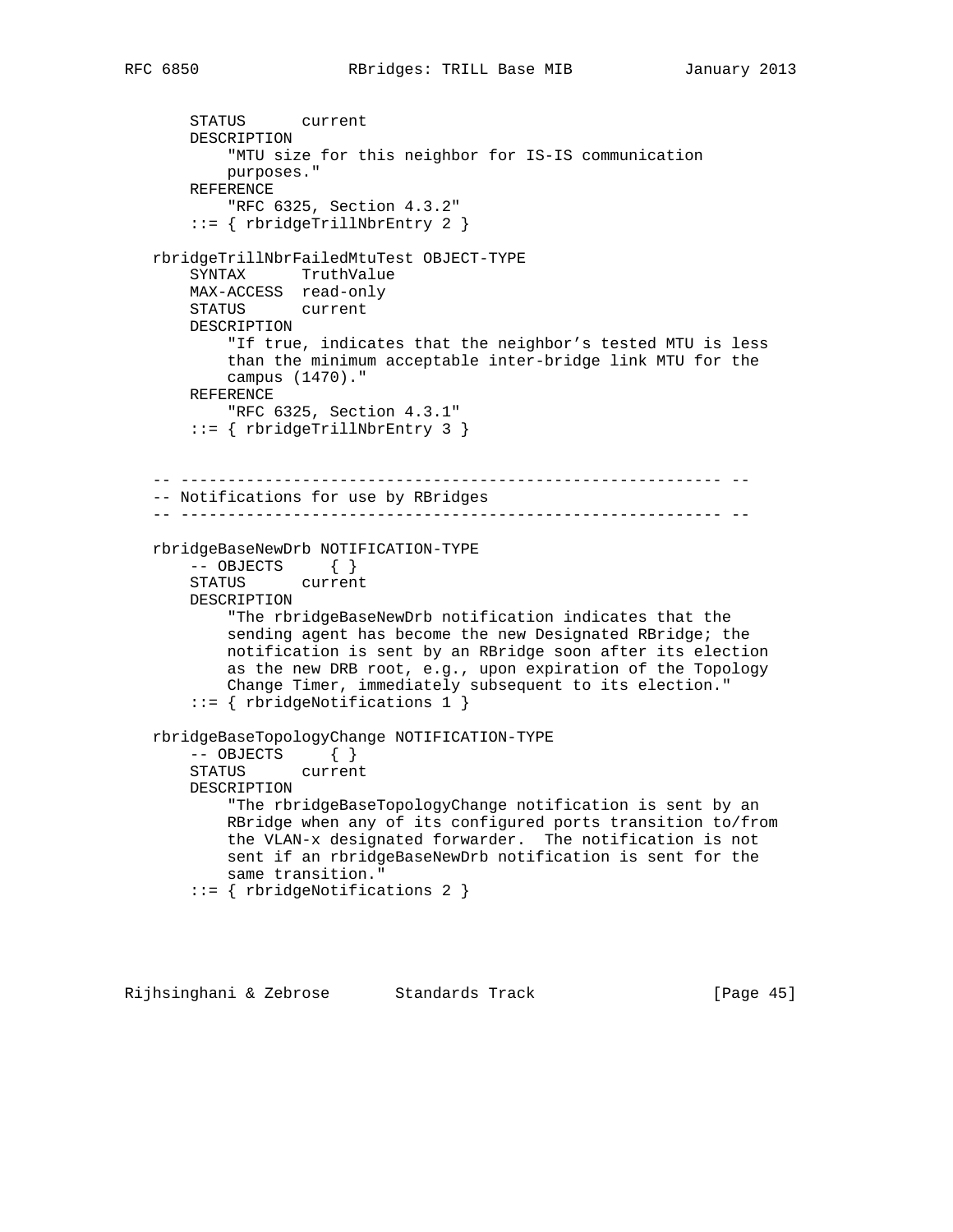```
 -- Compliance and Group sections
 rbridgeCompliances OBJECT IDENTIFIER ::= { rbridgeConformance 1 }
 rbridgeGroup OBJECT IDENTIFIER ::= { rbridgeConformance 2 }
 -- ---------------------------------------------------------- --
 -- Units of Conformance
 -- ---------------------------------------------------------- --
 rbridgeBaseGroup OBJECT-GROUP
     OBJECTS {
         rbridgeBaseTrillVersion,
         rbridgeBaseNumPorts,
         rbridgeBaseForwardDelay,
         rbridgeBaseUniMultipathEnable,
         rbridgeBaseMultiMultipathEnable,
         rbridgeBaseAcceptEncapNonadj,
         rbridgeBaseNicknameNumber
     }
     STATUS current
     DESCRIPTION
         "A collection of objects providing basic control
         and status information for the RBridge."
    ::= { rbridgeGroup 1 }
 rbridgeBaseNicknameGroup OBJECT-GROUP
     OBJECTS {
         rbridgeBaseNicknamePriority,
         rbridgeBaseNicknameDtrPriority,
         rbridgeBaseNicknameType,
         rbridgeBaseNicknameRowStatus
     }
     STATUS current
     DESCRIPTION
         "A collection of objects providing basic control
         and status information for RBridge nicknames."
    ::= { rbridgeGroup 2 }
 rbridgeBasePortGroup OBJECT-GROUP
     OBJECTS {
         rbridgeBasePortIfIndex,
         rbridgeBasePortDisable,
         rbridgeBasePortTrunkPort,
         rbridgeBasePortAccessPort,
         rbridgeBasePortP2pHellos,
         rbridgeBasePortState,
```
Rijhsinghani & Zebrose Standards Track [Page 46]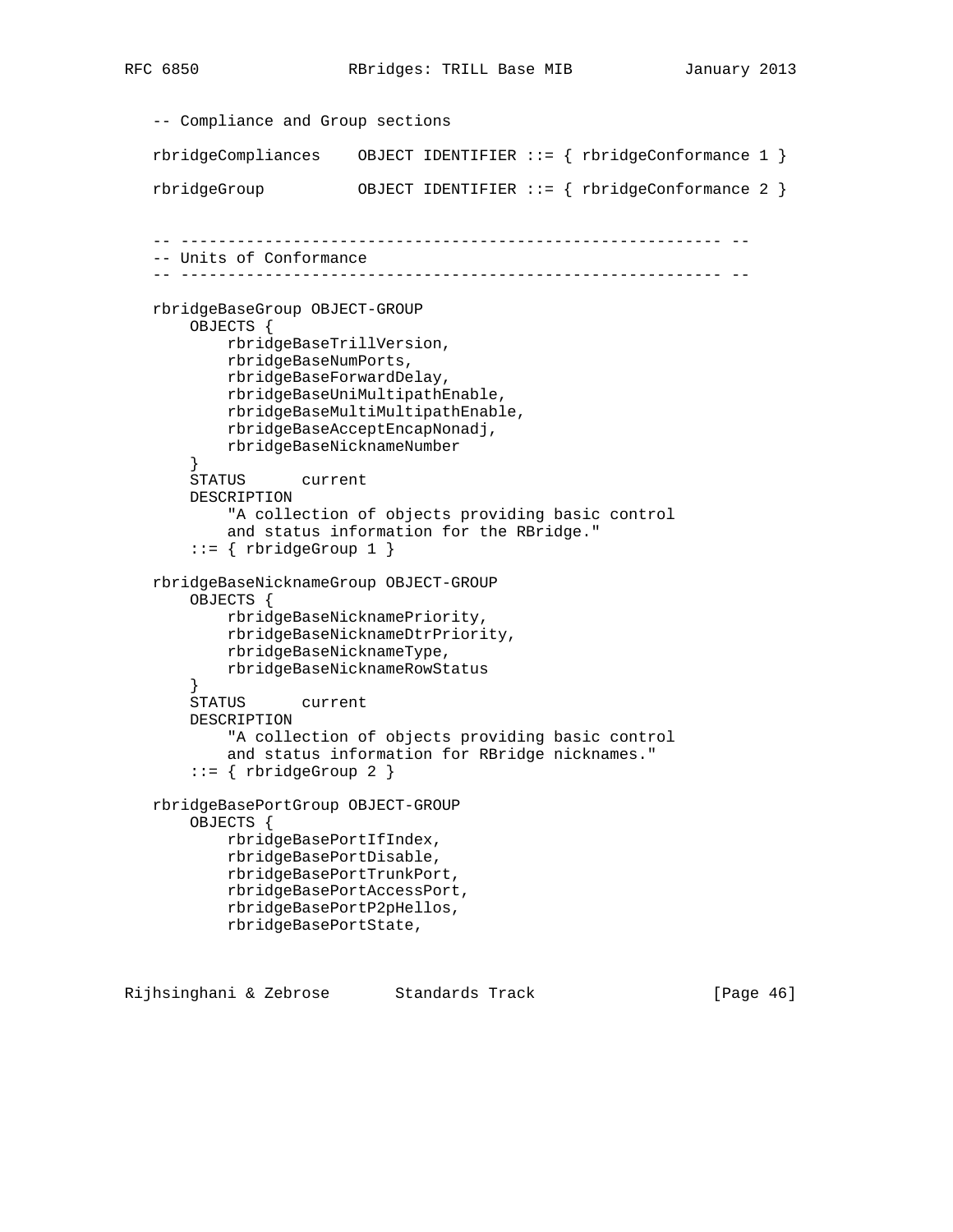```
 rbridgeBasePortDesiredDesigVlan,
         rbridgeBasePortDesigVlan,
         rbridgeBasePortInhibitionTime,
         rbridgeBasePortDisableLearning,
         rbridgeBasePortStpRoot,
         rbridgeBasePortStpRootChanges,
         rbridgeBasePortStpWiringCloset
     }
     STATUS current
     DESCRIPTION
         "A collection of objects providing basic control
         and status information for RBridge ports."
     ::= { rbridgeGroup 3 }
 rbridgeFdbGroup OBJECT-GROUP
     OBJECTS {
         rbridgeConfidenceNative,
         rbridgeConfidenceDecap,
         rbridgeConfidenceStatic,
         rbridgeUniFdbPort,
         rbridgeUniFdbNickname,
         rbridgeUniFdbConfidence,
         rbridgeUniFdbStatus
     }
     STATUS current
     DESCRIPTION
         "A collection of objects providing information
         about the Unicast Address Database."
    ::= \{ rbrideGroup 4 \} rbridgeFibGroup OBJECT-GROUP
     OBJECTS {
         rbridgeUniFibHopCount,
         rbridgeMultiFibPorts
     }
     STATUS current
     DESCRIPTION
         "A collection of objects providing information
         about the Unicast and Multicast FIBs."
    ::= { rbridgeGroup 5 }
 rbridgeVlanGroup OBJECT-GROUP
     OBJECTS {
         rbridgeVlanForwarderLosts,
         rbridgeVlanDisableLearning,
         rbridgeVlanSnooping,
         rbridgeVlanPortInhibited,
         rbridgeVlanPortForwarder,
```
Rijhsinghani & Zebrose Standards Track [Page 47]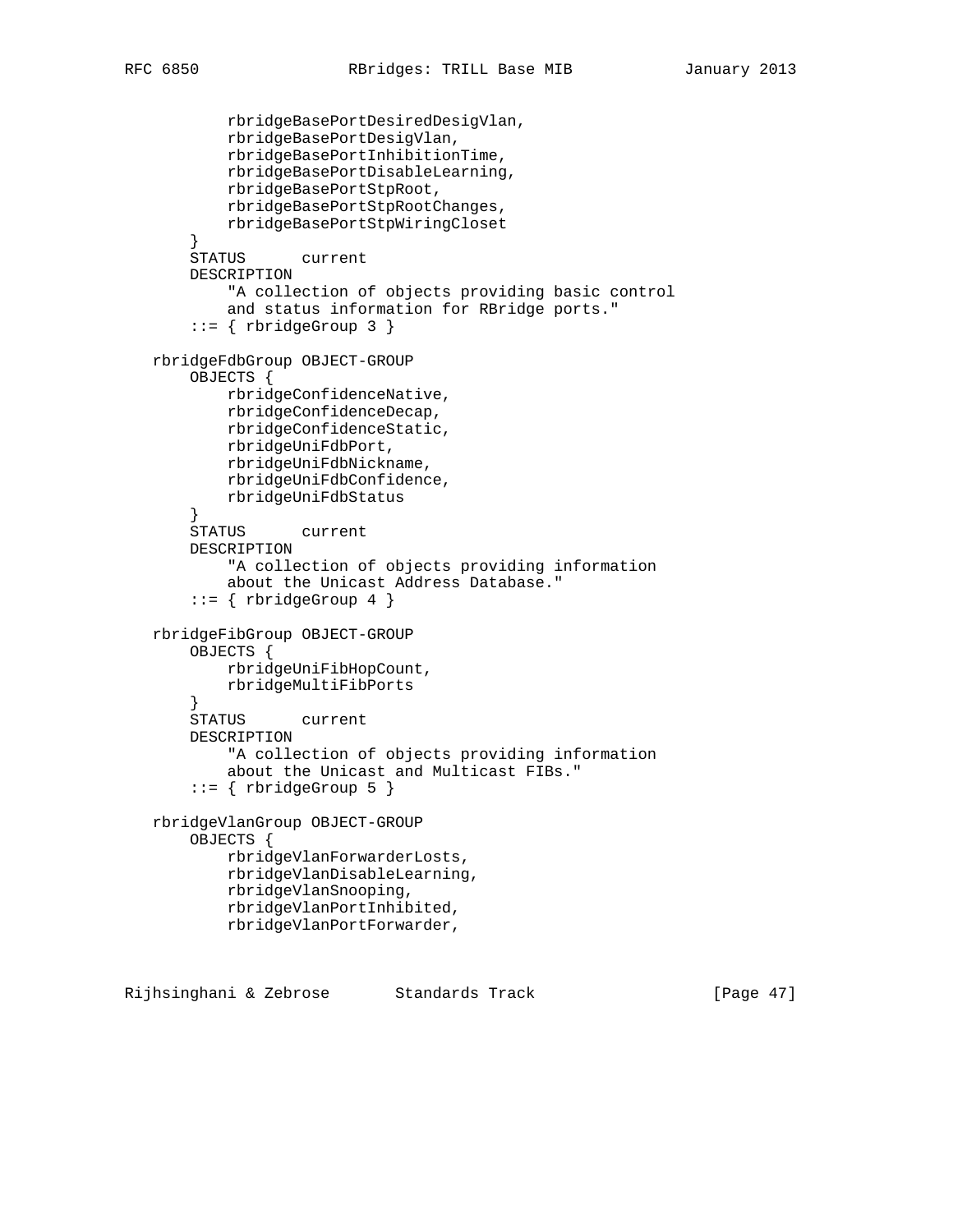```
 rbridgeVlanPortAnnouncing,
           rbridgeVlanPortDetectedVlanMapping
        }
       STATUS current
       DESCRIPTION
            "A collection of objects providing information
           about VLANs on the RBridge."
       ::= { rbridgeGroup 6 }
   rbridgePortCounterGroup OBJECT-GROUP
       OBJECTS {
           rbridgePortRpfCheckFails,
           rbridgePortHopCountExceeds,
           rbridgePortOptionDrops,
           rbridgePortTrillInFrames,
           rbridgePortTrillOutFrames
 }
       STATUS current
       DESCRIPTION
           "A collection of objects providing per-port
           counters for the RBridge."
       ::= { rbridgeGroup 7 }
   rbridgeEsadiGroup OBJECT-GROUP
       OBJECTS {
           rbridgeEsadiEnable,
           rbridgeEsadiConfidence,
           rbridgeEsadiDrbPriority,
           rbridgeEsadiDrb,
           rbridgeEsadiDrbHoldingTime,
           rbridgeEsadiRowStatus
        }
       STATUS current
       DESCRIPTION
            "A collection of objects providing information
           about ESADI instances on the RBridge."
       ::= { rbridgeGroup 8 }
   rbridgeSnoopingGroup OBJECT-GROUP
       OBJECTS {
           rbridgeSnoopingPortAddrType,
           rbridgeSnoopingAddrPorts
 }
       STATUS current
       DESCRIPTION
            "A collection of objects providing information about
           IP Multicast Snooping. This MIB requires support for
           only global IPv4 and IPv6 address types in
```
Rijhsinghani & Zebrose Standards Track [Page 48]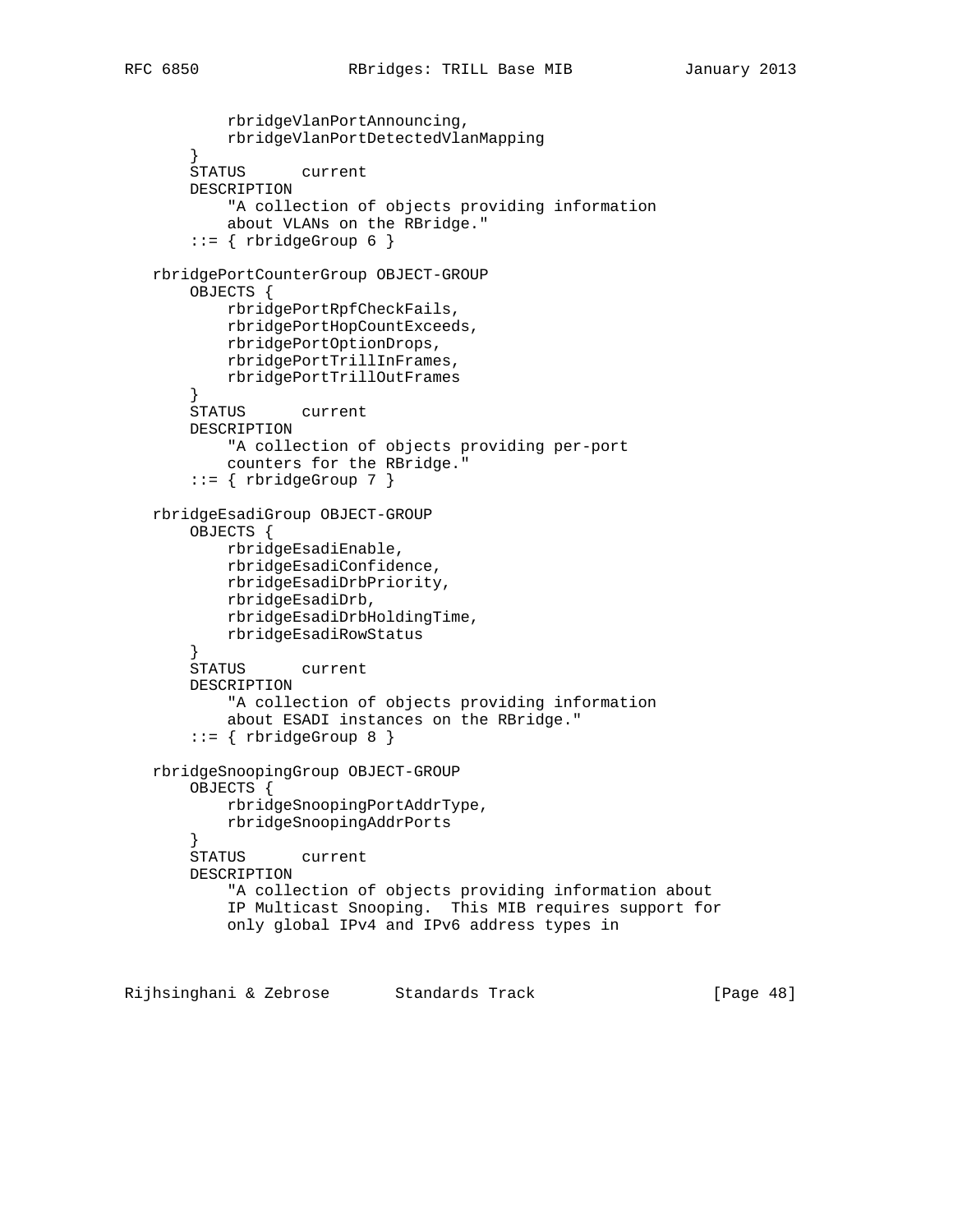```
 rbridgeSnoopingPortAddrType and rbridgeSnoopingAddrType,
            so the length of rbridgeSnoopingAddr can be either 4 or
            16 bytes."
        ::= { rbridgeGroup 9 }
   rbridgeDtreeGroup OBJECT-GROUP
        OBJECTS {
           rbridgeDtreePriority,
            rbridgeDtreeActiveTrees,
           rbridgeDtreeMaxTrees,
           rbridgeDtreeDesiredUseTrees,
           rbridgeDtreeNickname,
           rbridgeDtreeIngress
 }
        STATUS current
       DESCRIPTION
           "A collection of objects providing information
           about distribution trees."
       ::= { rbridgeGroup 10 }
   rbridgeTrillGroup OBJECT-GROUP
        OBJECTS {
           rbridgeTrillMinMtuDesired,
           rbridgeTrillSz,
           rbridgeTrillMaxMtuProbes,
           rbridgeTrillNbrMtu,
            rbridgeTrillNbrFailedMtuTest
        }
       STATUS current
       DESCRIPTION
            "A collection of objects providing information
           about TRILL neighbors."
       ::= { rbridgeGroup 11 }
   rbridgeNotificationGroup NOTIFICATION-GROUP
       NOTIFICATIONS {
           rbridgeBaseNewDrb,
           rbridgeBaseTopologyChange
        }
        STATUS current
       DESCRIPTION
           "A collection of objects describing notifications (traps)."
       ::= { rbridgeGroup 12 }
```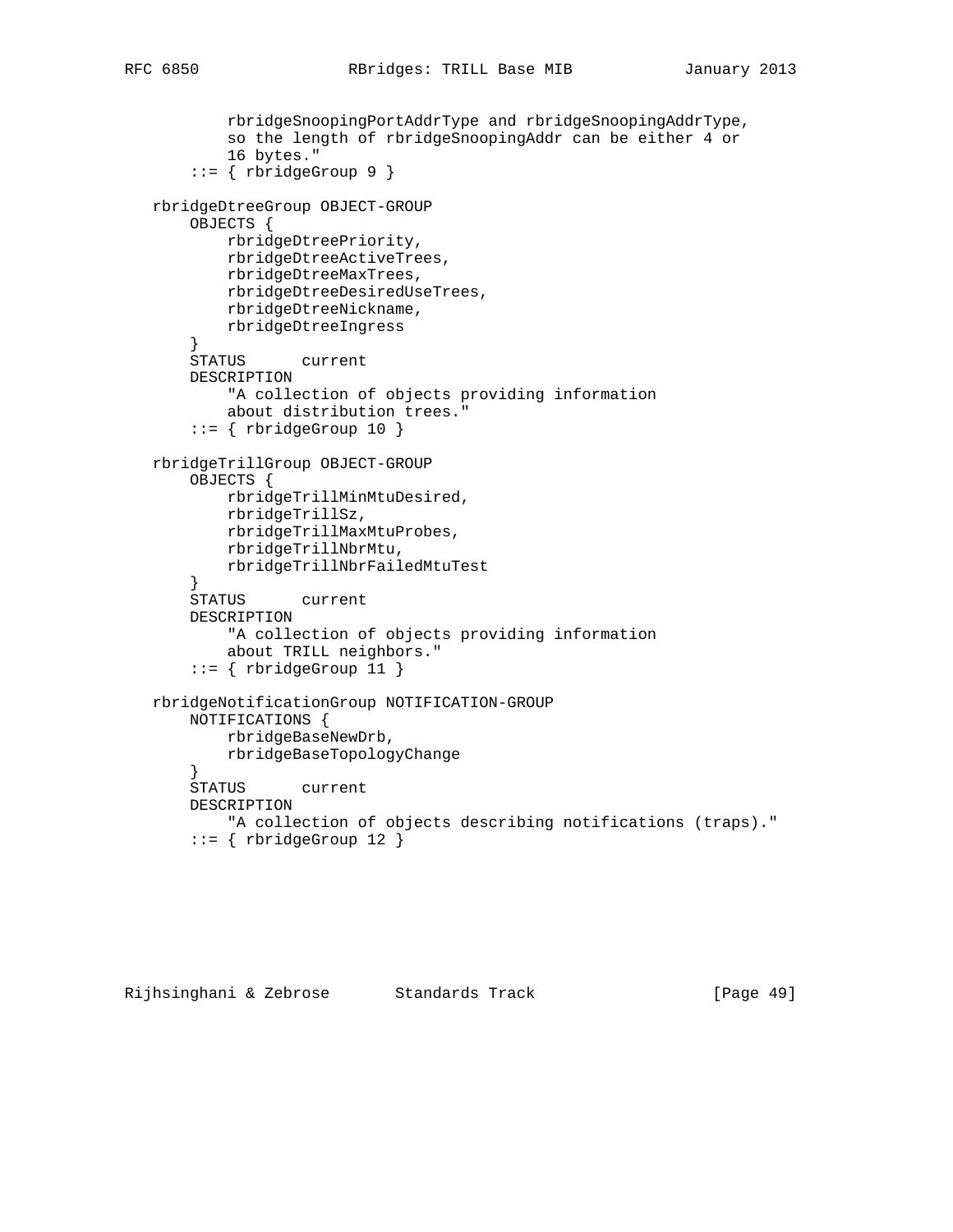```
 -- ---------------------------------------------------------- --
   -- Compliance Statement
   -- ---------------------------------------------------------- --
   rbridgeCompliance MODULE-COMPLIANCE
          STATUS current
          DESCRIPTION
              "The compliance statement for support of RBridge
              services."
          MODULE
              MANDATORY-GROUPS {
                  rbridgeBaseGroup,
                  rbridgeBaseNicknameGroup,
                  rbridgeBasePortGroup,
                  rbridgeFdbGroup,
                  rbridgeFibGroup,
                  rbridgeVlanGroup,
                  rbridgeDtreeGroup,
                  rbridgeTrillGroup,
              rbridgeNotificationGroup
 }
          GROUP rbridgePortCounterGroup
          DESCRIPTION
               "Implementation of this group is optional."
          GROUP rbridgeEsadiGroup
          DESCRIPTION
               "Implementation of this group is optional."
          GROUP rbridgeSnoopingGroup
          DESCRIPTION
               "Implementation of this group is optional."
           ::= { rbridgeCompliances 1 }
   rbridgeReadOnlyCompliance MODULE-COMPLIANCE
          STATUS current
          DESCRIPTION
               "When this MIB is implemented in read-only mode, then
              the implementation can claim read-only compliance.
              In that case, RBridge objects can be monitored but
              cannot be configured with this implementation."
```
Rijhsinghani & Zebrose Standards Track [Page 50]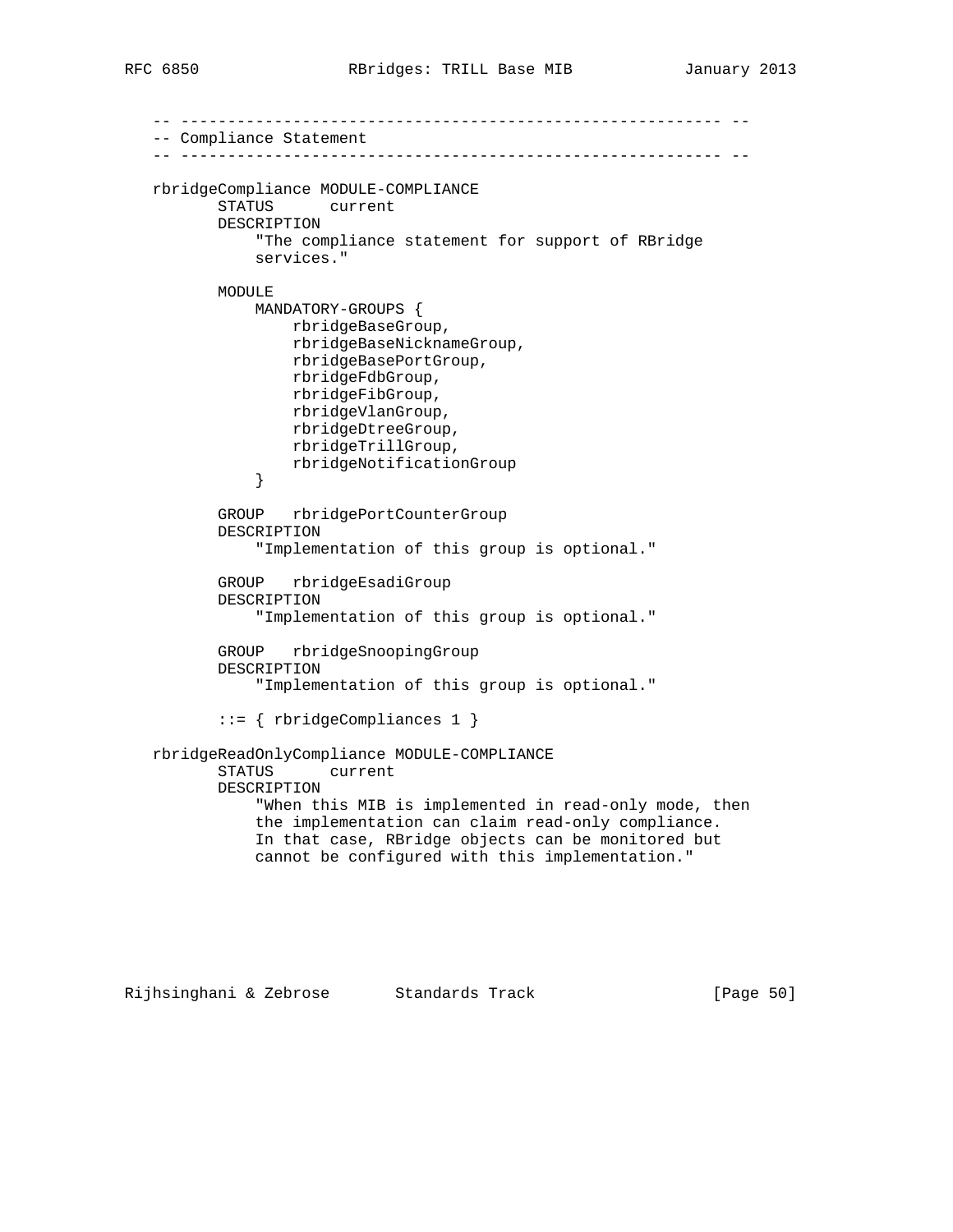MODULE

```
 MANDATORY-GROUPS {
                  rbridgeBaseGroup,
                  rbridgeBaseNicknameGroup,
                  rbridgeBasePortGroup,
                  rbridgeFdbGroup,
                  rbridgeFibGroup,
                  rbridgeVlanGroup,
                  rbridgeDtreeGroup,
                  rbridgeTrillGroup,
               rbridgeNotificationGroup
 }
          OBJECT rbridgeBaseForwardDelay
          MIN-ACCESS read-only
          DESCRIPTION
               "Write access is not required."
          OBJECT rbridgeBaseUniMultipathEnable
          MIN-ACCESS read-only
          DESCRIPTION
               "Write access is not required."
          OBJECT rbridgeBaseMultiMultipathEnable
          MIN-ACCESS read-only
          DESCRIPTION
               "Write access is not required."
          OBJECT rbridgeBaseAcceptEncapNonadj
          MIN-ACCESS read-only
          DESCRIPTION
               "Write access is not required."
          OBJECT rbridgeBaseNicknameNumber
          MIN-ACCESS read-only
          DESCRIPTION
               "Write access is not required."
          OBJECT rbridgeBaseNicknamePriority
          MIN-ACCESS read-only
          DESCRIPTION
               "Write access is not required."
          OBJECT rbridgeBaseNicknameDtrPriority
          MIN-ACCESS read-only
          DESCRIPTION
               "Write access is not required."
```
Rijhsinghani & Zebrose Standards Track [Page 51]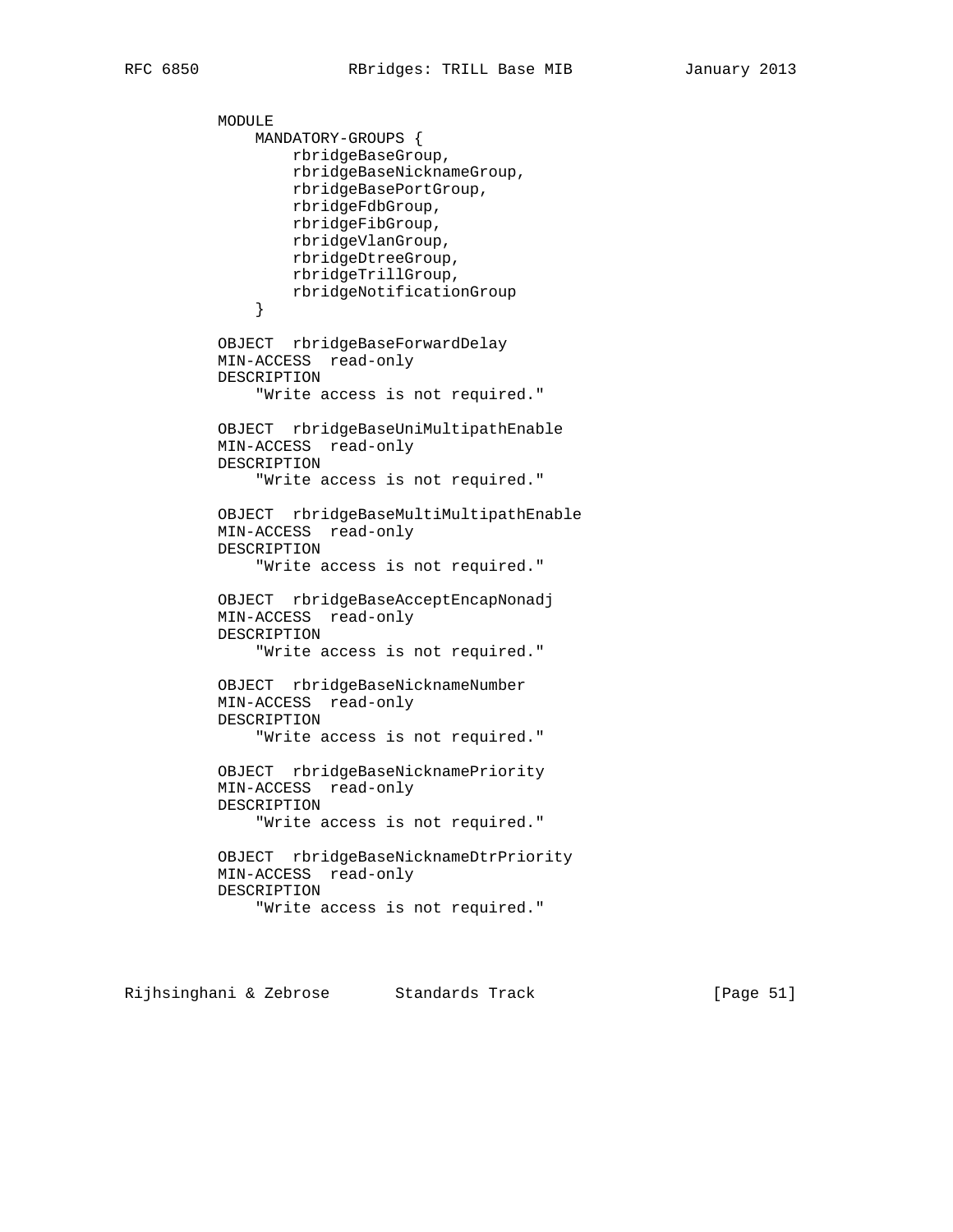OBJECT rbridgeBaseNicknameRowStatus SYNTAX INTEGER { active(1) } MIN-ACCESS read-only DESCRIPTION "Write access is not required, and 'active' is the only status that needs to be supported." OBJECT rbridgeBasePortDisable MIN-ACCESS read-only DESCRIPTION "Write access is not required." OBJECT rbridgeBasePortTrunkPort MIN-ACCESS read-only DESCRIPTION "Write access is not required." OBJECT rbridgeBasePortAccessPort MIN-ACCESS read-only DESCRIPTION "Write access is not required." OBJECT rbridgeBasePortP2pHellos MIN-ACCESS read-only DESCRIPTION "Write access is not required." OBJECT rbridgeBasePortInhibitionTime MIN-ACCESS read-only DESCRIPTION "Write access is not required." OBJECT rbridgeBasePortDisableLearning MIN-ACCESS read-only DESCRIPTION "Write access is not required." OBJECT rbridgeBasePortDesiredDesigVlan MIN-ACCESS read-only DESCRIPTION "Write access is not required." OBJECT rbridgeBasePortStpWiringCloset MIN-ACCESS read-only DESCRIPTION "Write access is not required."

Rijhsinghani & Zebrose Standards Track (Page 52)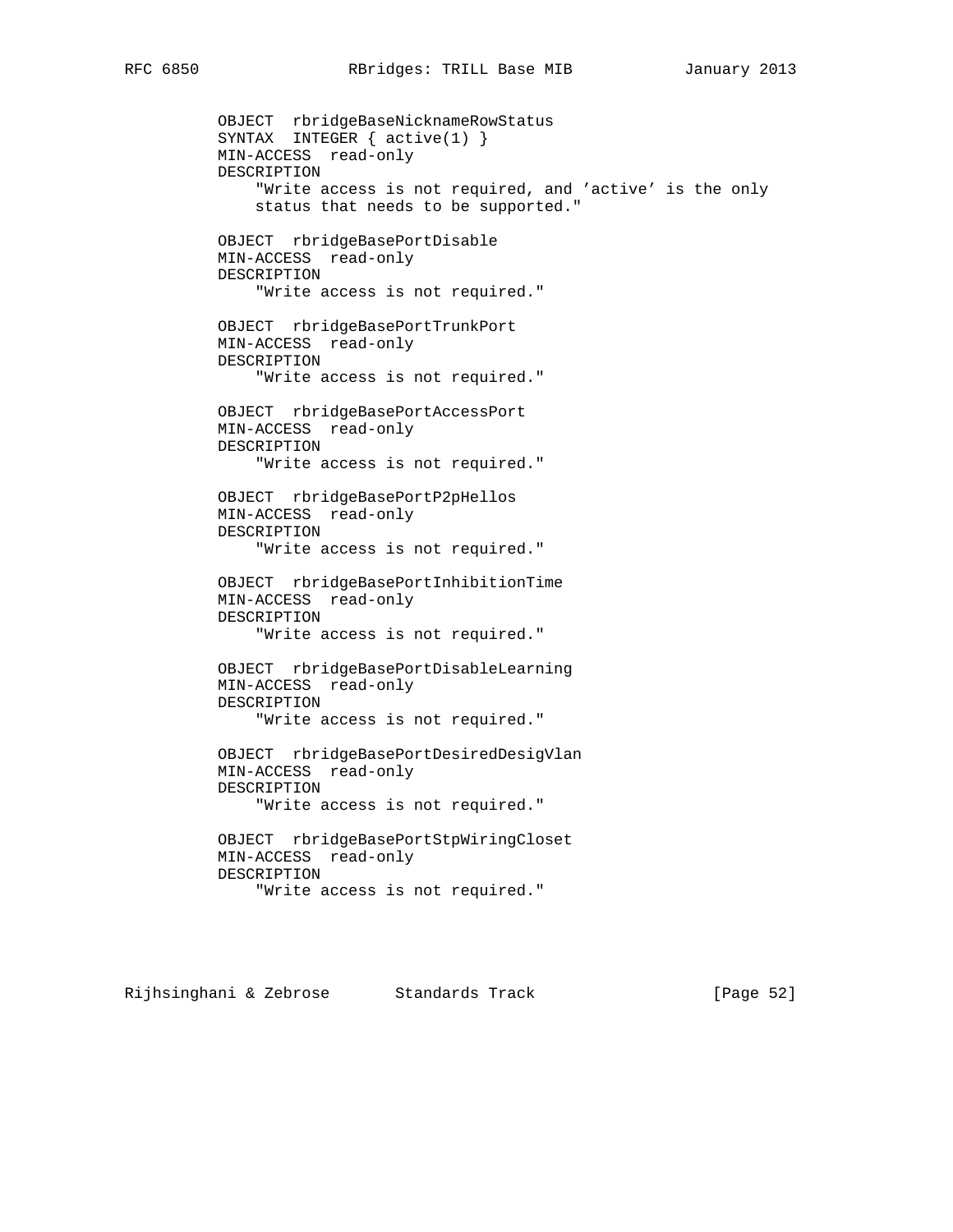OBJECT rbridgeConfidenceNative MIN-ACCESS read-only DESCRIPTION "Write access is not required." OBJECT rbridgeConfidenceDecap MIN-ACCESS read-only DESCRIPTION "Write access is not required." OBJECT rbridgeConfidenceStatic MIN-ACCESS read-only DESCRIPTION "Write access is not required." OBJECT rbridgeVlanDisableLearning MIN-ACCESS read-only DESCRIPTION "Write access is not required." OBJECT rbridgeVlanPortAnnouncing MIN-ACCESS read-only DESCRIPTION "Write access is not required." OBJECT rbridgeEsadiEnable MIN-ACCESS read-only DESCRIPTION "Write access is not required." OBJECT rbridgeEsadiConfidence MIN-ACCESS read-only DESCRIPTION "Write access is not required." OBJECT rbridgeEsadiDrbPriority MIN-ACCESS read-only DESCRIPTION "Write access is not required." OBJECT rbridgeEsadiDrbHoldingTime MIN-ACCESS read-only DESCRIPTION "Write access is not required." OBJECT rbridgeEsadiRowStatus SYNTAX INTEGER { active(1) } MIN-ACCESS read-only

Rijhsinghani & Zebrose Standards Track [Page 53]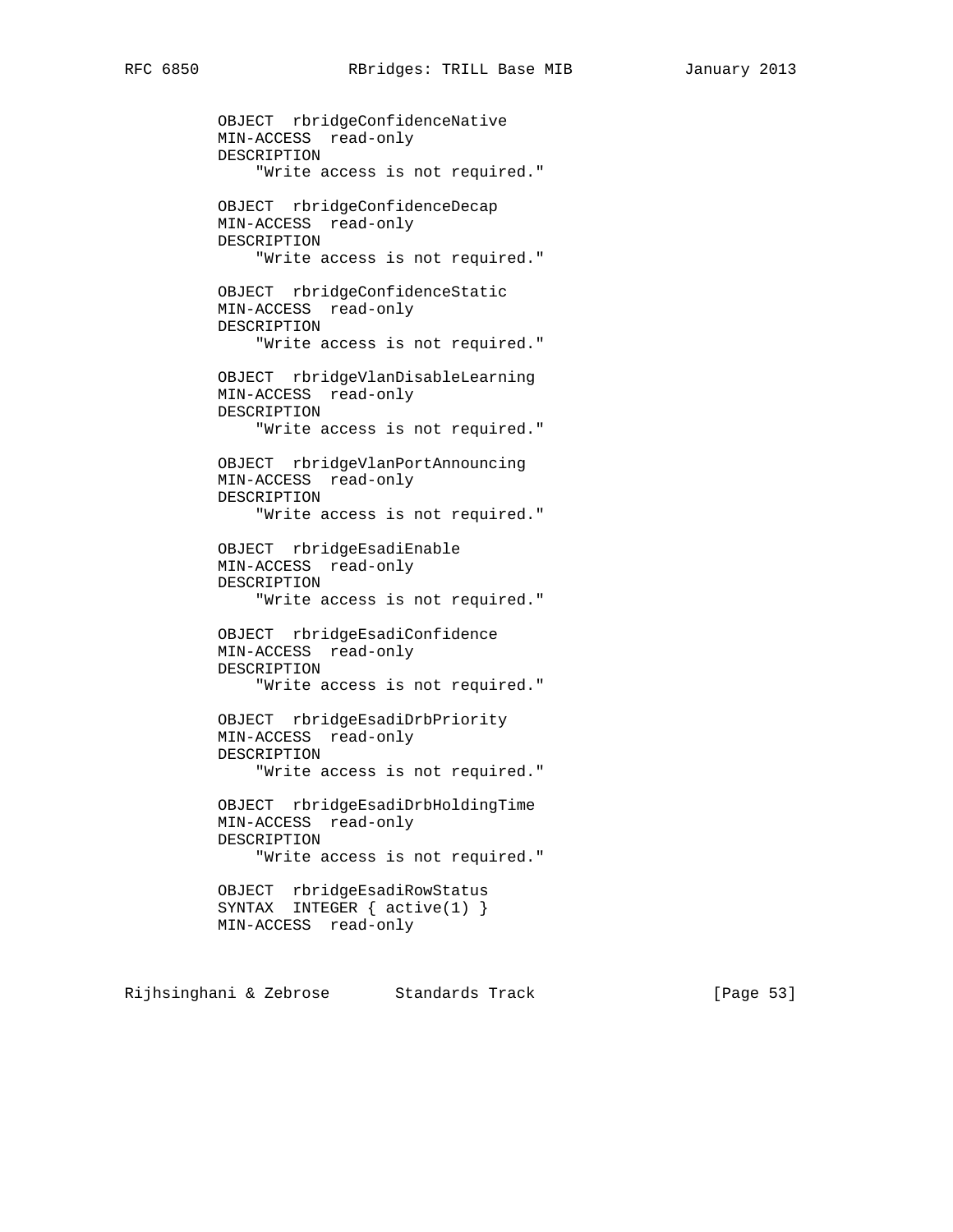```
 DESCRIPTION
     "Write access is not required, and 'active' is the only
     status that needs to be supported."
 OBJECT rbridgeDtreePriority
 MIN-ACCESS read-only
 DESCRIPTION
     "Write access is not required."
 OBJECT rbridgeTrillMinMtuDesired
 MIN-ACCESS read-only
 DESCRIPTION
     "Write access is not required."
 OBJECT rbridgeTrillMaxMtuProbes
 MIN-ACCESS read-only
 DESCRIPTION
    "Write access is not required."
 GROUP rbridgePortCounterGroup
 DESCRIPTION
     "Implementation of this group is optional."
 GROUP rbridgeEsadiGroup
 DESCRIPTION
     "Implementation of this group is optional."
 GROUP rbridgeSnoopingGroup
 DESCRIPTION
     "Implementation of this group is optional."
 ::= { rbridgeCompliances 2 }
```
### END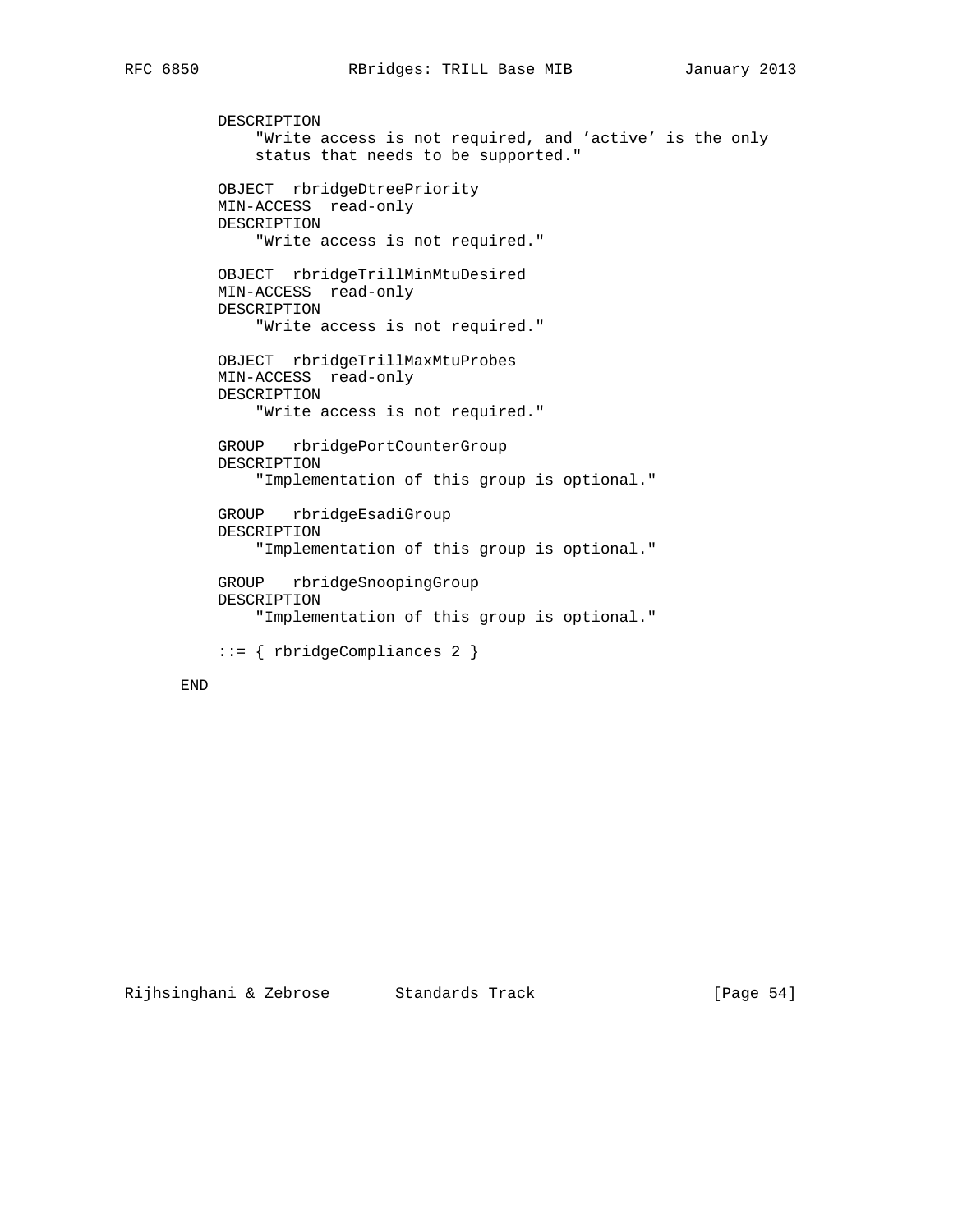### 8. Security Considerations

 This MIB relates to a system that will provide network connectivity and packet-forwarding services. As such, improper manipulation of the objects represented by this MIB may result in denial of service to a large number of end-users.

 There are a number of management objects defined in this MIB module with a MAX-ACCESS clause of read-write and/or read-create. Such objects may be considered sensitive or vulnerable in some network environments. The support for SET operations in a non-secure environment without proper protection can have a negative effect on network operations. These are the tables and objects and their sensitivity/vulnerability:

 The following tables and objects in the RBRIDGE-MIB can be manipulated to interfere with the operation of RBridges:

- o rbridgeBaseUniMultipathEnable affects the ability of the RBridge to route unicast traffic over multiple paths, and rbridgeBaseMultiMultipathEnable affects the ability of the RBridge to route multi-destination traffic over multiple paths.
- o rbridgeBasePortTable contains a number of objects that may affect network connectivity. Actions that may be triggered by manipulating objects in this table include disabling of an RBridge port, discarding of native packets, disabling learning, and others.
- o rbridgeEsadiTable contains objects that affect the operation of the ESADI protocol used for learning, and manipulation of the objects contained therein can be used to confuse the learning ability of RBridges.
- o rbridgeDtreePriority can affect computation of distribution trees within an RBridge campus, thereby affecting the forwarding of multi-destination traffic.
- o rbridgeTrillMinMtuDesired can affect the size of packets being used to exchange information between RBridges.

 Some of the readable objects in this MIB module (i.e., objects with a MAX-ACCESS other than not-accessible) may be considered sensitive or vulnerable in some network environments. It is thus important to control even GET and/or NOTIFY access to these objects and possibly to even encrypt the values of these objects when sending them over

Rijhsinghani & Zebrose Standards Track [Page 55]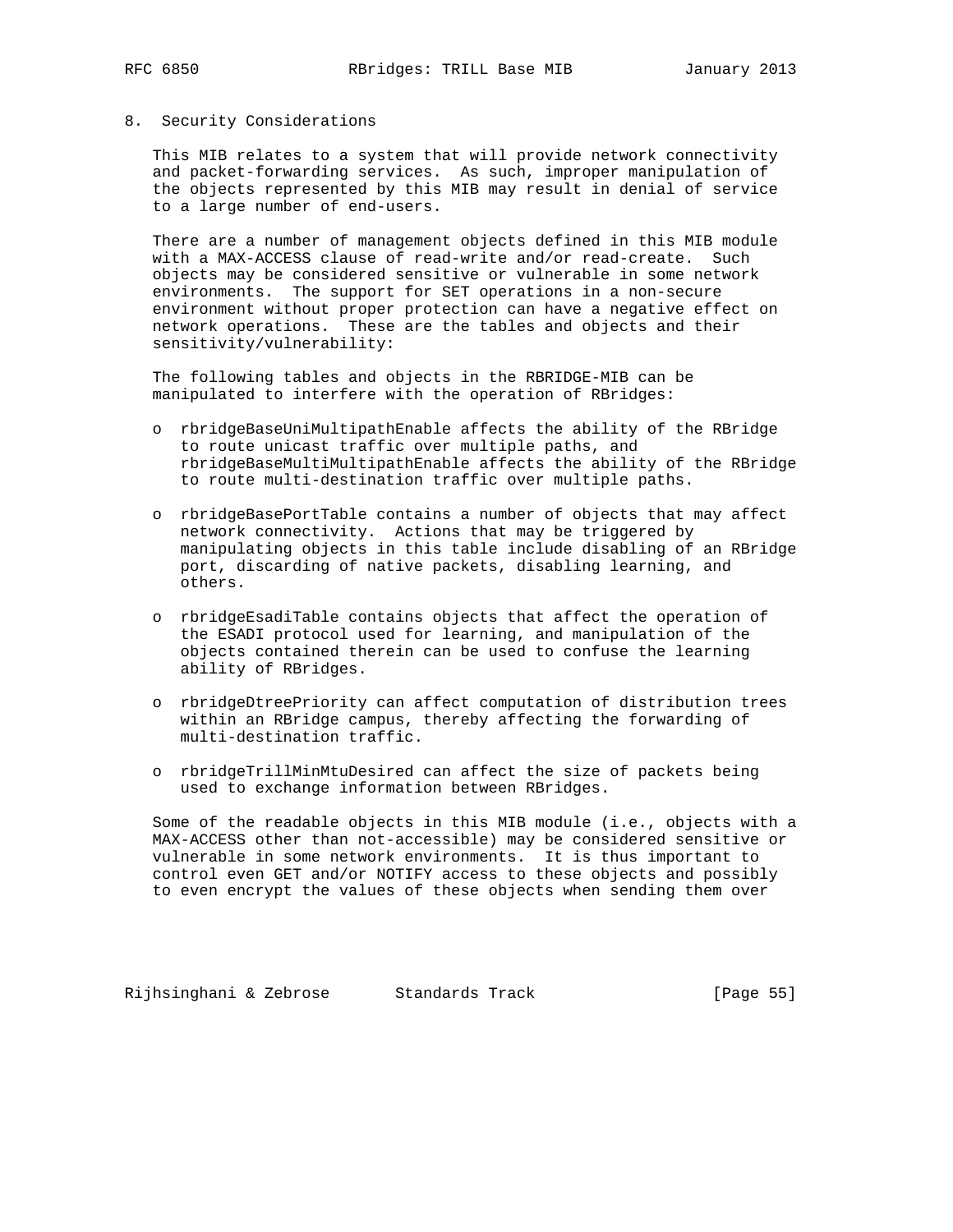the network via SNMP. For example, access to network topology and RBridge attributes can reveal information that should not be available to all users of the network.

 SNMP versions prior to SNMPv3 did not include adequate security. Even if the network itself is secure (for example by using IPsec), there is no control as to who on the secure network is allowed to access and GET/SET (read/change/create/delete) the objects in this MIB module.

 Implementations SHOULD provide the security features described by the SNMPv3 framework (see [RFC3410]), and implementations claiming compliance to the SNMPv3 standard MUST include full support for authentication and privacy via the User-based Security Model (USM) [RFC3414] with the AES cipher algorithm [RFC3826]. Implementations MAY also provide support for the Transport Security Model (TSM) [RFC5591] in combination with a secure transport such as SSH [RFC5592] or TLS/DTLS [RFC6353].

 Further, deployment of SNMP versions prior to SNMPv3 is NOT RECOMMENDED. Instead, it is RECOMMENDED to deploy SNMPv3 and to enable cryptographic security. It is then a customer/operator responsibility to ensure that the SNMP entity giving access to an instance of this MIB module is properly configured to give access to the objects only to those principals (users) that have legitimate rights to indeed GET or SET (change/create/delete) them.

For other RBridge security considerations, see [RFC6325].

9. IANA Considerations

 The MIB module in this document uses the following IANA-assigned OBJECT IDENTIFIER value recorded in the SMI Numbers registry:

| Descriptor OBJECT IDENTIFIER value |  |  |
|------------------------------------|--|--|
|                                    |  |  |
| $rbridgeMIB$ { mib-2 214 }         |  |  |

### 10. Contributors

 The authors would like to acknowledge the contributions of Donald Eastlake, Radia Perlman, Anoop Ghanwani, Dan Romascanu, Mahesh Akula, Sue Hares, and Joan Cucchiara.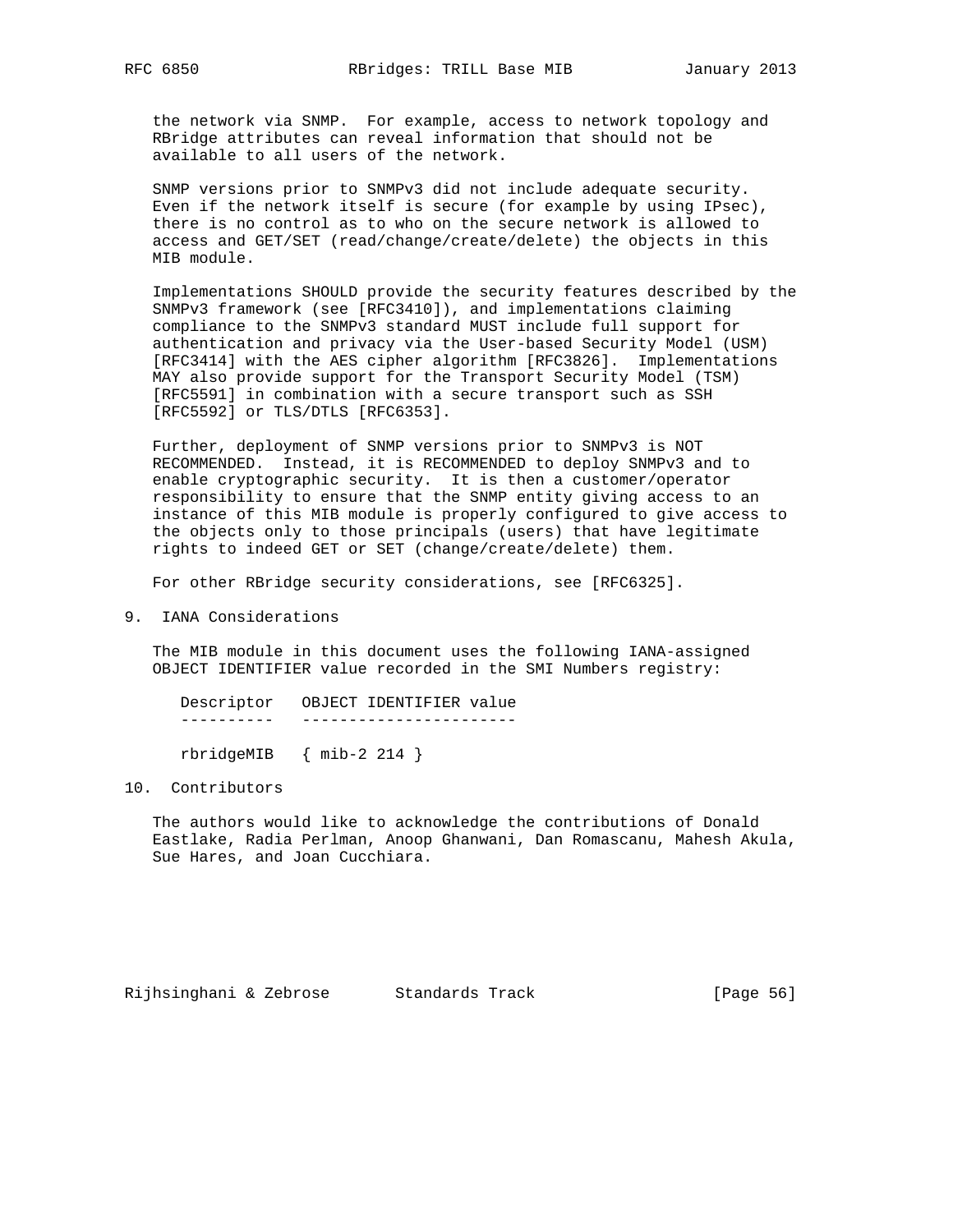## 11. References

- 11.1. Normative References
	- [RFC2119] Bradner, S., "Key words for use in RFCs to Indicate Requirement Levels", BCP 14, RFC 2119, March 1997.
	- [RFC2578] McCloghrie, K., Ed., Perkins, D., Ed., and J. Schoenwaelder, Ed., "Structure of Management Information Version 2 (SMIv2)", STD 58, RFC 2578, April 1999.
	- [RFC2579] McCloghrie, K., Ed., Perkins, D., Ed., and J. Schoenwaelder, Ed., "Textual Conventions for SMIv2", STD 58, RFC 2579, April 1999.
	- [RFC2580] McCloghrie, K., Ed., Perkins, D., Ed., and J. Schoenwaelder, Ed., "Conformance Statements for SMIv2", STD 58, RFC 2580, April 1999.
	- [RFC2863] McCloghrie, K. and F. Kastenholz, "The Interfaces Group MIB", RFC 2863, June 2000.
	- [RFC3414] Blumenthal, U. and B. Wijnen, "User-based Security Model (USM) for version 3 of the Simple Network Management Protocol (SNMPv3)", STD 62, RFC 3414, December 2002.
	- [RFC3826] Blumenthal, U., Maino, F., and K. McCloghrie, "The Advanced Encryption Standard (AES) Cipher Algorithm in the SNMP User-based Security Model", RFC 3826, June 2004.
	- [RFC4001] Daniele, M., Haberman, B., Routhier, S., and J. Schoenwaelder, "Textual Conventions for Internet Network Addresses", RFC 4001, February 2005.
	- [RFC4188] Norseth, K., Ed., and E. Bell, Ed., "Definitions of Managed Objects for Bridges", RFC 4188, September 2005.
	- [RFC4363] Levi, D. and D. Harrington, "Definitions of Managed Objects for Bridges with Traffic Classes, Multicast Filtering, and Virtual LAN Extensions", RFC 4363, January 2006.
	- [RFC4444] Parker, J., Ed., "Management Information Base for Intermediate System to Intermediate System (IS-IS)", RFC 4444, April 2006.

Rijhsinghani & Zebrose Standards Track (Page 57)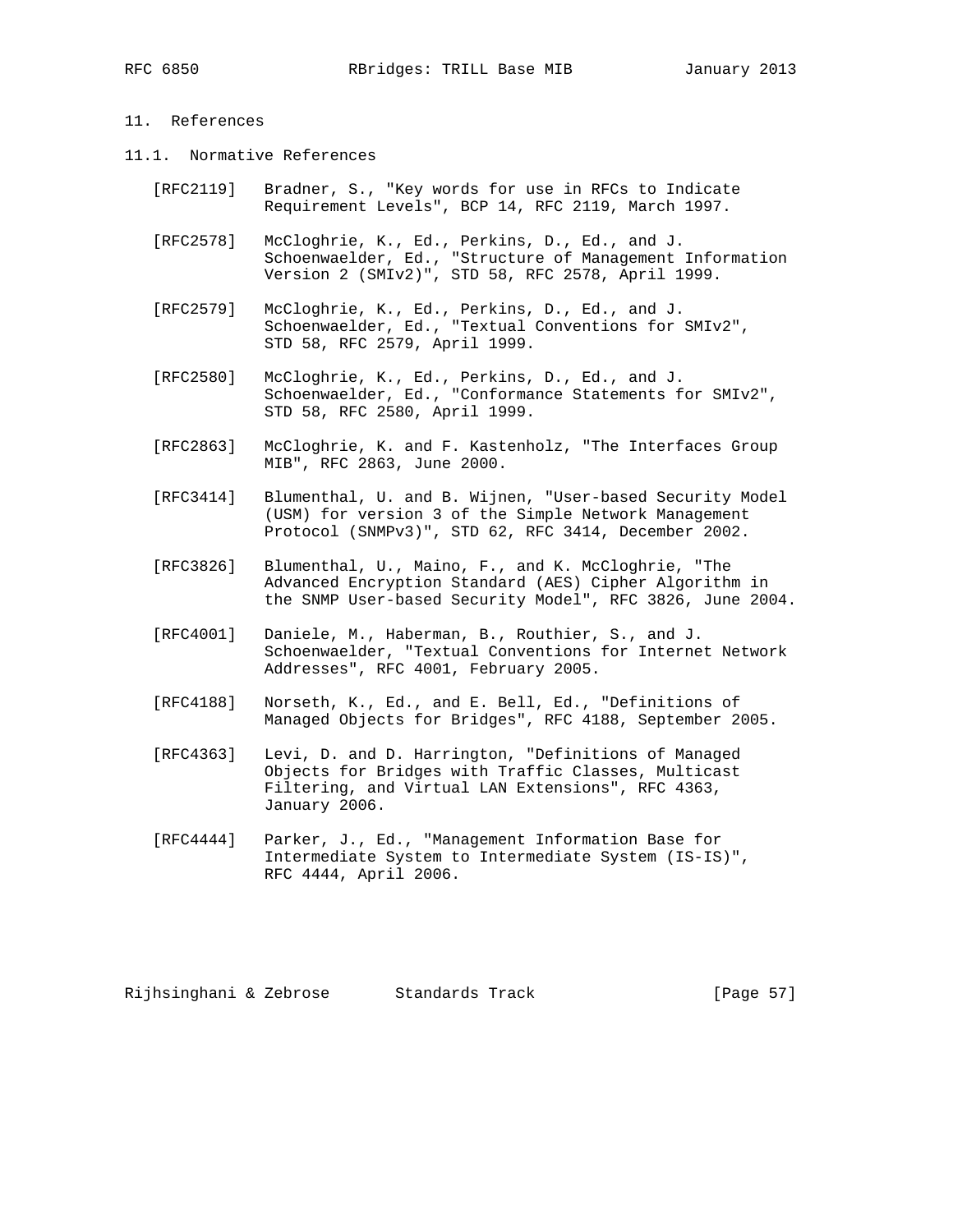- [RFC5591] Harrington, D. and W. Hardaker, "Transport Security Model for the Simple Network Management Protocol (SNMP)", RFC 5591, June 2009.
- [RFC5592] Harrington, D., Salowey, J., and W. Hardaker, "Secure Shell Transport Model for the Simple Network Management Protocol (SNMP)", RFC 5592, June 2009.
- [RFC6325] Perlman, R., Eastlake 3rd, D., Dutt, D., Gai, S., and A. Ghanwani, "Routing Bridges (RBridges): Base Protocol Specification", RFC 6325, July 2011.
- [RFC6353] Hardaker, W., "Transport Layer Security (TLS) Transport Model for the Simple Network Management Protocol (SNMP)", RFC 6353, July 2011.
- 11.2. Informative References
	- [RFC3410] Case, J., Mundy, R., Partain, D., and B. Stewart, "Introduction and Applicability Statements for Internet- Standard Management Framework", RFC 3410, December 2002.
	- [RFC4663] Harrington, D., "Transferring MIB Work from IETF Bridge MIB WG to IEEE 802.1 WG", RFC 4663, September 2006.
	- [RFC5556] Touch, J. and R. Perlman, "Transparent Interconnection of Lots of Links (TRILL): Problem and Applicability Statement", RFC 5556, May 2009.